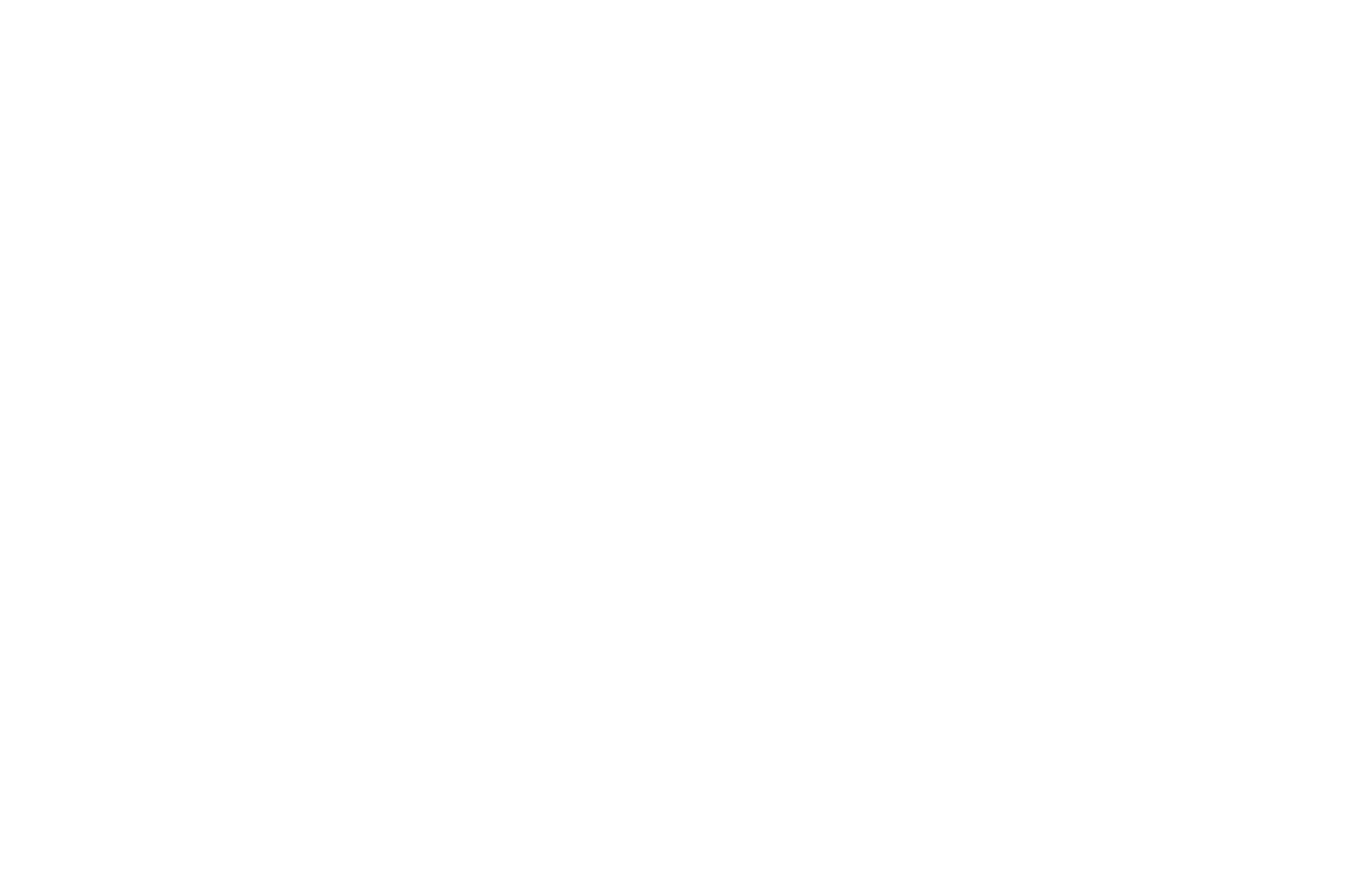

**THE AUTHORS OF THIS DOCUMENT WISH TO ACKNOWLEDGE THE MANY PARTNERS** whose input informed this work. Collecting information about the cost implications of investing in the system of care approach began several years ago, and we are grateful to the original pioneers. In particular, we want to recognize Dr. Regenia Hicks, former Director of the Technical Assistance Partnership for Child and Family Mental Health at the American Institutes of Research (AIR) for her support, and for her help in conceptualizing the approach. We also want to thank AIR for providing the initial organizational sponsorship.

Thanks also go to our partners who have committed their time, energy, and expertise to studying and learning about return on investment. These partners are dedicated to assisting states and communities to develop the capacity to gather and utilize these data more systematically in the future and include DMA Health Strategies; the ICF International National Evaluation Team; the National Technical Assistance Center for Children's Mental Health at the Georgetown University Center for Child and Human Development; the Technical Assistance Network at the Institute for Innovation and Implementation, University of Maryland School of Social Work; the System of Care Expansion Evaluation Team at Westat; the Human Service Collaborative; and the Center for Health Care Strategies. In particular, we appreciate the support of Jim Wotring, Director of the Georgetown National Technical Assistance Center for Children's Mental Health, for championing and publishing this document.

Thanks also go to our system of care colleagues—the researchers, grantees, states, and communities that have provided the foundation for future work on return on investment. It is through their efforts that systems of care have become successful for children and youth with serious mental health conditions and their families and that cost savings and efficiencies have been realized. Finally, this work would not be possible without the leadership of Dr. Gary Blau, Chief of the Child, Adolescent, and Family Branch of the Center for Mental Health Services, Substance Abuse and Mental Health Services Administration. His vision of implementing, sustaining, and expanding systems of care has improved the lives of countless young people and their families, and has created a network of collaborative partners to support these efforts through evaluation, technical assistance, and strategic communications.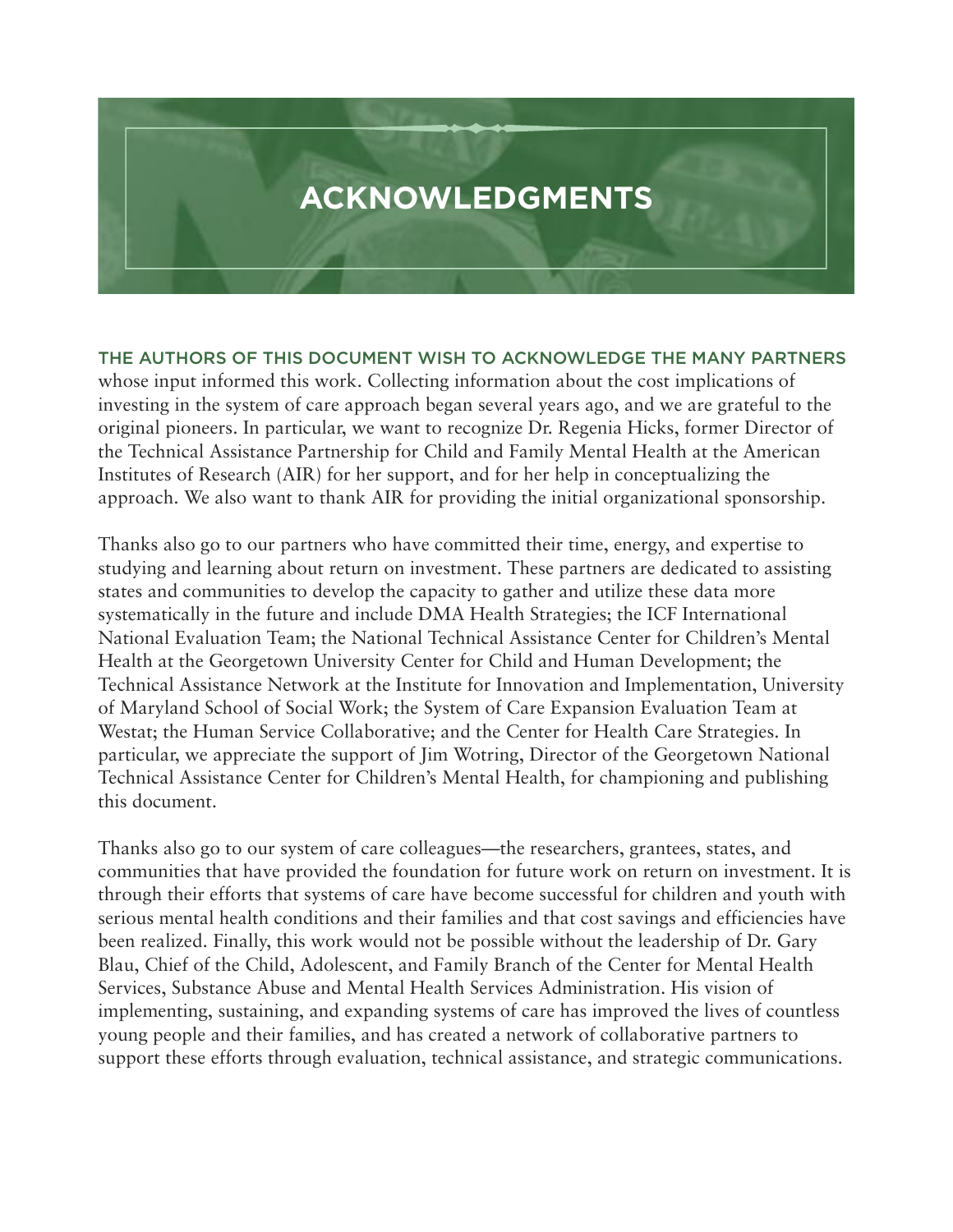This product was developed with support from the Child, Adolescent, and Family Branch (CAFB) of the Center for Mental Health Services (CMHS), Substance Abuse and Mental Health Services Administration (SAMHSA), U.S. Department of Health and Human Services (HHS). The content of this publication does not necessarily reflect the views, opinions, or policies of CAFB, CMHS, SAMHSA, or HHS and should not be regarded as such.

#### **Published by:**

National Technical Assistance Center for Children's Mental Health Georgetown University Center for Child and Human Development 3300 Whitehaven Street, N.W., Suite 3300 Washington, DC 20007 Phone: 202-687-5000

#### **Available at:**

http://gucchdtacenter.georgetown.edu/index.html

#### **Suggested Citation:**

Stroul, B., Pires, S., Boyce, S., Krivelyova, A., & Walrath, C. (2014). *Return on investment in systems of care for children with behavioral health challenges*. Washington, DC: Georgetown University Center for Child and Human Development, National Technical Assistance Center for Children's Mental Health.

#### **Notice of Nondiscrimination**

Georgetown University provides equal opportunity in its programs, activities, and employment practices for all persons and prohibits discrimination and harassment on the basis of age, color, disability, family responsibilities, gender identity or expression, genetic information, marital status, matriculation, national origin, personal appearance, political affiliation, race, religion, sex, sexual orientation, veteran status, or any other factor prohibited by law. Inquiries regarding Georgetown University's nondiscrimination policy may be addressed to the Director of Affirmative Action Programs, Institutional Diversity, Equity & Affirmative Action, 37th and O Streets, N.W., Suite M36, Darnall Hall, Georgetown University, Washington, DC 20057.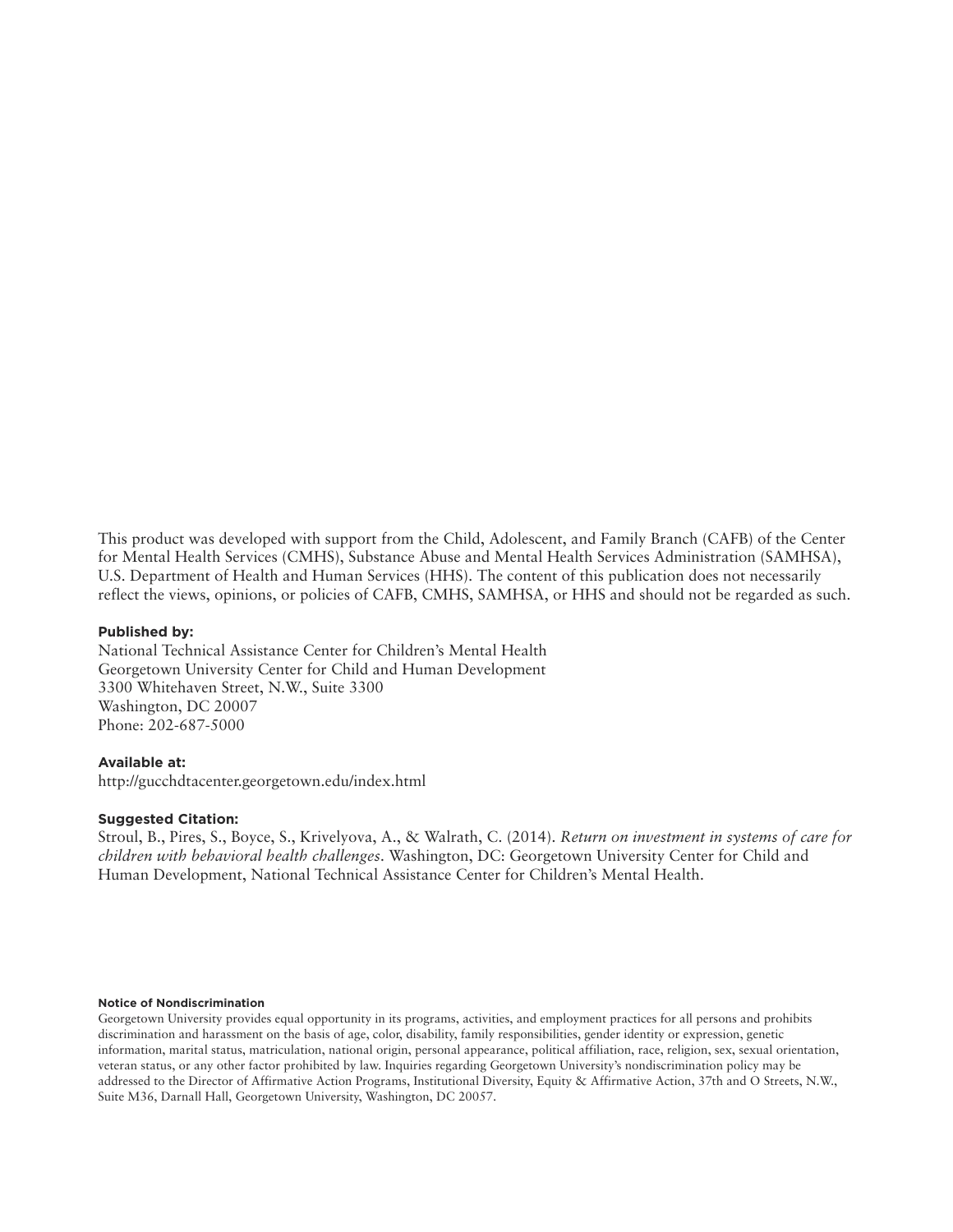# **CONTENTS**

| Conclusion and Recommendations to Support Analyses of ROI in Systems of Care 23               |  |
|-----------------------------------------------------------------------------------------------|--|
| Appendix: Full Descriptions of Analyses of Return on Investment in Systems of Care 27         |  |
|                                                                                               |  |
|                                                                                               |  |
| Psychiatric Residential Treatment Facility (PRTF) Medicaid Demonstration Waiver Evaluation 32 |  |
|                                                                                               |  |
|                                                                                               |  |
|                                                                                               |  |
|                                                                                               |  |
|                                                                                               |  |
|                                                                                               |  |
|                                                                                               |  |
|                                                                                               |  |
|                                                                                               |  |
|                                                                                               |  |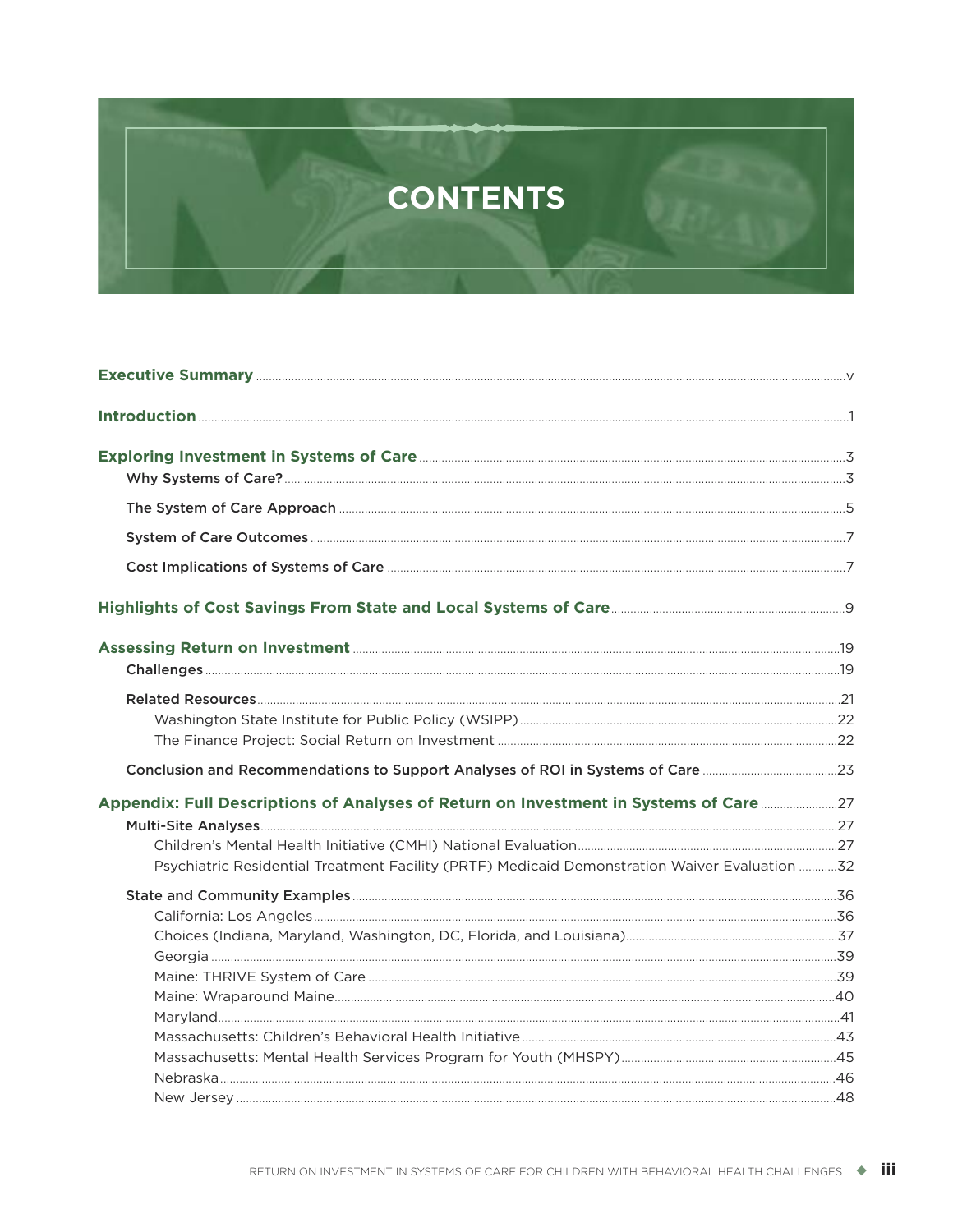#### CONTENTS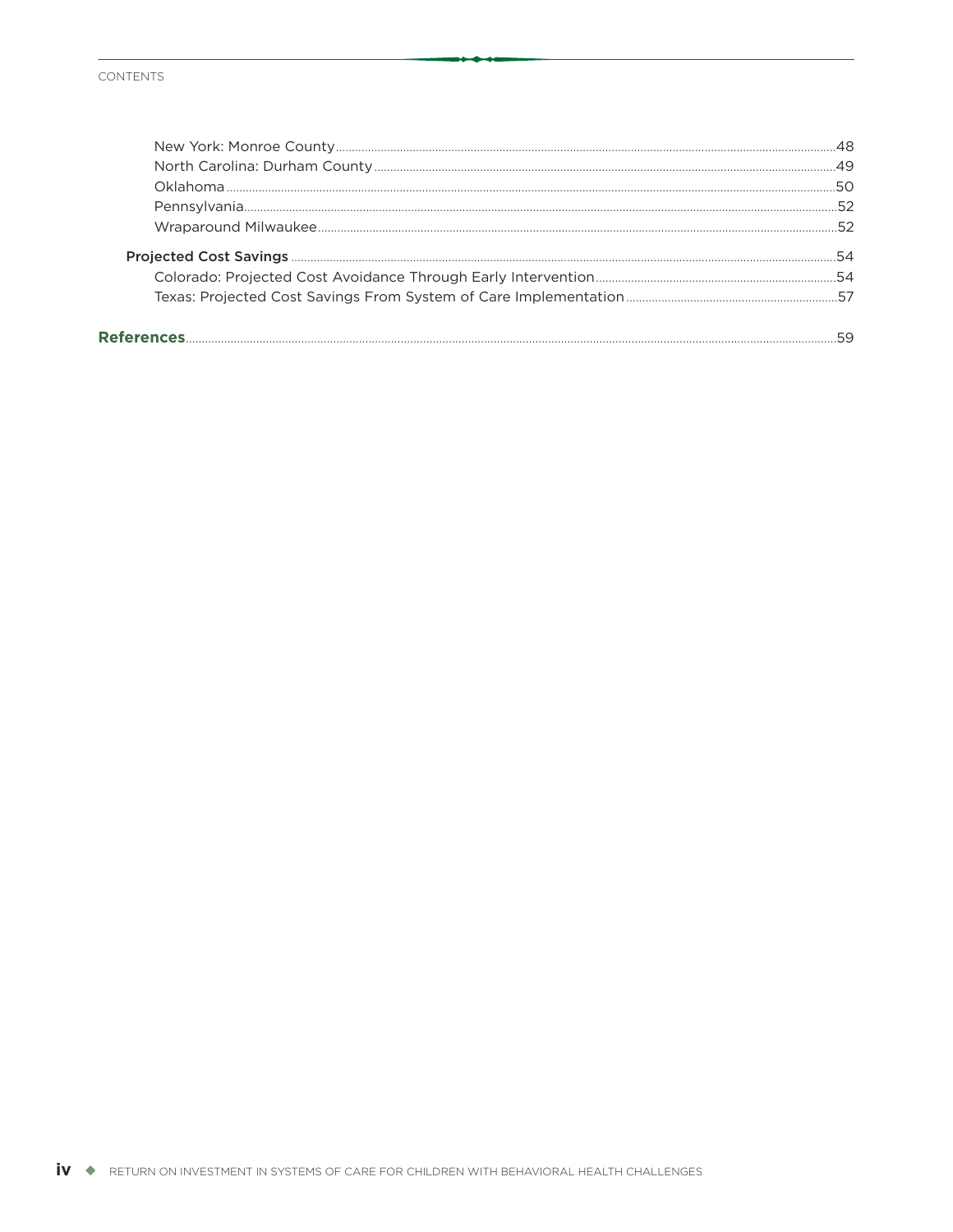# <span id="page-6-0"></span>**EXECUTIVE SUMMARY**

#### **THE LANDSCAPE FOR THE ORGANIZATION AND FINANCING OF BEHAVIORAL**

health services for children and adolescents is rapidly shifting in the United States as a result of state and local budgetary pressures, large-scale Medicaid redesign initiatives in states, and opportunities and challenges posed by national health reform. Increasing attention to the importance of behavioral health care within the larger health care arena and among other child-serving systems, such as child welfare and juvenile justice, is also having a substantial impact. State policymakers must make decisions, often quickly, about how to invest public resources for which there are multiple, competing demands. In this context, information on the "return on investment" from particular approaches is critical for informing policy and resource decisions. Return on investment is an assessment that can be derived from comparing the benefit of an investment (or return) with the cost of the investment. Within the current environment of dramatic changes, policymakers need this type of information to guide their decisions on behavioral health services for children, youth, and young adults and their families.

An estimated 20% of children in the United States have a diagnosable mental health condition, and mental health disorders are the most expensive conditions in childhood. Children and youth who receive mental health and substance use services in Medicaid, while less than 10% of the overall Medicaid child population, account for an estimated 38% of all Medicaid child expenditures (Pires, Grimes, Allen, Gilmer, & Mahadevan, 2013). Therefore, states have both quality and cost incentives to implement effective approaches for this population.

For nearly 25 years, the federal Substance Abuse and Mental Health Services Administration (SAMHSA) has invested resources in the development of systems of care for children with behavioral health challenges and their families. Such resources are intended to improve quality and outcomes and control costs. A system of care is an approach to the organization and financing of services for children with behavioral health challenges that is informed by well-tested values and principles. System of care values and principles include a broad array of home- and community-based services and supports, individualized care provided in the least restrictive setting, family and youth involvement, cultural and linguistic competence, cross-system collaboration, customized care management, and accountability.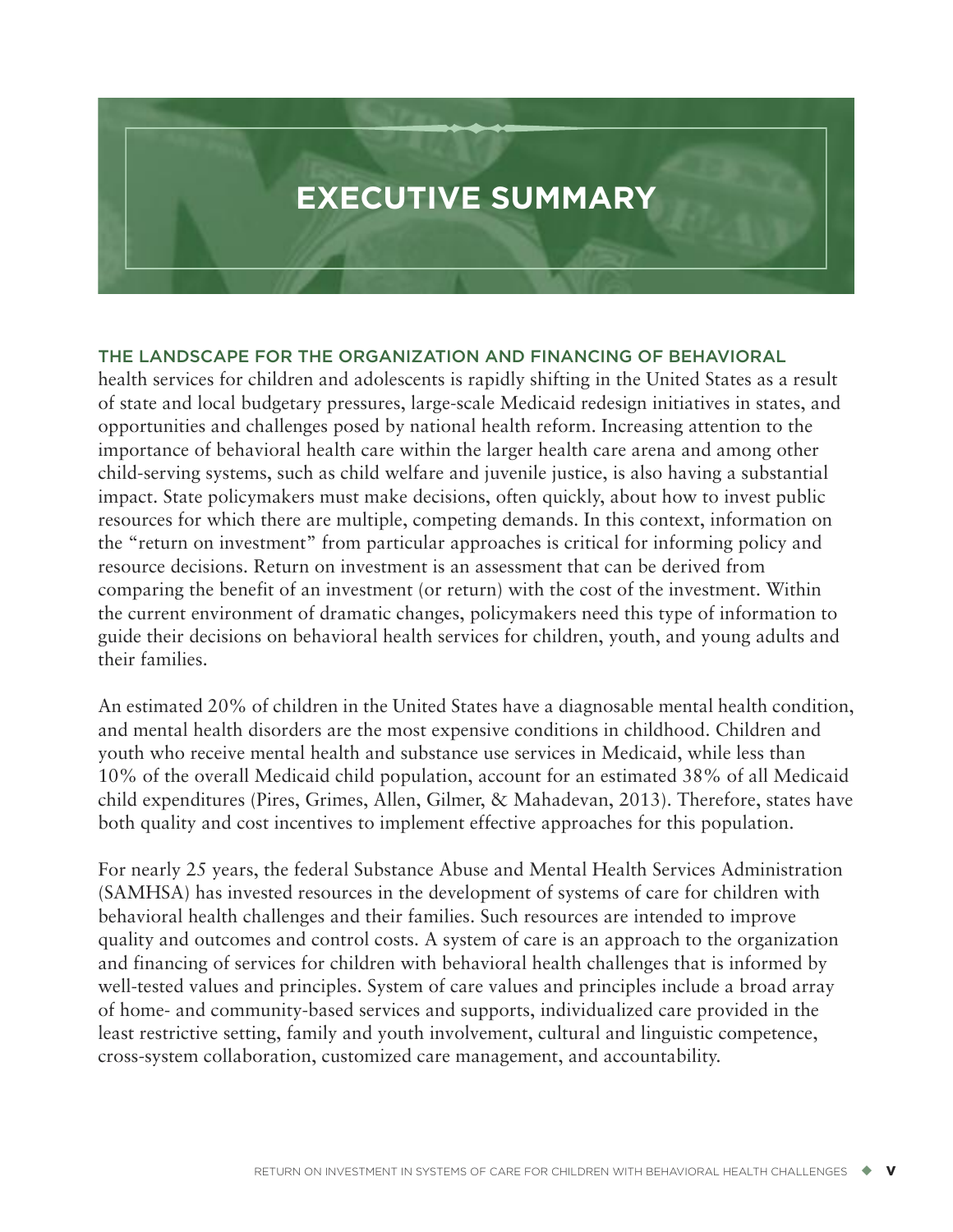In 1993, SAMHSA launched the Comprehensive Community Mental Health Services for Children and Their Families Program, commonly referred to as the "Children's Mental Health Initiative" (CMHI). An extensive national evaluation has informed the implementation of the system of care approach and has provided substantial evidence that systems of care work for children and youth who have serious mental health conditions (Stroul, Goldman, Pires, & Manteuffel, 2012). For example, outcomes for children and youth include decreased behavioral and emotional problems, suicide rates, substance use, and juvenile justice involvement, as well as increased strengths, school attendance and grades, and stability of living situation. For families, findings include reduced caregiver strain and improved family functioning. System of care implementation is associated with improvements in service delivery systems, such as an expanded array of home- and community-based services and supports, individualization of services, increased family and youth involvement in services, increased coordination of care across systems, and increased use of evidence-based practices. Given these positive results, SAMHSA has made a commitment to take systems of care to scale and is providing resources to states, tribes, territories, and other jurisdictions to support the widespread expansion of the approach.

In addition to outcome data, there is also a growing body of evidence indicating that the system of care approach is also cost effective and provides an excellent return on investment. The emerging data, mostly obtained from analyses conducted by states and counties themselves, along with several multi-site studies, demonstrate a return on investment that can be quantified in terms of cost savings both currently and in the future. In most cases, net cost savings are derived from reduced use of inpatient psychiatric hospitalization, emergency rooms, residential treatment, and other group care, even when expenditures increase for home- and community-based care and care coordination. Cost savings are also derived from decreased involvement in the juvenile justice system, fewer school failures, and improved family stability, among other positive outcomes.

This report documents what we know to date about the return on investment, specifically cost savings, from systems of care, summarizing data from national studies and from states and communities that have produced this type of information. For example, the national evaluation of the CMHI found that children and youth served with the system of care approach were less likely to receive psychiatric inpatient services (ICF International, 2013). From the 6 months prior to intake to the 12-month follow-up, the average cost per child served for inpatient services decreased by 42%. These youth were less likely to visit an emergency room (ER) for behavioral and/or emotional problems, and, as a result, the average cost per child for ER visits decreased by 57%. These youth were also less likely to be arrested, with the average cost per child for juvenile arrests decreasing by 38%.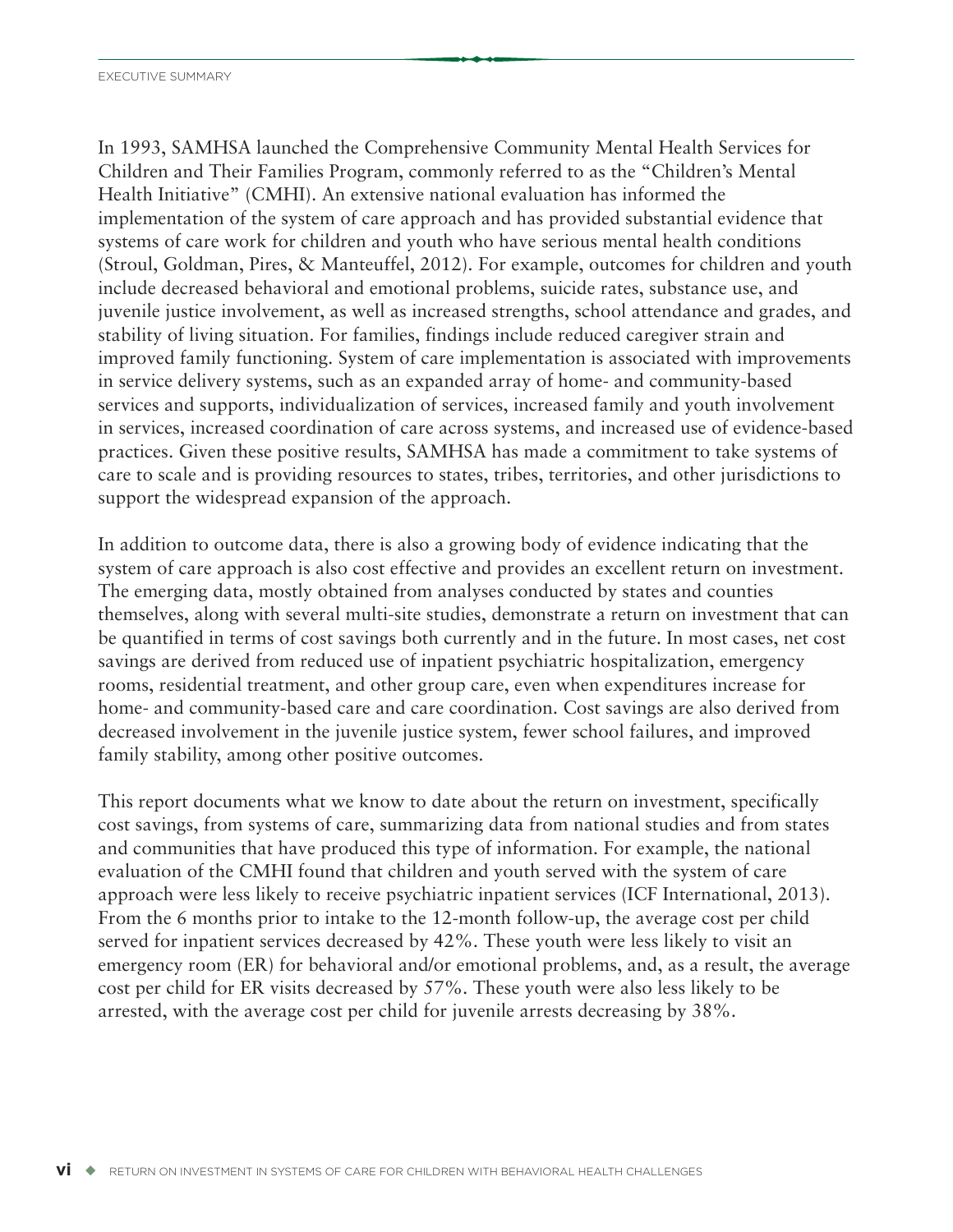Data on other outcomes documented by the national evaluation were "monetized" to derive a financial value (ICF International, 2013). One example is that after 12 months of services in a system of care, 8.6% of youth had dropped out of school, compared with an average of 20% of high school students with mental health challenges nationwide. This result translates into economic gains in average annual earnings and earnings over a lifetime, with an estimated cost savings of 57% per youth.

This document summarizes highlights of cost savings. The appendix of this document, "Full Descriptions of Analyses of Return on Investment in Systems of Care," includes full descriptions of findings from the CMHI national evaluation, other multi-site evaluations, and findings from individual states and communities.

Calculating return on investment is not without challenges. These challenges are addressed in the document, and a number of recommendations are provided to strengthen the capacity of states and communities to produce and use return on investment data related to systems of care and to get existing information into the hands of policymakers. Recommendations for strengthening capacity include developing a guide for states and communities for analyzing return on investment; conducting pilots in selected states; and providing methods for states to estimate costs, expenditures, and financing opportunities. Widespread dissemination of available information on return on investment is recommended, with a particular emphasis on state Medicaid agencies and policymakers across the multiple child-serving agencies that share responsibility for financing and providing children's behavioral health services.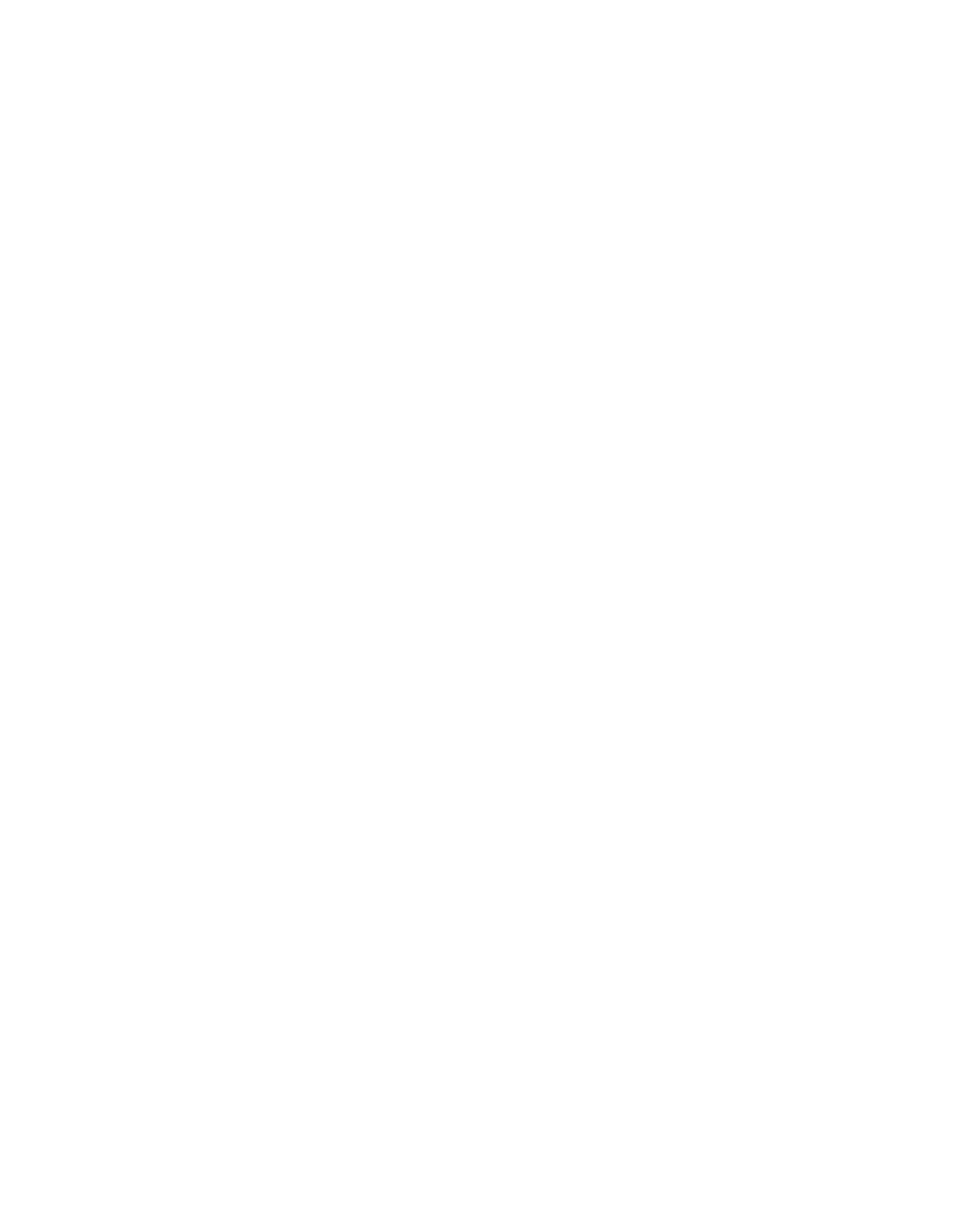<span id="page-10-0"></span>

**DRAMATIC AND FAR-REACHING CHANGES ARE OCCURRING IN THE FINANCING OF** health, mental health, and substance use services. Federal, state, and local governments all face fiscal challenges and pressure to do more with less. In this context, it is essential that policymakers have the information they need to invest public resources in service approaches that are cost effective. To do this well, they need data to assess budget and policy options that will lead to the best investments for recipients of services and taxpayers. Assessment of cost implications, particularly return on investment (ROI), is especially important when innovations in service delivery have been demonstrated and tested and when allocation of resources is being considered to take them to scale.

ROI is a key performance measure that, at its most basic level, can be derived from comparing the benefit of an investment (or return) with the cost of the investment. Typically described in economic terms in the business world, ROI calculations are a means to analyze profits relative to capital invested. When applied to public investments in health and human services, ROI analyses take into account cost savings relative to investments and what is referred to as "social return on investment" (SROI), that is, the social value of investments that can be "monetized" or translated into dollars, such as less involvement with juvenile justice or fewer school dropouts.

The system of care approach was first introduced in the mid-1980s as an innovative framework for improving mental health systems and services for children, youth, and young adults with mental health challenges and their families (Stroul & Friedman, 1996). With strong documentation of positive clinical and functional outcomes for children and families, as well as positive system-level outcomes, the federal Substance Abuse and Mental Health Services Administration (SAMHSA) is currently investing in the widespread expansion of this approach throughout states, tribes, and territories (Stroul et al., 2012). Despite the availability of data on positive outcomes, data on ROI in the system of care approach have been lacking in the literature, and the collection of cost-related information has presented many challenges. However, relevant information can be found in several multi-site studies and in a growing number of reports from states and communities that have implemented the system of care approach.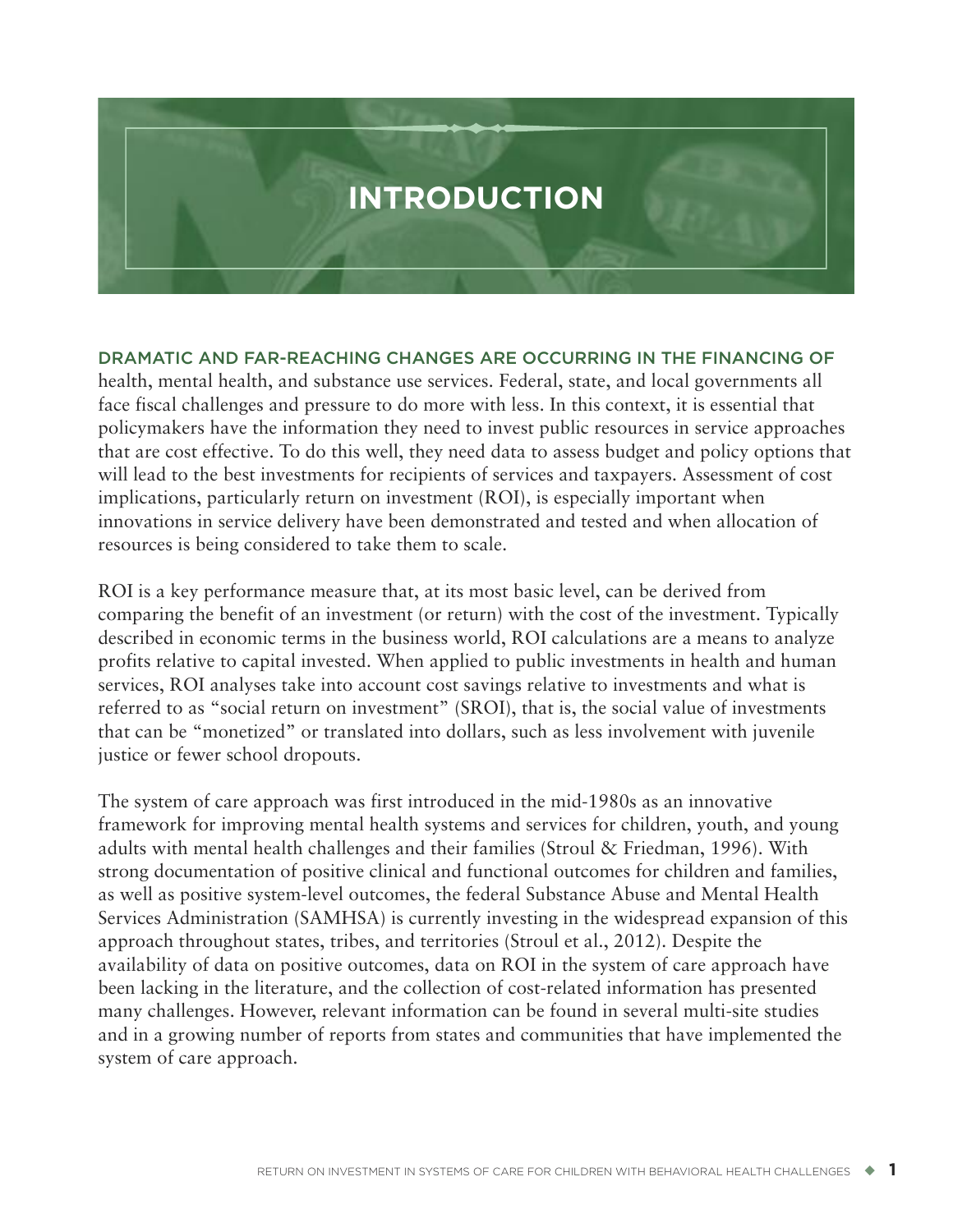The purpose of this document is to highlight what is known to date on ROI in the system of care approach, which sheds light on the benefits that can be achieved by investing in the widespread expansion of systems of care. Drawing on multiple sources of policy-relevant data, the document provides information to guide decisions of policymakers and system leaders on how best to invest resources in mental health services for children and youth. Information is presented on how systems of care change service utilization patterns and expenditures to more cost-effective home- and community-based services, what cost savings are achieved in the near term, and what future costs are avoided. In short, the document discusses the benefits of investing in the system of care approach and makes the "business case" for such investments.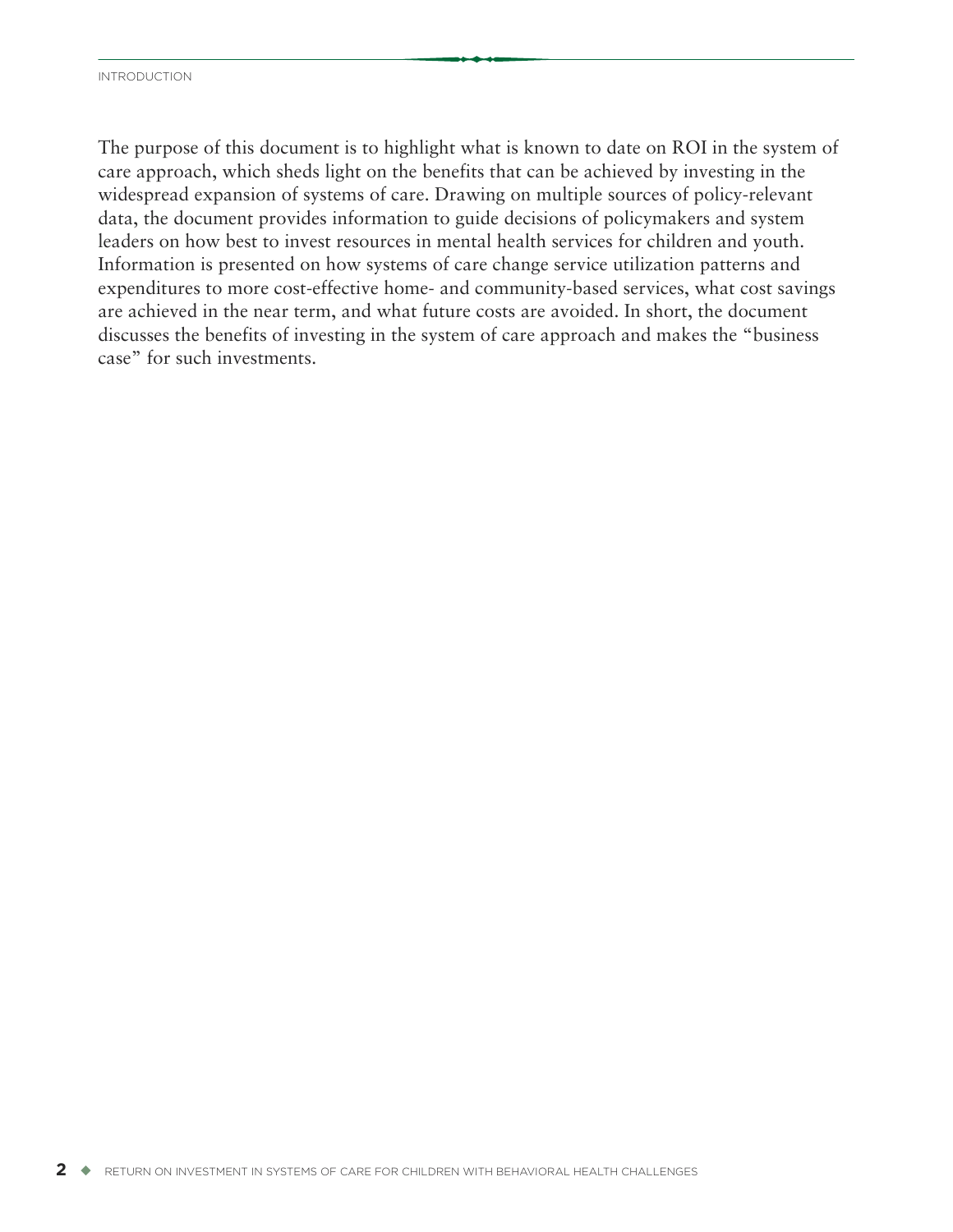# <span id="page-12-0"></span>**EXPLORING INVESTMENT IN SYSTEMS OF CARE**

## **WHY SYSTEMS OF CARE?**

### **Mental health conditions among children and youth are prevalent and are associated with poor outcomes.**

An estimated 20% of children in the United States have a diagnosable mental health condition, and about 2% to 5% suffer from a serious mental health disorder that causes substantial impairment in functioning at home, at school, or in the community (U.S. Department of Health and Human Services [HHS], 1999; Friedman, Katz-Leavy, Manderscheid, & Sondheimer, 1998; Perou, 2013; U.S. Public Health Service, 2000). The seriousness of mental health problems for children and youth has been well documented, confirming significant prevalence rates, persistence of these problems over time, and difficulties experienced across many spheres of life (Huang et al., 2005; Institute of Medicine and National Research Council, 2009).

Most mental health disorders have their roots in childhood, with 50% of affected adults manifesting disorders by age 14 and 75% by age 24 (HHS, 1999; Kessler, Chiu, Demier, & Walters, 2005; Institute of Medicine and National Research Council, 2009). These disorders affect children of all ages, every socio-economic status, and every racial and ethnic background. Mental health conditions in children are typically complex, involving multiple problems, multiple diagnoses, and cooccurring disorders. They impact children in different ways throughout their development, from infancy through school years and the transition to adulthood, and affect their functioning at home, in school, and in their communities. Devastating consequences, including poor academic achievement, dropping out of school, substance abuse, involvement with the correctional system, lack of vocational success, inability to live independently, and

#### **Why invest in systems of care?**

- Mental health conditions among children are prevalent and have poor outcomes.
- Children with serious conditions are expensive to serve and incur costs in multiple systems.
- Out-of-home treatment is costly and has little evidence of success.
- Systems of care are designed to better invest resources in cost-effective, home- and communitybased services.

suicide, often result from serious mental health conditions (Huang et al., 2005; Clark et al., 2008; Cocozza, Skowyra, Burrell, Dollard, & Scales, 2008; Epstein, Nelson, Trout, &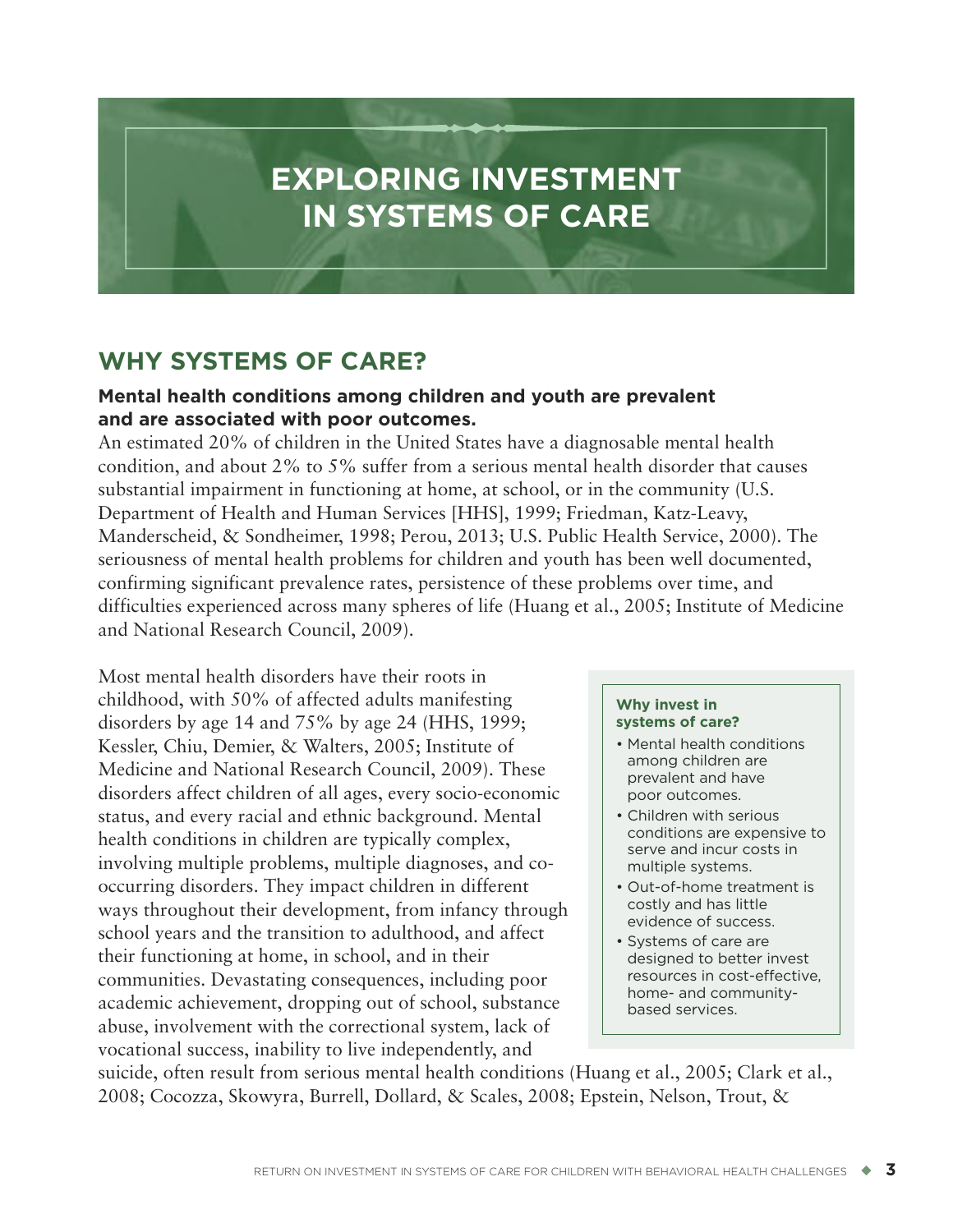Mooney, 2005; National Alliance on Mental Illness [NAMI], 2010; Pullmann et al., 2006; Wagner & Cameto, 2004). Although these problems have been characterized as a public health crisis, approximately 65% to 80% of children with behavioral health disorders do not receive the specialty services and supports they need (President's New Freedom Commission on Mental Health, 2003; U.S. Public Health Service, 2000).

#### **Children and youth with serious mental health conditions are an expensive population to serve.**

In addition to high prevalence rates, mental health conditions are the costliest conditions of childhood (Agency for Healthcare Research and Quality [AHRQ] Research Brief #242; Soni, 2009). It has been estimated that providing care to children with serious mental health conditions costs the public around \$247 billion annually (Institute of Medicine and National Research Council, 2009). Although the population of children with the most serious and complex mental health conditions is relatively small, costs for these children are disproportionate to the costs of serving all children with mental health conditions. This finding has been attributed to their high utilization of expensive and restrictive treatment in psychiatric inpatient and residential treatment settings, costs that are borne largely by the public sector (Cooper et al., 2008).

#### **A system of care is:**

A spectrum of **effective, community-based services and supports** for children and youth with or at risk for mental health and related challenges and their families that is organized into a **coordinated network**, builds meaningful **partnerships with families and youth**, and addresses their **cultural and linguistic needs** in order to help them to **function** better at home, in school, in the community, and throughout life.

For example, an analysis of Medicaid expenditures for over 29 million children found that Medicaid costs for physical and behavioral health services were 5 times higher for children using behavioral health services than for Medicaid children in general. These costs were an average of \$8,520 per child per year, compared with \$1,729 per child per year. Medicaid costs also were estimated to be as much as 25 times higher for the most expensive 10% of children using behavioral health services whose per child cost to Medicaid averages \$48,790 per year. These differences in cost are driven more by behavioral health services than physical health service use, and the largest percentage of expenditures is for residential treatment (Pires, Grimes, Allen, Gilmer, & Mahadevan, 2013).

#### **Children with serious mental health conditions incur costs in multiple child-serving systems.**

Estimates of serving children with mental health conditions most often reflect only the costs of mental health treatment in the health sector. However, children with serious and complex mental health conditions are often involved with multiple child-serving systems, including mental health and Medicaid, as well as child welfare, juvenile justice, special education, substance use, early childhood, systems for youth of transition age, and others. As a result,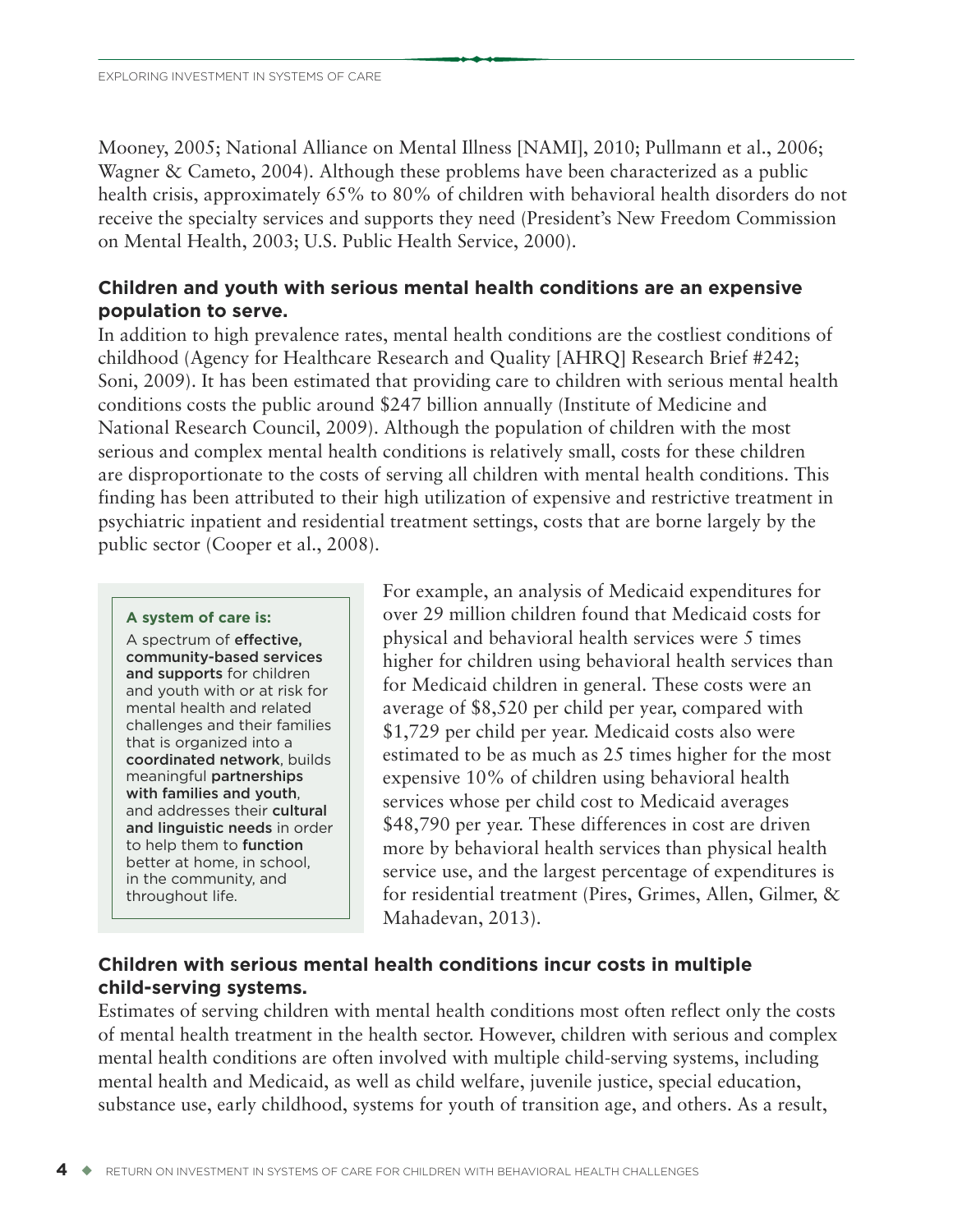<span id="page-14-0"></span>costs are incurred in these systems as well. In fact, many of these systems expend substantial resources in high-cost services such as residential treatment centers, therapeutic group homes, juvenile correctional facilities, and inpatient psychiatric hospitals. Thus, it can be assumed that the costs of serving these children extend well beyond Medicaid and mental health system expenditures and include the costs of services from these other agencies as well.

#### **Out-of-home placements for treatment of mental health conditions are costly and have little evidence of long-term effectiveness.**

The costs for treatment in settings such as inpatient psychiatric hospitals or residential treatment centers are extremely high, while the evidence base for the efficacy of these services is relatively low (Burns, Hoagwood, & Maultsby, 1998; U.S. Public Health Service, 2000). Children with severe and complex mental health conditions experience multiple admissions to inpatient and residential treatment facilities and often have extended lengths of stay in those settings. Many states and communities have prioritized the development of more costeffective alternatives to treatment in these types of out-of-home facilities.

#### **The system of care approach is intended to achieve positive outcomes for children and families with home- and community-based services.**

The system of care approach has been referred to as an "innovation in service delivery" that has focused on improving services and supports for children with serious mental health conditions by moving care to community-based alternatives (Foster, Kelsch, Kamradt, Sosna, & Yang, 2001). A central premise of systems of care is that safety and positive outcomes can be achieved through the increased use of more cost-effective home- and community-based services and supports.

To accomplish this shift toward a greater emphasis and utilization of home- and communitybased services, the system of care approach incorporates care coordination models that offer effective ways for states to customize the planning and delivery of services for high-utilizing populations of children. Referred to as "wraparound," this approach has been the primary way that systems of care are operationalized at the child and family level, and there is a growing evidence base documenting its effectiveness in achieving positive outcomes along with cost savings (Bruns & Suter, 2010). Within health reform initiatives, states are testing ways to improve the quality and cost of care for various populations with chronic conditions, often by adopting similar care coordination approaches that are a hallmark of systems of care.

## **THE SYSTEM OF CARE APPROACH**

The system of care concept was first introduced in the mid-1980s in response to the many documented deficiencies in care for children and youth with serious mental health conditions and their families, and the approach has gained broad acceptance in mental health and other child-serving systems (Stroul & Friedman, 1996; Stroul & Blau, 2008; Pires, 2010). Fundamentally, a system of care is a broad spectrum of effective, community-based services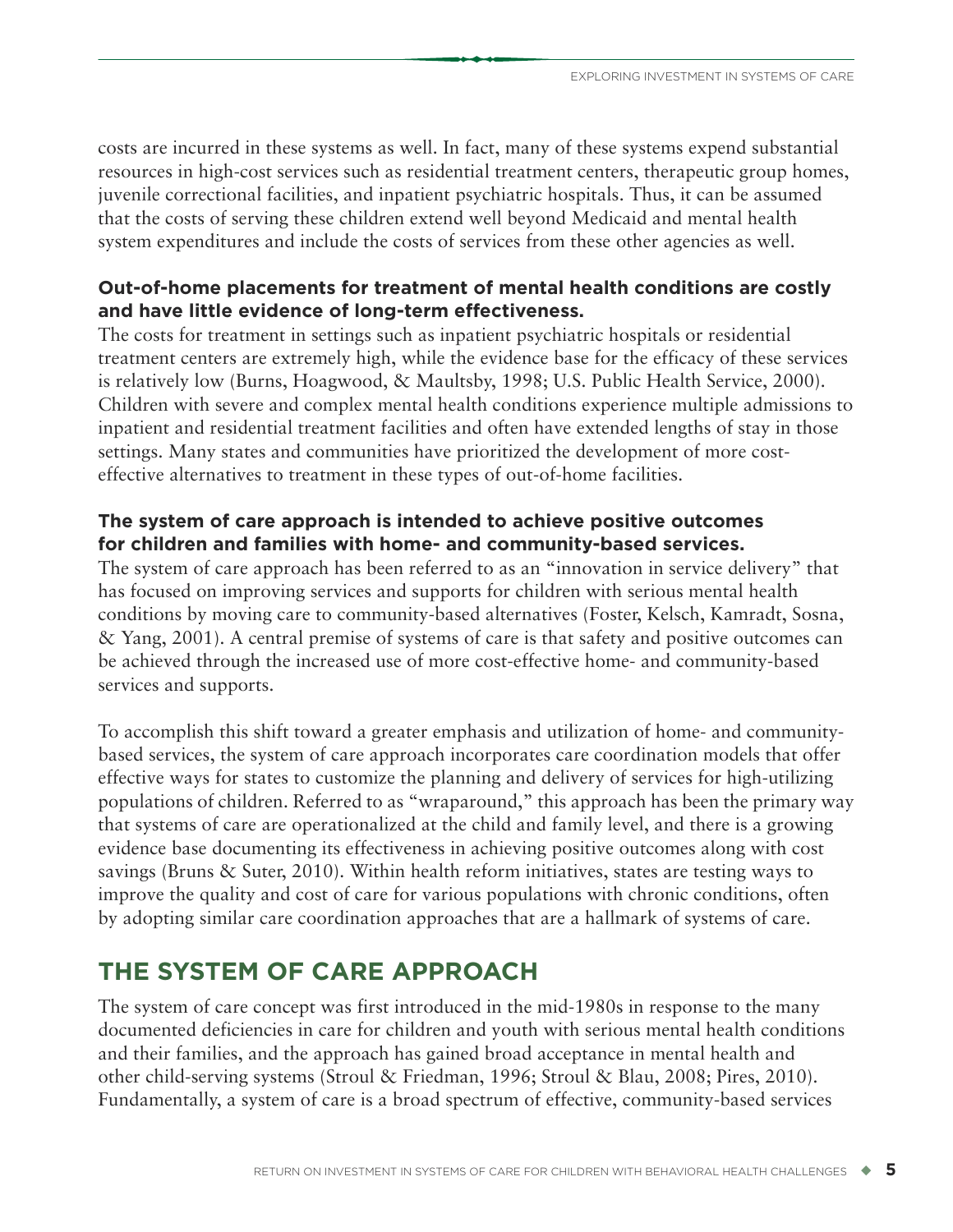and supports that are supported by an infrastructure and guided by a well-defined philosophy with core values and guiding principles (Stroul, Blau, & Friedman, 2010). The core system of care values of community-based, family-driven, youth-guided, and culturally and linguistically competent services are now widely embraced. The principles call for a broad array of home- and community-based services and supports, individualized care provided in the least restrictive setting, family and youth involvement, cross-system collaboration, care management, and accountability. The system of care concept has resulted in significant changes in service delivery across the country and has been the foundation for national policy as reflected in the recommendations of the Surgeon General's Conference on Children's Mental Health (U.S. Public Health Service, 2000) and the President's New Freedom Commission on Mental Health (2003). System of care principles also are aligned with national health reform efforts to improve the quality and cost of care for populations with significant health challenges (Wotring & Stroul, 2011).

Fundamental to the system of care approach are individualized services that address the unique strengths and needs of each child and family. This principle has been operationalized through the wraparound practice model that is used extensively by systems of care to plan,

#### **Core System of Care Values**

- Community Based
- Family Driven, Youth Guided • Culturally and Linguistically Competent

#### **System of Care Principles**

- Broad Array of Effective Services and Supports
- Individualized, Wraparound Practice Approach
- Least Restrictive Setting
- Family and Youth **Partnerships**
- Service Coordination
- Cross-Agency Collaboration
- Services for Young Children and Their Families
- Services for Youth and Young Adults in Transition to Adulthood
- Linkage With Promotion, Prevention, and Early Identification
- Accountability

deliver, coordinate, and monitor services (Bruns, Sather, Pullmann, & Stambaugh, 2011). The wraparound approach entails creating a child and family team specific to each child that includes the child and family, involved providers, and natural supports identified by the family. The team creates a customized service plan that tailors services and supports for the child and family across all life domains. The team continues to meet regularly to monitor progress and make adjustments in services and supports as needed. A dedicated wraparound facilitator or care manager organizes and manages the process, working intensively with the child and family. "High-fidelity wraparound" is a term increasingly used to refer to a process that meets the definition and standards for wraparound developed by the National Wraparound Initiative (Walker, Bruns, & Penn, 2008; http://nwi.pdx.edu/).

In 1993, the Child, Adolescent, and Family Branch of the Center for Mental Health Services in SAMHSA launched the Comprehensive Community Mental Health Services for Children and Their Families Program, commonly referred to as the "Children's Mental Health Initiative" (CMHI). As of Fiscal Year (FY) 2010, the CMHI had funded 173 communities in all 50 states, 21 tribes or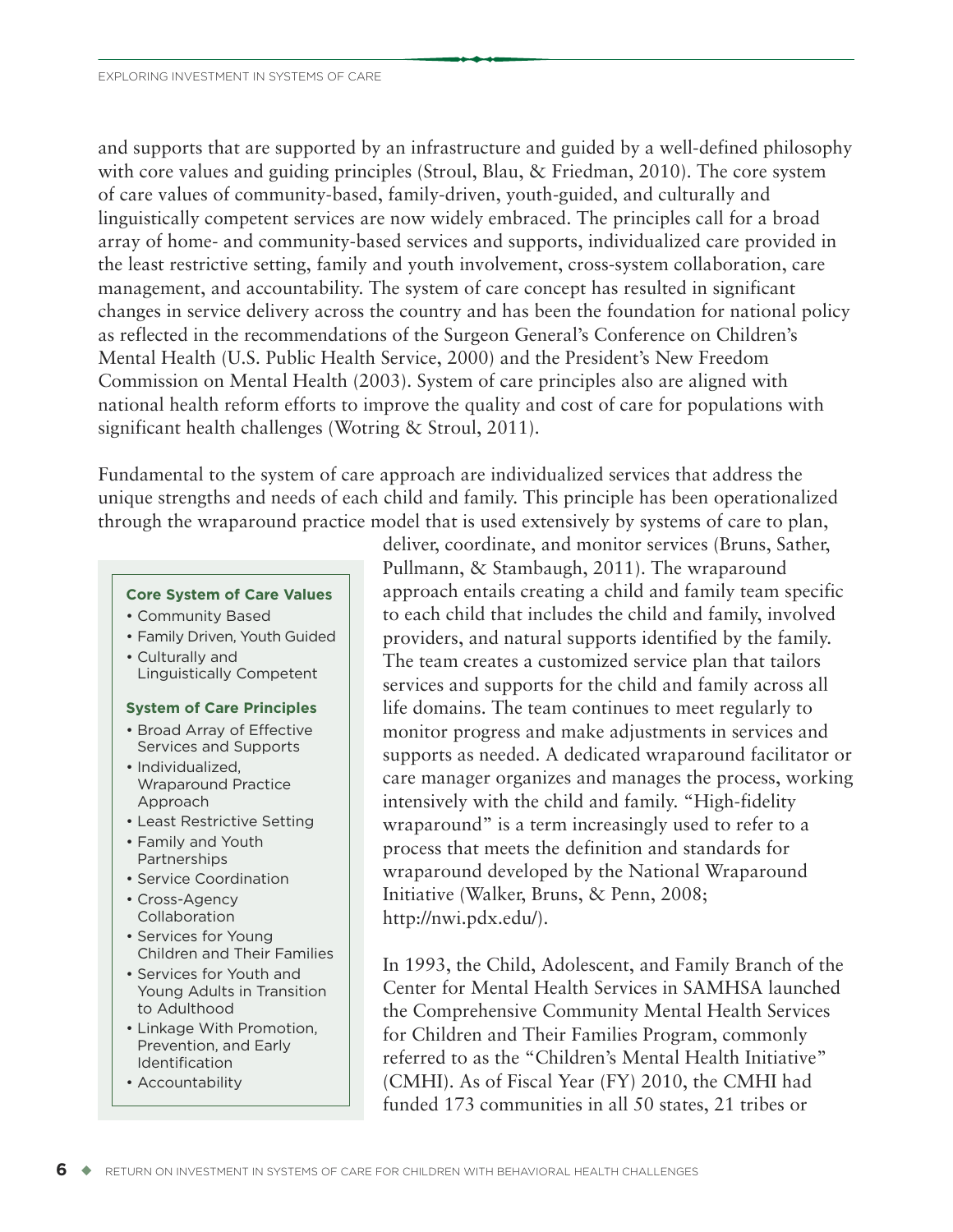<span id="page-16-0"></span>tribal organizations, and 2 territories that have served more than 113,000 children and youth with serious mental health conditions. Extensive evaluation of the CMHI has generated a strong evidence base on the effectiveness of the system of care approach.

## **SYSTEM OF CARE OUTCOMES**

A summary of outcomes published in 2012 synthesized data from the national evaluation of the CMHI over 20 years with other evaluations and studies of system of care implementation in states and communities (Stroul et al., 2012). Outcomes associated with system of care implementation include:

- Improvements in the lives of children and youth, such as decreased behavioral and emotional problems, suicide rates, substance use, and juvenile justice involvement. Systems of care also increase strengths, school attendance and grades, and stability of living situation.
- Improvements in the lives of families, such as reduced caregiver strain and improved family functioning. Families also receive increased education, support services, and peer support.
- Improvements in service delivery systems, such as an expanded array of home- and community-based services and supports, individualization of services, increased family and youth involvement in services, and increased use of evidence-based practices.
- Improvements in the cost and quality of care, including decreased utilization of inpatient and residential services, increased cross-system collaboration, and improved use of Medicaid and other resources.

Based on this strong history of demonstrating the effectiveness of this approach, SAMHSA's focus is shifting to expanding and sustaining systems of care throughout states, tribes, territories, and communities so that more children and families can benefit. To assist with this effort, in FY 2011, SAMHSA awarded funds to develop comprehensive strategic plans for widespread expansion of the system of care approach (System of Care Expansion Planning Grants). A year later, SAMHSA began to award

#### **Systems of care result in:**

- Improved lives of children, youth, and families
- Improved service
- delivery systems • Improved quality and
- cost of care

4-year grants to support implementation of these strategic plans to expand the system of care approach broadly (System of Care Expansion Implementation Grants).

## **COST IMPLICATIONS OF SYSTEMS OF CARE**

Although there are substantial data reflecting that systems of care create positive outcomes for children, youth, and families, data on the cost implications of system of care implementation are lacking. Such data, however, would be useful to policymakers and system leaders as they strive to make resource allocation decisions in response to the pressing behavioral health needs among children and families. This guidance is particularly urgent in the context of the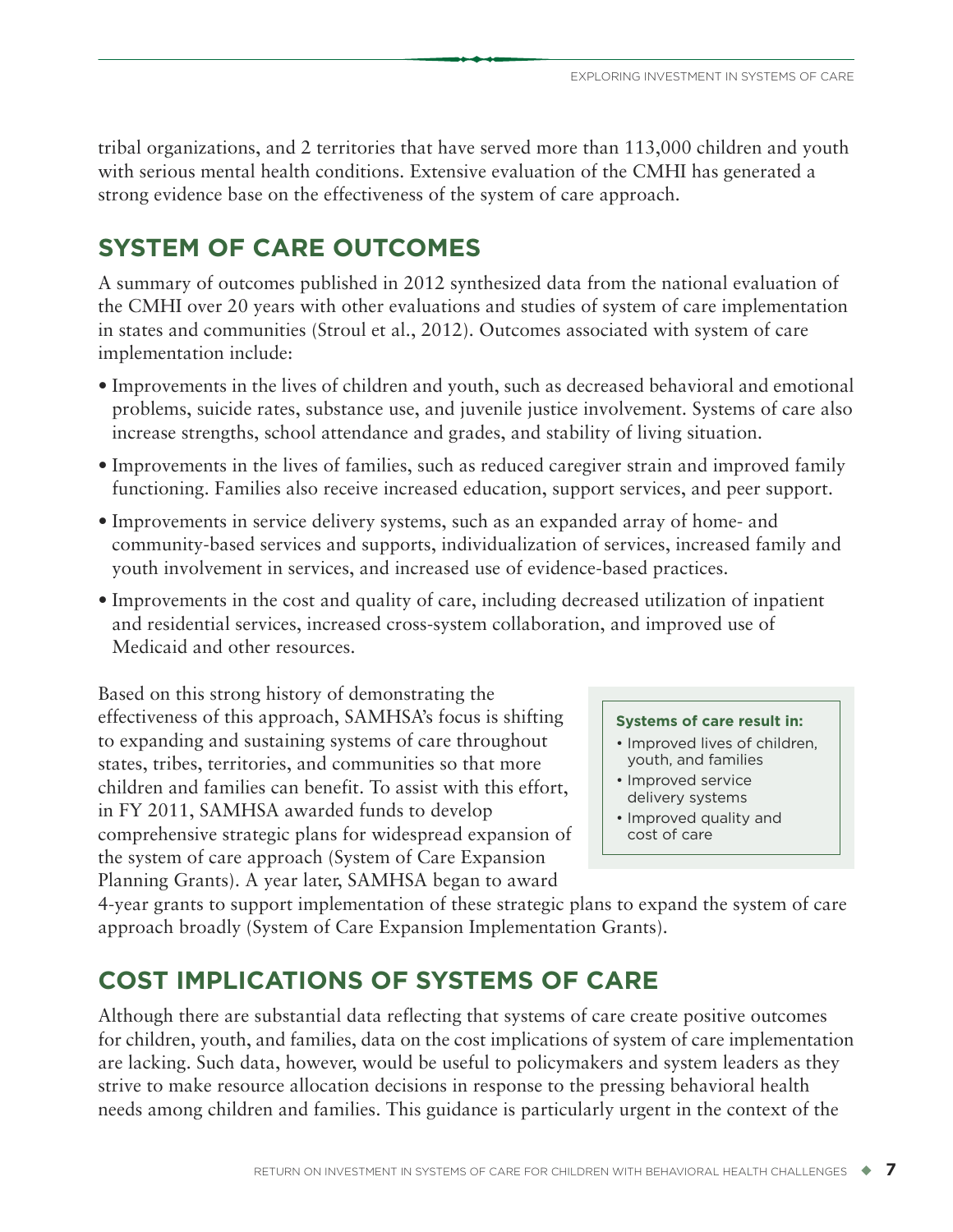rapid changes in the environmental landscape, such as the implementation of health reform and the redesign of state Medicaid programs. Policymakers are especially interested in cost data when determining how best to invest increasingly limited resources.

Cost information is vital when states and communities assess the benefits of systems of care and make decisions about taking systems of care to scale. In the context of SAMHSA's current focus on expanding systems of care, documenting and sharing information on ROI can have a powerful impact on "making the case" for expansion (Gruttadaro, Markey, & Duckworth, 2009).

Despite the complexity of data collection related to costs and benefits, there are available sources of information on resource investment in systems of care. Data are available through the CMHI national evaluation and other studies, such as the evaluation of the Medicaid Psychiatric Residential Treatment Facility (PRTF) Waiver Demonstration. Some information is also found in the published literature. There are also increasing data on ROI from the many states and communities that have implemented systems of care and have been conducting their own analyses. This information can be found in state and county evaluation reports, quality assurance reports, resource guides, websites, newsletters, presentations, book chapters, and other sources.

To date, information relevant to ROI in systems of care has not been synthesized in an accessible, summary format that is useful for policymakers and system leaders working to improve services and outcomes for children and youth with mental health conditions and their families. To accomplish this synthesis, information was gathered from multiple sources on the cost implications of system of care implementation. Cost savings associated with the implementation of the system of care approach are meaningful only if the outcomes achieved for children and families are positive. **Thus, information was included in this review** *only if* **the source included data demonstrating positive clinical and functional outcomes for children and families** *and* **data on cost savings or cost avoidance.** The child and family outcomes data are not detailed in this document. Rather, this document is intended to highlight available information on cost savings and ROI in systems of care. References cited throughout provide data on both clinical and functional outcomes and costs.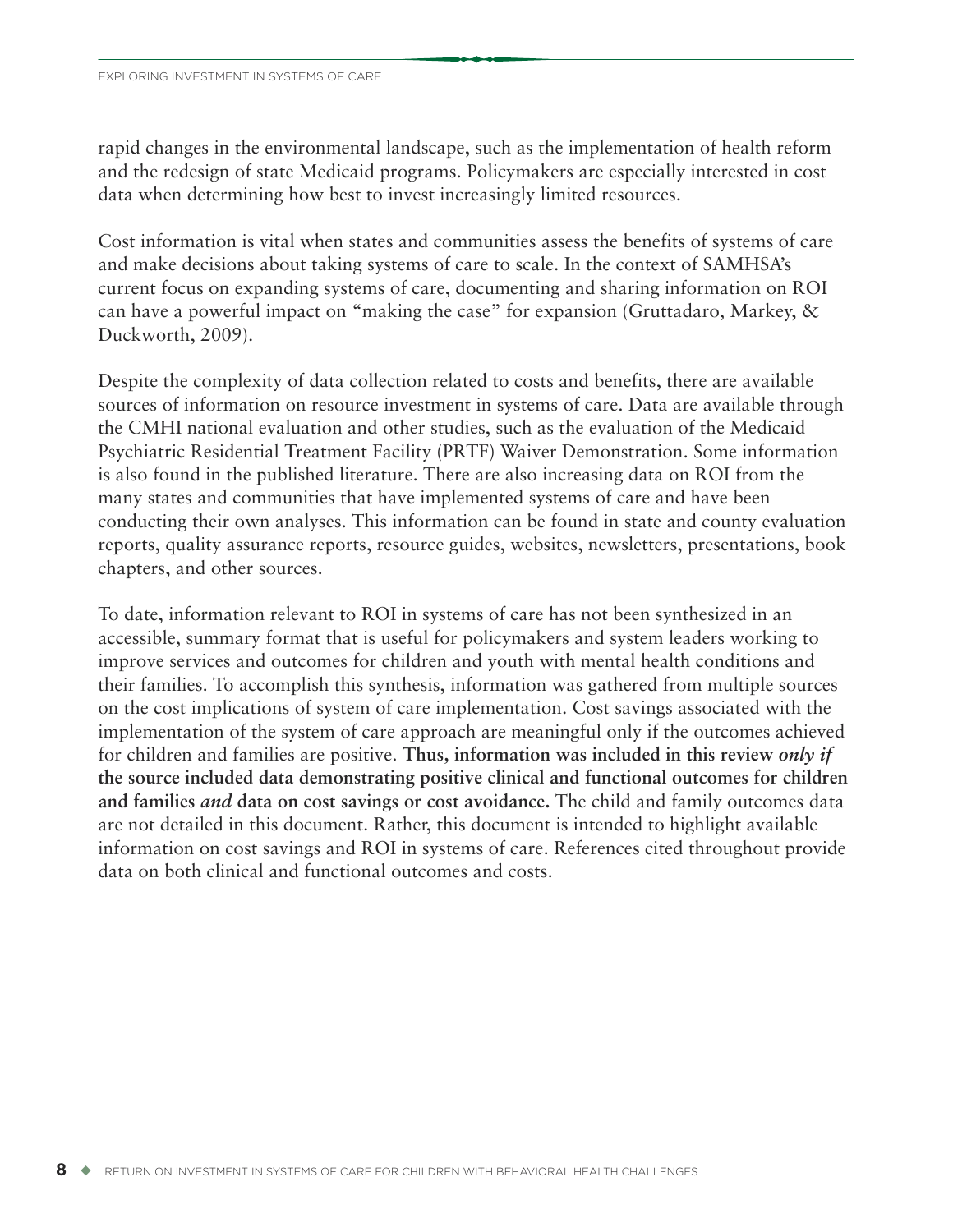## <span id="page-18-0"></span>**HIGHLIGHTS OF COST SAVINGS FROM STATE AND LOCAL SYSTEMS OF CARE**

#### **TO EXAMINE ROI IN SYSTEMS OF CARE, DATA WERE**

reviewed from multiple sources, ranging from published studies to information gathered directly from states and communities that have implemented the system of care approach. The findings on cost savings are summarized in this section and are described in greater detail in the appendix entitled "Full Descriptions of Analyses of Return on Investment in Systems of Care."

The systems of care examined share many common characteristics. They serve children and youth with serious and complex mental health conditions (serious emotional disturbances). In most cases, they prioritize children who are at high risk for out-of-home placement in restrictive and costly facilities such as inpatient psychiatric hospitals and residential treatment centers. The systems of care include a broad array of home- and community-based services that may include specific evidence-informed interventions. The wraparound practice approach to service planning and care coordination is a common feature

#### **Common characteristics of the systems of care:**

- Service population of children and youth with serious and complex disorders with priority on those at high risk of outof-home placement
- Array of home- and community-based treatment services and supports
- Individualized, wraparound approach to service planning and care coordination
- Intensive care management at low ratios
- Goal of diversion and/or return of children from inpatient and residential treatment settings

among these systems of care and is typically supported by intensive care management with small ratios of care managers to families. All of the systems of care included in this analysis have a specific goal of diverting children from psychiatric inpatient and residential treatment facilities while, at the same time, achieving positive clinical and functional outcomes through the use of effective home- and community-based services. In some cases, the state or community does not use the term "system of care" to describe its intervention. Nevertheless, if the service delivery approach reflected the common characteristics associated with systems of care, they were included in this review.

States and communities that have implemented the system of care approach have reported changes in service utilization patterns. Such changes have resulted in cost savings for the public systems that serve children with serious mental health conditions and their families. Most frequently, these findings represent cost savings resulting from decreased utilization of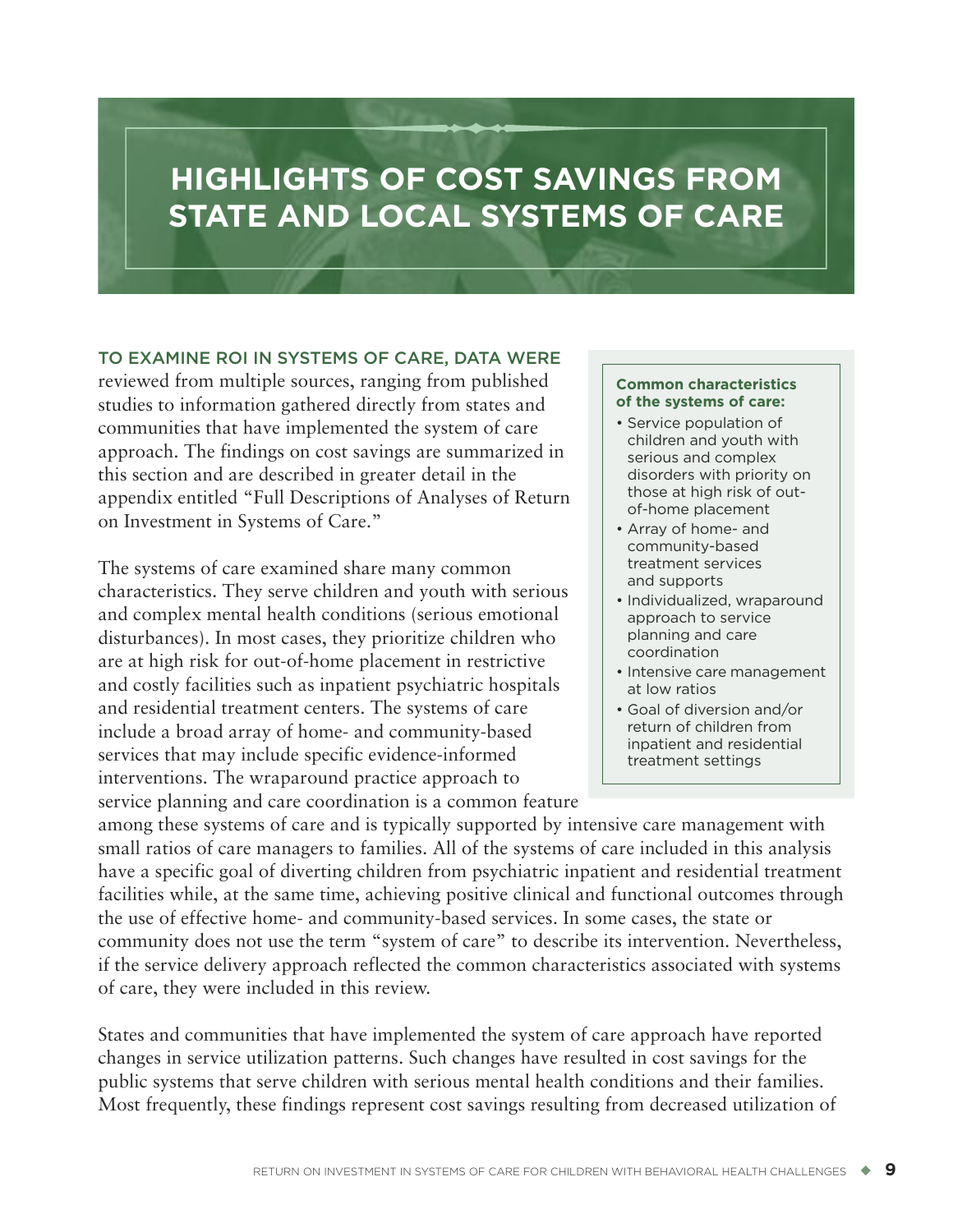#### **Cost savings result from:**

- Decreased use of inpatient psychiatric and residential treatment
- Decreased use of juvenile correction and other outof-home placements
- Decreased use of physical health services and emergency rooms

inpatient and residential treatment services, based on diversion from admission to these facilities, reduced readmissions, and decreased lengths of stay. Reduced rates of out-of-home events of other types were also found, particularly placements in juvenile justice facilities. Use of physical health services and visits to emergency rooms (ERs) were explored by some systems of care, and reductions in both also yielded cost savings. In several cases, states have projected cost savings based on the implementation of early intervention services or on future implementation of the system of care approach.

| <b>COST SAVINGS</b>                                                                                                                                                                                                                                                                                                                                                                                                                                                                                                                                                                                           | <b>REFERENCES</b>          |
|---------------------------------------------------------------------------------------------------------------------------------------------------------------------------------------------------------------------------------------------------------------------------------------------------------------------------------------------------------------------------------------------------------------------------------------------------------------------------------------------------------------------------------------------------------------------------------------------------------------|----------------------------|
| <b>MULTI-SITE ANALYSES</b>                                                                                                                                                                                                                                                                                                                                                                                                                                                                                                                                                                                    |                            |
| <b>Children's Mental Health Initiative (CMHI) National Evaluation</b>                                                                                                                                                                                                                                                                                                                                                                                                                                                                                                                                         |                            |
| Improved outcomes for children served in CMHI-funded systems of care were<br>translated to cost savings that are reflected in the mental health, child welfare,<br>juvenile justice, and education systems, as well as cost benefits to productivity.<br>• Children and youth were less likely to receive psychiatric inpatient services. From                                                                                                                                                                                                                                                                | ICF International,<br>2013 |
| the 6 months prior to intake to the 12-month follow-up, the average cost per child<br>served for inpatient services decreased by 42%. Savings were estimated at more<br>than \$37 million when applied to all children served in CMHI-funded systems of<br>care between 2006 and 2013.                                                                                                                                                                                                                                                                                                                        |                            |
| • Children and youth were less likely to visit an ER for behavioral and/or emotional<br>problems. From the 6 months prior to intake to the 12-month follow-up, the<br>average cost per child for ER visits decreased by 57%. Savings were estimated at<br>nearly \$15 million when applied to all children served in CMHI-funded systems of<br>care between 2008 and 2013.                                                                                                                                                                                                                                    |                            |
| • Children and youth were less likely to be arrested. From the 6 months prior to<br>intake to the 12-month follow-up, the average cost per child for juvenile arrests<br>decreased by 38%. Savings were estimated at \$10.6 million when applied to all<br>children served in CMHI-funded systems of care between 2006 and 2013.                                                                                                                                                                                                                                                                              |                            |
| • Children and youth were less likely to repeat a grade. Only 6.3% of children in<br>systems of care for 12 months repeated a grade, compared with 9.6% of American<br>students in the general public. This resulted in a 35% lower cost per child, a<br>potential cost savings of \$3.3 million when applied to the 9,244 children aged 14 to<br>18 enrolled in CMHI-funded systems of care between 2006 and 2013.                                                                                                                                                                                           |                            |
| • Children and youth were less likely to drop out of school. After 12 months of services,<br>8.6% of youth had dropped out of school, compared with an average of 20% of high<br>school students with mental health challenges nationwide. This result translates<br>into economic gains in average annual earnings and earnings over a lifetime, with<br>an estimated cost savings of 57% per youth. This result also translates into a<br>potential cost savings of over \$380 million when extrapolated to all 9,244 youth<br>aged 14 to 18 enrolled in CMHI-funded systems of care between 2006 and 2013. |                            |
| • Caregivers missed fewer days of work due to caring for their children's mental<br>health conditions. A decline in missed days of work translates into an estimated<br>39% reduction in the average cost of lost productivity. Of caregivers who were<br>unemployed at intake, 21% reported being employed at the 12-month interview.                                                                                                                                                                                                                                                                        |                            |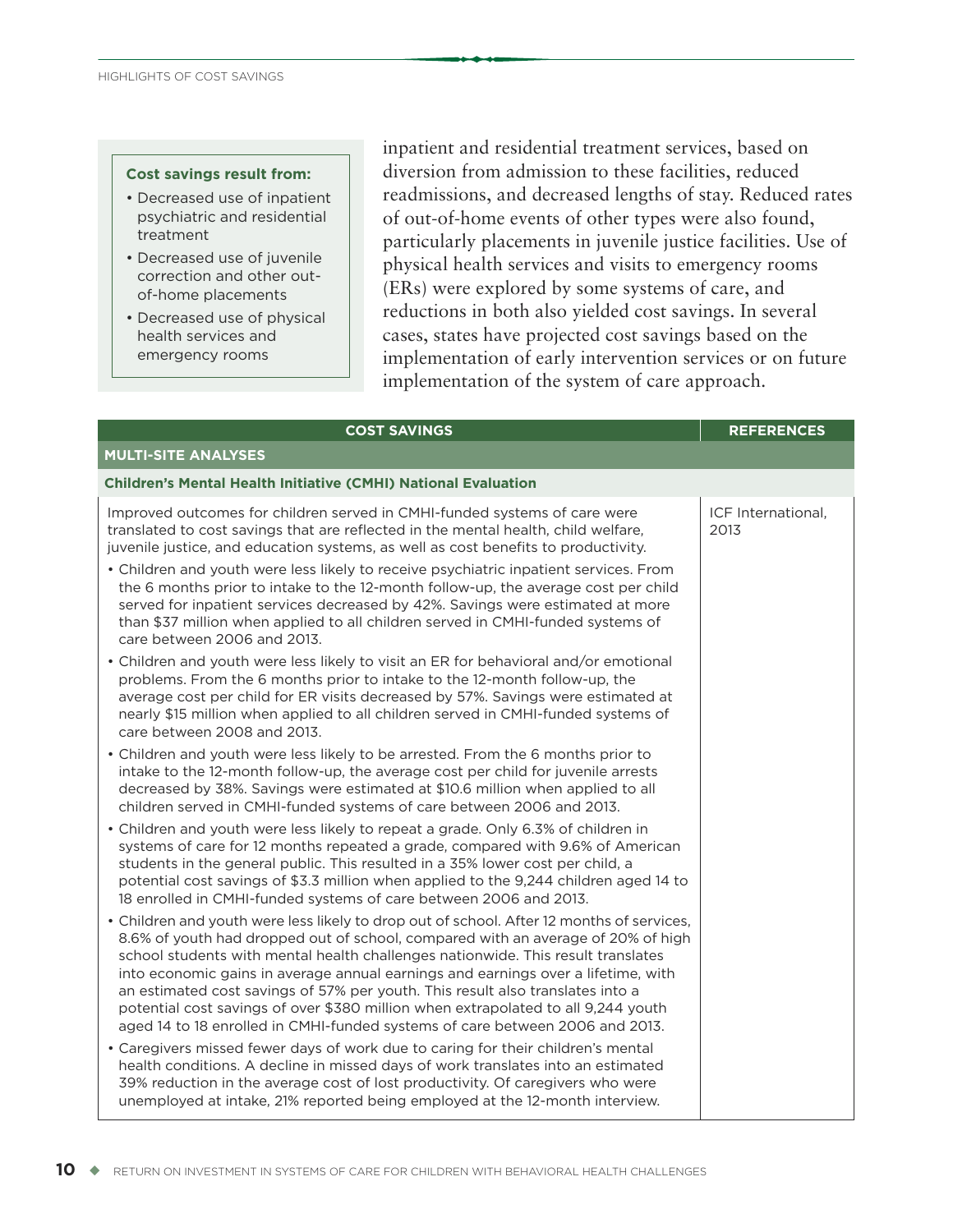| <b>COST SAVINGS</b>                                                                                                                                                                                                                                                                                                                                                                                                                                                                                                                                                                                                     | <b>REFERENCES</b>                                     |
|-------------------------------------------------------------------------------------------------------------------------------------------------------------------------------------------------------------------------------------------------------------------------------------------------------------------------------------------------------------------------------------------------------------------------------------------------------------------------------------------------------------------------------------------------------------------------------------------------------------------------|-------------------------------------------------------|
| This result translates into an estimated 21% reduction in the average cost of<br>unemployment due to a child's mental health condition (a reduction of \$10,171 in<br>average cost of unemployment per caregiver) for children served in CMHI-funded<br>systems between 2006 and 2013.                                                                                                                                                                                                                                                                                                                                  |                                                       |
| Psychiatric Residential Treatment Facility (PRTF) Demonstration Waiver Program Evaluation                                                                                                                                                                                                                                                                                                                                                                                                                                                                                                                               |                                                       |
| The Centers for Medicare and Medicaid Services (CMS) initiated a Medicaid<br>demonstration waiver program in 2005 to provide and test home- and community-<br>based services for children and youth with serious mental health conditions as an<br>alternative to placement in PRTFs. Nine states participated, adopting the system of<br>care approach with an array of services and supports and the wraparound process,<br>and an evaluation assessed both outcomes and costs.                                                                                                                                       | Urdapilleta et al.,<br>2012; HHS, 2013                |
| • Waiver expenditures on services were found to be substantially less than<br>expenditures on services in PRTFs across all grantees and through all waiver years.<br>All states achieved significant savings in the costs of caring for youth with severe<br>emotional disorders.                                                                                                                                                                                                                                                                                                                                       |                                                       |
| . For all nine states over the first 3 demonstration years for which cost data were<br>available, there was an average savings of 68%. Waiver services cost only 32% of<br>services provided in PRTFs, with an average per child savings of between \$35,500<br>and \$40,000 across the states.                                                                                                                                                                                                                                                                                                                         |                                                       |
| <b>Wraparound Evaluations</b>                                                                                                                                                                                                                                                                                                                                                                                                                                                                                                                                                                                           |                                                       |
| The wraparound process is the primary approach used in systems of care for service<br>planning and care coordination at the child and family level. A meta-analysis of<br>research and an update in 2010 found studies in multiple sites that document both<br>improved outcomes and reduced costs when wraparound is implemented with<br>fidelity. Examples include the following:                                                                                                                                                                                                                                     | Bruns & Suter,<br>2010; Suter &<br><b>Bruns, 2009</b> |
| • A study of youth in the juvenile justice system found that a group receiving wraparound<br>had 58% fewer days of detention, 57% fewer days served, and lower recidivism rates<br>than a comparison group receiving conventional mental health services. The result<br>was immediate savings to the community. It was estimated that if the approach<br>prevented a lifetime of criminal behavior for just one youth (with lifetime costs of a<br>career criminal estimated at \$1.3 to \$1.5 million), the cost savings would pay for the<br>program's expenses for all 164 youth served in 1 year (Clark County, WA) |                                                       |
| • A study found that youth in the wraparound group experienced fewer out-of-home<br>placements and fewer mean days in out-of-home placements than a matched<br>comparison group that had graduated from residential care. Post-graduation costs<br>were also approximately 60% lower than costs for the matched comparison<br>group-\$10,737 for the wraparound group, compared with \$27,383 for the<br>comparison group (Los Angeles County, CA).                                                                                                                                                                     |                                                       |
| • A study showed a net reduction in Medicaid spending of 29%, even though the use<br>of home- and community-based services and targeted case management increased.<br>Expenditures declined from an average annual expenditure of \$58,404 before<br>wraparound to \$41,873 per youth per year. This decrease was due to a 43% decline<br>in inpatient costs and a 29% decline in residential treatment expenses (Maine).                                                                                                                                                                                               |                                                       |
| • A study found that youth receiving wraparound had 74% lower inpatient expenses<br>and 32% lower ER expenses than a comparison group. Overall expenditures for the<br>wraparound group were about half of the expenditures for the comparison group,<br>averaging \$761 per youth per month for the wraparound group versus \$1,573 per<br>youth per month for the comparison group (Mental Health Services Program for<br>Youth, MA).                                                                                                                                                                                 |                                                       |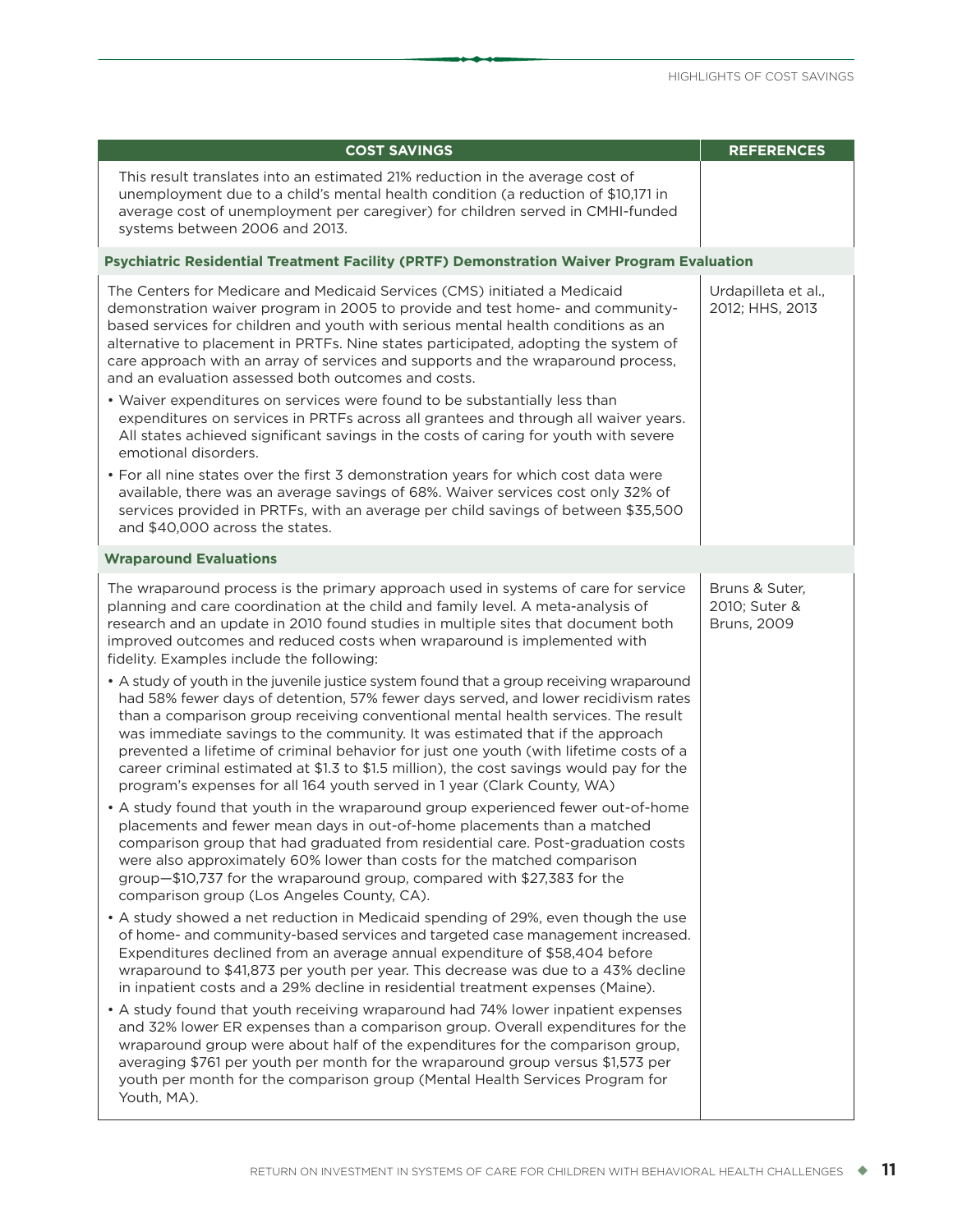| <b>COST SAVINGS</b>                                                                                                                                                                                                                                                                                                                                                                                                                                                                                    | <b>REFERENCES</b>                                                                       |
|--------------------------------------------------------------------------------------------------------------------------------------------------------------------------------------------------------------------------------------------------------------------------------------------------------------------------------------------------------------------------------------------------------------------------------------------------------------------------------------------------------|-----------------------------------------------------------------------------------------|
| STATE AND COMMUNITY EXAMPLES                                                                                                                                                                                                                                                                                                                                                                                                                                                                           |                                                                                         |
| <b>California: Los Angeles</b>                                                                                                                                                                                                                                                                                                                                                                                                                                                                         |                                                                                         |
| • During a follow-up period, youth graduating from a community-based system of<br>care approach with wraparound had significantly fewer subsequent out-of-home<br>placements than youth in a comparison group who graduated from services in a<br>residential treatment setting. As a result, 56% had some type of placement versus<br>91% of the residential group. Community-based system graduates also experienced<br>significantly fewer days in out-of-home placements.                          | Rauso, Ly, Lee, &<br>Jarosz, 2009                                                       |
| . Youth who were graduates of the community-based system were more likely to be<br>placed in less restrictive settings, such as with foster parents or relatives (77%),<br>whereas the majority of children in the comparison group (70%) were placed in<br>more restrictive settings.                                                                                                                                                                                                                 |                                                                                         |
| • The average post-graduation costs for youth served in the community-based<br>system were nearly 60% less than the costs for the comparison group (\$10,737<br>versus \$27,383). Placement costs for the residential treatment group were<br>2.5 times the cost for the group served with the community-based approach.                                                                                                                                                                               |                                                                                         |
| Choices (Indiana, Maryland, Washington, DC, Florida, and Louisiana)                                                                                                                                                                                                                                                                                                                                                                                                                                    |                                                                                         |
| • Systems of care in five states resulted in high levels of diversion and return from<br>residential treatment-a 99% diversion rate and a 70% return rate in 2013.<br>• Savings were generated of nearly \$36,000 per youth served in a Choices system of<br>care versus residential settings per episode of care (2008 to 2010).<br>• The child welfare agency spends 45% less when a youth at risk of entering<br>residential treatment is referred to Choices rather than to residential placement. | Choices, 2011;<br>Effland & Van<br>Deman, 2013;<br>Van Deman, Rotto,<br>& Effland, 2006 |
| <b>Georgia</b>                                                                                                                                                                                                                                                                                                                                                                                                                                                                                         |                                                                                         |
| • When a system of care approach with wraparound was used, there was an<br>86% decrease in inpatient hospital utilization for youth in the state's PRTF Waiver<br>Demonstration. For non-waiver youth who also had serious and complex mental<br>health conditions and received similar intensive services, inpatient utilization<br>decreased by 89%. There was a 73% decrease in PRTF stays for waiver youth<br>and a 62% decrease for non-waiver youth.                                             | DiMeo-Ediger,<br>Russ, & Rana, 2012                                                     |
| . In FY 2011, the average cost to Medicaid for a youth in a PRTF was \$78,406. During<br>involvement in the demonstration, costs declined by 56% to \$34,398, an estimated<br>savings of \$44,008 annually per youth.                                                                                                                                                                                                                                                                                  |                                                                                         |
| • In FY 2012, the average cost for a youth in a juvenile correction facility was \$6,998.<br>During involvement in the demonstration, costs declined by 45% to \$3,817, yielding<br>an estimated savings of \$3,180 per youth.                                                                                                                                                                                                                                                                         |                                                                                         |
| • The system of care approach has decreased the percentage of youth experiencing<br>an out-of-home placement event by half-40% to 20%.                                                                                                                                                                                                                                                                                                                                                                 |                                                                                         |
| <b>Maine: THRIVE System of Care</b>                                                                                                                                                                                                                                                                                                                                                                                                                                                                    |                                                                                         |
| • For children and youth served by the trauma-informed system of care, the use of<br>inpatient mental health services decreased by half, from 18% to 9%. Medicaid<br>inpatient hospital costs decreased by approximately \$122,000, yielding a savings<br>of 51%.                                                                                                                                                                                                                                      | Yoe, Goan, &<br>Hornby, 2012                                                            |
| • Medicaid cost savings of over \$450,000 occurred between the period prior to<br>enrolling in the system of care and the period after program involvement, an<br>average savings of \$4,436 per child.                                                                                                                                                                                                                                                                                                |                                                                                         |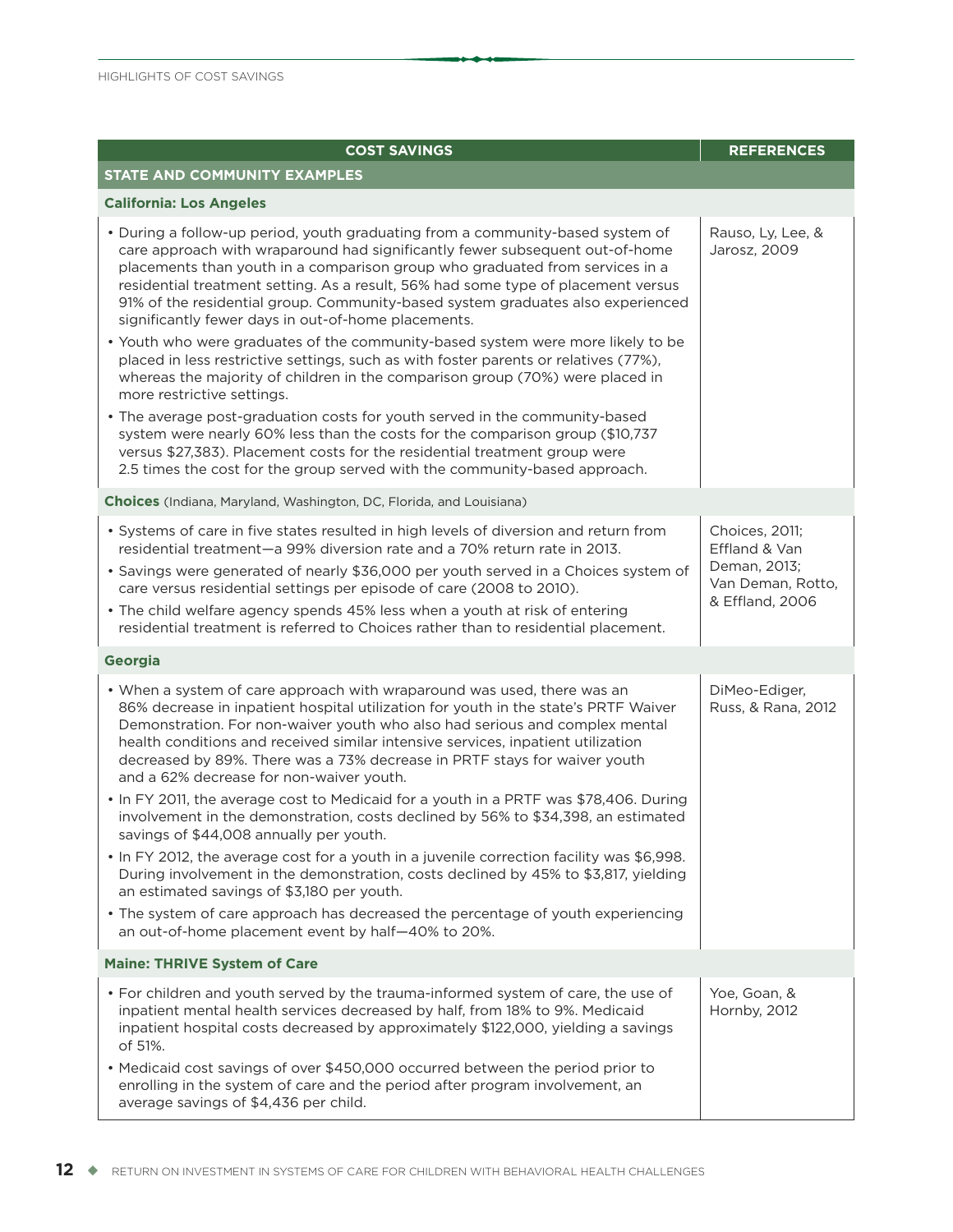| <b>COST SAVINGS</b>                                                                                                                                                                                                                                                                                                                                                                                                                                                                                                                                                                                                                                                                                                                                                                                                                                                                                                                                                                                                                                                                                                                                                                                                                                                                                                                                                                                                                                                                                                                                                                                                                                                                                                                                                                                                                                                                                                               | <b>REFERENCES</b>                                                                               |
|-----------------------------------------------------------------------------------------------------------------------------------------------------------------------------------------------------------------------------------------------------------------------------------------------------------------------------------------------------------------------------------------------------------------------------------------------------------------------------------------------------------------------------------------------------------------------------------------------------------------------------------------------------------------------------------------------------------------------------------------------------------------------------------------------------------------------------------------------------------------------------------------------------------------------------------------------------------------------------------------------------------------------------------------------------------------------------------------------------------------------------------------------------------------------------------------------------------------------------------------------------------------------------------------------------------------------------------------------------------------------------------------------------------------------------------------------------------------------------------------------------------------------------------------------------------------------------------------------------------------------------------------------------------------------------------------------------------------------------------------------------------------------------------------------------------------------------------------------------------------------------------------------------------------------------------|-------------------------------------------------------------------------------------------------|
| • The average cost per child per month was reduced by 30% (from \$2,452 in the<br>period prior to enrollment, compared with \$1,665 in the period after enrollment, an<br>average monthly savings of \$787.<br>• Costs associated with visits to the ER decreased by 40%.                                                                                                                                                                                                                                                                                                                                                                                                                                                                                                                                                                                                                                                                                                                                                                                                                                                                                                                                                                                                                                                                                                                                                                                                                                                                                                                                                                                                                                                                                                                                                                                                                                                         |                                                                                                 |
|                                                                                                                                                                                                                                                                                                                                                                                                                                                                                                                                                                                                                                                                                                                                                                                                                                                                                                                                                                                                                                                                                                                                                                                                                                                                                                                                                                                                                                                                                                                                                                                                                                                                                                                                                                                                                                                                                                                                   |                                                                                                 |
| <b>Maine: Wraparound Maine</b>                                                                                                                                                                                                                                                                                                                                                                                                                                                                                                                                                                                                                                                                                                                                                                                                                                                                                                                                                                                                                                                                                                                                                                                                                                                                                                                                                                                                                                                                                                                                                                                                                                                                                                                                                                                                                                                                                                    |                                                                                                 |
| • After enrollment in a system of care approach using wraparound, overall mental<br>health expenditures decreased by 28%, compared with the pre-enrollment period,<br>and expenditures for out-of-home treatment declined by 44%.<br>• Overall per child per year expenditures decreased by 28% from an average annual<br>per youth expenditure of \$58,404 to \$41,873 per youth per year. Inpatient costs<br>declined by 43%, and residential treatment costs declined by 29%.<br>• Overall spending was decreased even though the use of home- and community-<br>based services increased.                                                                                                                                                                                                                                                                                                                                                                                                                                                                                                                                                                                                                                                                                                                                                                                                                                                                                                                                                                                                                                                                                                                                                                                                                                                                                                                                     | Yoe, Ryan, & Bruns,<br>2011; Maine<br>Department of<br>Health and Human<br>Services, 2011       |
| <b>Maryland</b>                                                                                                                                                                                                                                                                                                                                                                                                                                                                                                                                                                                                                                                                                                                                                                                                                                                                                                                                                                                                                                                                                                                                                                                                                                                                                                                                                                                                                                                                                                                                                                                                                                                                                                                                                                                                                                                                                                                   |                                                                                                 |
| <b>PRTF Demonstration Waiver</b><br>• Under the state's PRTF Demonstration Waiver, Medicaid costs (including mental<br>health services and supports, care coordination, physical health, dental, and<br>pharmacy services) were only 35% of the costs of treatment in a residential facility.<br><b>Evidence-Based Practices</b><br>• Use of evidence-based practices consistent with the system of care approach<br>found savings when youth were diverted from group home to community<br>placements and received an evidence-based intervention. There were average<br>savings of \$10,000 per youth using Multisystemic Therapy (MST) and \$19,000 per<br>youth using Functional Family Therapy (FFT). These findings are considered an<br>underestimate of savings because MST and FFT interventions were shorter than<br>the length of placement in group homes.<br>• More were projected based on additional savings for each youth who remained in<br>the community after the evidence-based intervention. They were also projected<br>based on the economic benefit from improved outcomes (e.g., decreased<br>reoffending that decreased costs to the juvenile justice system and increased the<br>likelihood of youth contributing to society through productivity and employment).<br><b>ER Diversion</b><br>• An ER diversion project was undertaken in Baltimore. Its purpose was to move<br>psychiatric care from ERs and inpatient settings to community-based settings<br>consistent with the system of care approach and to better allocate limited mental<br>health resources. Median per child costs were almost \$600 lower in the first 3 months<br>after enrollment, compared with the 3 months prior to enrollment. There were also<br>lower rates of psychiatric inpatient and ER use after discharge. Comparison with a<br>matched sample suggested a savings of \$4,190 per child from expected costs. | State of Maryland,<br>2011; University of<br>Maryland School of<br>Social Work, 2013a,<br>2103b |
| Massachusetts: Children's Behavioral Health Initiative (CBHI)                                                                                                                                                                                                                                                                                                                                                                                                                                                                                                                                                                                                                                                                                                                                                                                                                                                                                                                                                                                                                                                                                                                                                                                                                                                                                                                                                                                                                                                                                                                                                                                                                                                                                                                                                                                                                                                                     |                                                                                                 |
| • From 2009 to 2012, there was a steady downward trend in the percentage of<br>youth hospitalized (a 32% reduction) and in the number of days spent in the<br>hospital (a 30% reduction). This trend corresponds to the implementation of the<br>system of care approach with new home- and community-based services and care<br>coordination using a wraparound approach. Prior to the inception of the CBHI, the<br>rate of hospitalization appeared to have been increasing.                                                                                                                                                                                                                                                                                                                                                                                                                                                                                                                                                                                                                                                                                                                                                                                                                                                                                                                                                                                                                                                                                                                                                                                                                                                                                                                                                                                                                                                   | Massachusetts<br>Attorney General,<br>2013:<br>Massachusetts<br>Attorney General,<br>2012       |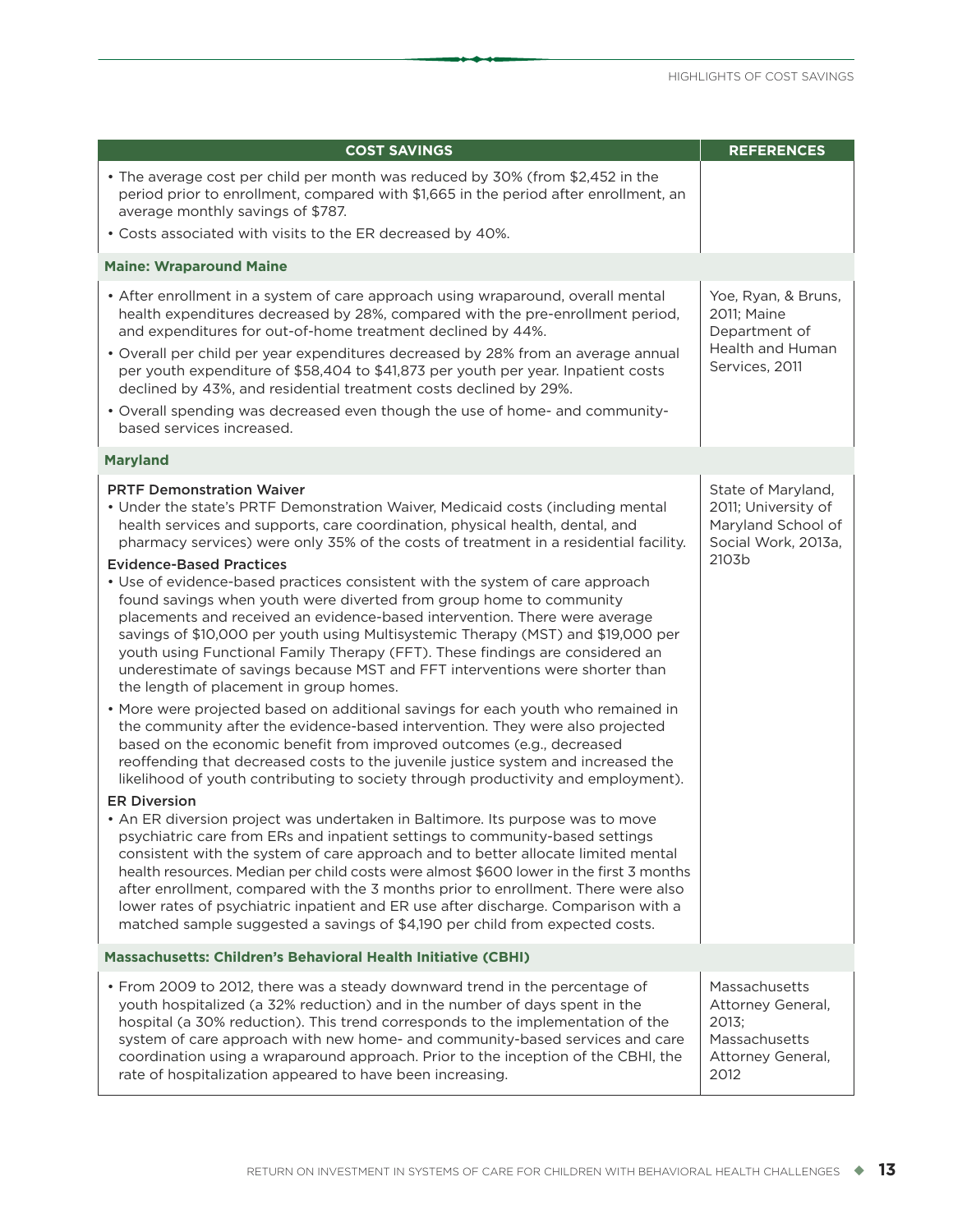| <b>COST SAVINGS</b>                                                                                                                                                                                                                                                                                                                                                                                                                                                                                                                                                                                                                                                                                                                                                                                                                                                                                                                                                                                                                                                                                                                                                                                                                                                                                                                                                                                                                                                                                                                                                                                                                                                                                                                                                                                                                  | <b>REFERENCES</b>                                                                                                            |
|--------------------------------------------------------------------------------------------------------------------------------------------------------------------------------------------------------------------------------------------------------------------------------------------------------------------------------------------------------------------------------------------------------------------------------------------------------------------------------------------------------------------------------------------------------------------------------------------------------------------------------------------------------------------------------------------------------------------------------------------------------------------------------------------------------------------------------------------------------------------------------------------------------------------------------------------------------------------------------------------------------------------------------------------------------------------------------------------------------------------------------------------------------------------------------------------------------------------------------------------------------------------------------------------------------------------------------------------------------------------------------------------------------------------------------------------------------------------------------------------------------------------------------------------------------------------------------------------------------------------------------------------------------------------------------------------------------------------------------------------------------------------------------------------------------------------------------------|------------------------------------------------------------------------------------------------------------------------------|
| <b>Massachusetts: Children's Behavioral Health Initiative (CBHI) continued</b>                                                                                                                                                                                                                                                                                                                                                                                                                                                                                                                                                                                                                                                                                                                                                                                                                                                                                                                                                                                                                                                                                                                                                                                                                                                                                                                                                                                                                                                                                                                                                                                                                                                                                                                                                       |                                                                                                                              |
| • From FYs 2009 to 2012, per member per month expenditures on inpatient services<br>decreased by more than 40% (from 27% to 16%), and expenditures for intensive<br>community-based services increased. By 2012, intensive community-based services<br>constituted the largest portion of Medicaid spending.<br>• There has been a decline in the use of ERs for youth with behavioral health conditions;<br>56% of encounters occurred in a community location rather than in an ER. This decline<br>in ER use was attributed to the availability of mobile crisis intervention services.                                                                                                                                                                                                                                                                                                                                                                                                                                                                                                                                                                                                                                                                                                                                                                                                                                                                                                                                                                                                                                                                                                                                                                                                                                           |                                                                                                                              |
| Massachusetts: Mental Health Services Program for Youth (MHSPY)                                                                                                                                                                                                                                                                                                                                                                                                                                                                                                                                                                                                                                                                                                                                                                                                                                                                                                                                                                                                                                                                                                                                                                                                                                                                                                                                                                                                                                                                                                                                                                                                                                                                                                                                                                      |                                                                                                                              |
| • Data from 1998 to 2007 indicated that the vast majority of days for MHSPY<br>enrollees were spent at home, with an increase over time and a corresponding<br>reduction in hospitalization and residential treatment.<br>• Additionally, enrollees' days spent in placements not covered by insurance and not<br>included in the MHSPY benefit (foster care, long-term residential treatment, group<br>home, detention, jail, secure treatment, and boot camp) were reduced by 50%.<br>• A prospective analysis over 10 years found that intervention youth were consistently<br>maintained in least restrictive settings, with over 88% of days spent at home.<br>• The intervention group used lower intensity services and had substantially lower<br>claims expense than matched counterparts in "usual care." The average total costs<br>of MHSPY (including medical, mental health, and wraparound care coordination<br>costs) were far below costs for the comparison group. The MHSPY costs were 50%<br>to 60% less than the costs of serving youth in more restrictive settings (that did not<br>include the costs of medical or wraparound services included in MHSPY's costs).<br>• Total per member per month claims expense (including pediatric inpatient,<br>ambulatory pediatric, ER, pharmacy, and inpatient and outpatient mental health) was<br>less than half for the intervention group than claims for the matched group in usual<br>care (\$761 per youth per month versus \$1,573 per youth per month). For example,<br>claims were 32% lower for ER use and 73% lower for inpatient psychiatric services.<br>• The intervention group was more psychiatrically impaired than the comparison<br>group, suggesting that these findings may underestimate the actual cost savings<br>from the system of care. | Grimes, Schulz,<br>Cohen, Mullin,<br>Lehar, & Tien, 2011;<br>Grimes, Kapunan,<br>& Mullin, 2006;<br>Grimes & Mullin,<br>2006 |
| <b>Nebraska</b>                                                                                                                                                                                                                                                                                                                                                                                                                                                                                                                                                                                                                                                                                                                                                                                                                                                                                                                                                                                                                                                                                                                                                                                                                                                                                                                                                                                                                                                                                                                                                                                                                                                                                                                                                                                                                      |                                                                                                                              |
| . In the Central Nebraska region, the percentage of youth served in group or<br>residential care declined from 36% at enrollment in the system of care to 5% at<br>disenrollment. The percentage in psychiatric hospitals declined from 2.3% to 0%<br>and the percentage in juvenile justice facilities from 7% at enrollment to 0%. The<br>percentage living in the community increased by 46% (41% to 87%).<br>• From 2001 to 2009, the Central Nebraska region successfully returned youth to the<br>community from high levels of care that were provided in restrictive settings<br>outside of the community. These youth were then served with the system of care<br>approach. Savings of \$500,000 in 2001 later grew to \$900,000.<br>• The average cost per family served with the system of care approach using<br>wraparound was 60% less than the cost of those served through the child welfare<br>or juvenile justice system.<br>. In 2012, 90% of youth at risk of entering child welfare or juvenile justice who were<br>served with the system of care approach by six behavioral health authorities<br>remained with their families. Cost savings for this group of youth who avoided<br>state custody was estimated at nearly \$7 million.                                                                                                                                                                                                                                                                                                                                                                                                                                                                                                                                                                        | Baxter, 2013;<br>Nebraska<br><b>Behavioral Health</b><br>Services, Region III,<br>2000; Stroul et al.,<br>2009               |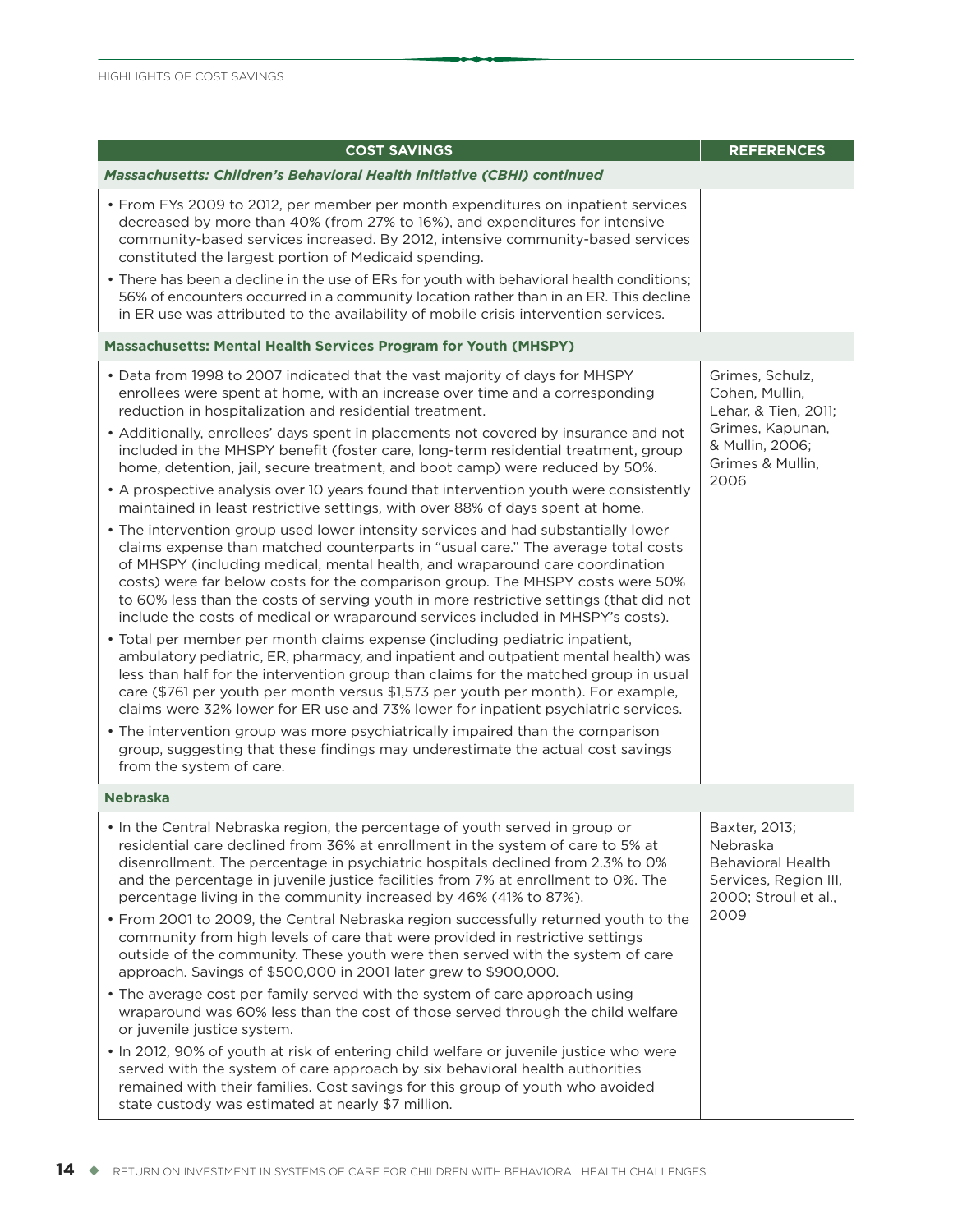| <b>New Jersey</b><br>• New Jersey reported a savings of \$40 million from 2007 to 2010 by reducing the<br>use of acute inpatient psychiatric services through the implementation of the<br>system of care approach statewide.                                                                             | Hancock, 2010;                    |
|-----------------------------------------------------------------------------------------------------------------------------------------------------------------------------------------------------------------------------------------------------------------------------------------------------------|-----------------------------------|
|                                                                                                                                                                                                                                                                                                           |                                   |
|                                                                                                                                                                                                                                                                                                           | Guenzel, 2012                     |
| • The residential treatment budget was reduced by 15% during the same time period,<br>and length of stay in residential treatment centers decreased by 25%.                                                                                                                                               |                                   |
| <b>New York: Monroe County</b>                                                                                                                                                                                                                                                                            |                                   |
| . In the first year of implementation of a system of care in Monroe County<br>(Rochester), savings to the county averaged approximately \$38,274 per youth,<br>with overall savings estimated conservatively at over \$500,000.                                                                           | Levison-Johnson,<br>2005          |
| • In year two, savings per enrollee averaged approximately \$45,751, or a total of<br>nearly \$1 million.                                                                                                                                                                                                 |                                   |
| <b>North Carolina: Durham</b>                                                                                                                                                                                                                                                                             |                                   |
| • After implementation of the system of care approach in Durham County, out-of-home<br>placements declined from 52% to 32% for youth with the most complex needs.                                                                                                                                         | State of North<br>Carolina, 2012  |
| • County expenditures decreased for institutional care. Over \$3 million was<br>budgeted in 2002, but only \$700,000 was expended, and less than \$100,000<br>was expended subsequently on residential treatment.                                                                                         |                                   |
| • There was a significant drop in costs related to court-ordered placement from<br>\$700,000 to \$0 by 2005.                                                                                                                                                                                              |                                   |
| <b>Oklahoma</b>                                                                                                                                                                                                                                                                                           |                                   |
| A group served with the system of care approach (care management group) was<br>compared with a control group to compare costs for physical health and behavioral<br>health services combined and costs for behavioral health services alone.<br><b>Total Charges (Including Inpatient and Outpatient)</b> | Strech, Harris, &<br>Vetter, 2011 |
| • For behavioral health services alone, there was a significantly greater reduction in<br>average total behavioral health charges for the care management group. There was<br>a 41% reduction for the care management group versus a 17% reduction for the<br>control group.                              |                                   |
| • For behavioral health and medical costs combined, there was a 35% reduction in<br>average total charges for the care management group versus a 15% reduction for<br>the control group.                                                                                                                  |                                   |
| Inpatient<br>• For behavioral health services alone, average inpatient charges for the care<br>management group declined by 60% versus a 17% reduction for the control group.                                                                                                                             |                                   |
| • For behavioral health and medical costs combined, care management also resulted<br>in a 60% reduction in average inpatient charges, compared with a 17% reduction in<br>average inpatient charges for the control group.                                                                                |                                   |
| Outpatient                                                                                                                                                                                                                                                                                                |                                   |
| • Average outpatient behavioral health charges increased as desired by 19%,<br>suggesting a substitution of community-based services for inpatient care, whereas<br>outpatient days decreased for the control group by 17%.                                                                               |                                   |
| <b>Total Per Youth Per Month Charges</b><br>• For behavioral health alone, care management resulted in savings of \$357 per<br>youth per month during the 12-month intervention period, compared with the                                                                                                 |                                   |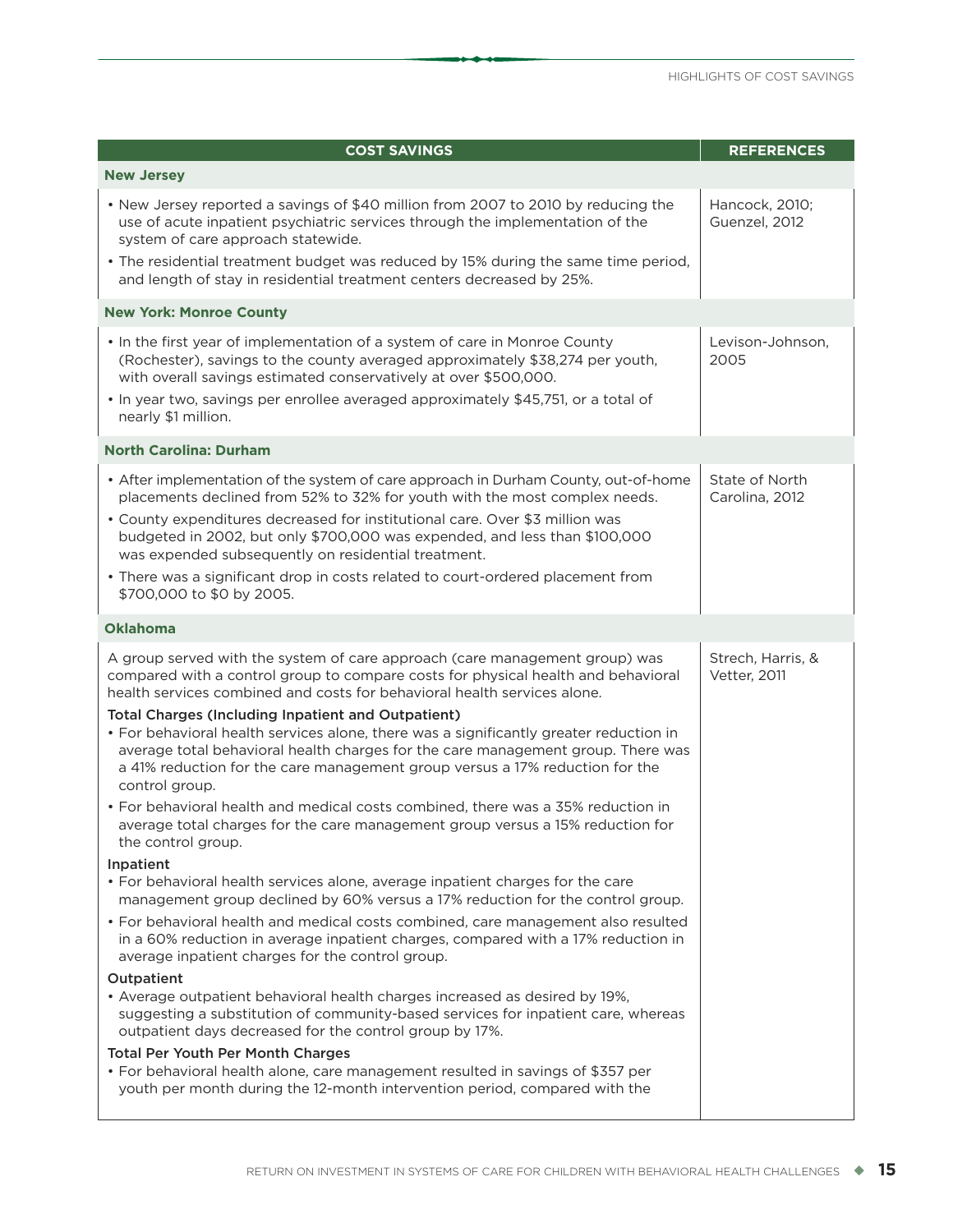| <b>COST SAVINGS</b>                                                                                                                                                                                                                                                                                                                                                                                                                                                                                                                                                                                                                                                                                                                                                                                                                                                                                                                                                                                                                                                                 | <b>REFERENCES</b>                                                    |
|-------------------------------------------------------------------------------------------------------------------------------------------------------------------------------------------------------------------------------------------------------------------------------------------------------------------------------------------------------------------------------------------------------------------------------------------------------------------------------------------------------------------------------------------------------------------------------------------------------------------------------------------------------------------------------------------------------------------------------------------------------------------------------------------------------------------------------------------------------------------------------------------------------------------------------------------------------------------------------------------------------------------------------------------------------------------------------------|----------------------------------------------------------------------|
| <b>Oklahoma continued</b>                                                                                                                                                                                                                                                                                                                                                                                                                                                                                                                                                                                                                                                                                                                                                                                                                                                                                                                                                                                                                                                           |                                                                      |
| control group, and \$770 per youth per month for the entire 24-month period.<br>These savings were used to project savings for the entire population of 1,943<br>moderate to high Medicaid utilization youth. It was estimated that the system of<br>care approach as implemented through care management would have achieved a<br>savings over a 1-year period of between \$8,334,938 and \$18,162,398 if all youth in<br>the study population had received care management.<br>• For medical and behavioral health services combined, care management resulted<br>in savings of \$458 per youth per month during the intervention and savings of<br>\$720 per youth per month for the entire 24-month time period, compared with the<br>control group. These savings were used to project savings for the entire population<br>of 1,943 moderate to high Medicaid utilization youth. It was estimated that a<br>savings of between \$9,112,402 and \$16,777,805 would have been achieved if the<br>entire study population had all received care management over a 1-year period. |                                                                      |
| <b>Pennsylvania</b>                                                                                                                                                                                                                                                                                                                                                                                                                                                                                                                                                                                                                                                                                                                                                                                                                                                                                                                                                                                                                                                                 |                                                                      |
| • After implementation of a system of care approach using wraparound, Medicaid<br>claims were decreased by 43% in the 12 months after enrollment, whereas the<br>reduction in costs for the control group was only 20% for the same time period.<br>(The net savings for the wraparound group were lower after adjusting for<br>administrative costs for the wraparound group. However, administrative costs were<br>not estimated for the control group, suggesting that the net savings for the control<br>group would also be lower.)<br>· Savings were greatest for children who had been in residential treatment facilities<br>prior to the initiation of wraparound services—an overall 38% reduction in claims.<br>This finding indicates that the approach is particularly effective for youth using<br>high-cost services such as residential treatment.                                                                                                                                                                                                                  | Pennsylvania<br>System of Care<br>Partnership, 2012a;<br>2012b; 2013 |
| <b>Wraparound Milwaukee</b>                                                                                                                                                                                                                                                                                                                                                                                                                                                                                                                                                                                                                                                                                                                                                                                                                                                                                                                                                                                                                                                         |                                                                      |
| • From 1996 to 2012, Wraparound Milwaukee reduced the use of psychiatric<br>hospitalization for Milwaukee County youth from an average of 5,000 days annually<br>to less than 200 days per year (a 96% decline). Placements in residential treatment<br>centers declined from 375 in 1996 to approximately 90 in 2012 (an 87% decline).<br>• Since its inception, Wraparound Milwaukee has reduced costs by more than 50%<br>(from over \$8,000 per child per month to about \$3,450 per child per month).<br>Declines in costs are attributed to reduced utilization of inpatient and residential<br>treatment. For example, the percentage of Wraparound Milwaukee enrollees using<br>residential treatment declined between 2010 and 2012 from 25% to 17%.                                                                                                                                                                                                                                                                                                                       | Kamradt, 2013;<br>Kamradt.<br>Gilbertson, &<br>Jefferson, 2008       |
| • Data from 2012 documented that Wraparound Milwaukee is less expensive than<br>placement in residential and inpatient settings. Costs of residential treatment were<br>estimated at \$9,460 and inpatient services at \$39,100 per child per month (or<br>\$8,400 for a 7-day stay), compared with the \$3,200 per child per month cost of<br>Wraparound Milwaukee.                                                                                                                                                                                                                                                                                                                                                                                                                                                                                                                                                                                                                                                                                                                |                                                                      |
| • Nearly every youth at risk of juvenile correctional placement is enrolled in<br>Wraparound Milwaukee; 80% have a diagnosed mental health condition. The<br>average number of youth in correctional facilities from Milwaukee County declined<br>from 250 in 2007 to 142 in 2012; consequently, costs to the county for juvenile<br>correctional placements declined by 37%, nearly \$9 million in savings.                                                                                                                                                                                                                                                                                                                                                                                                                                                                                                                                                                                                                                                                        |                                                                      |
| • Estimates of costs avoided by Milwaukee County since the inception of<br>Wraparound Milwaukee in 1996 were calculated. When Wraparound Milwaukee was                                                                                                                                                                                                                                                                                                                                                                                                                                                                                                                                                                                                                                                                                                                                                                                                                                                                                                                              |                                                                      |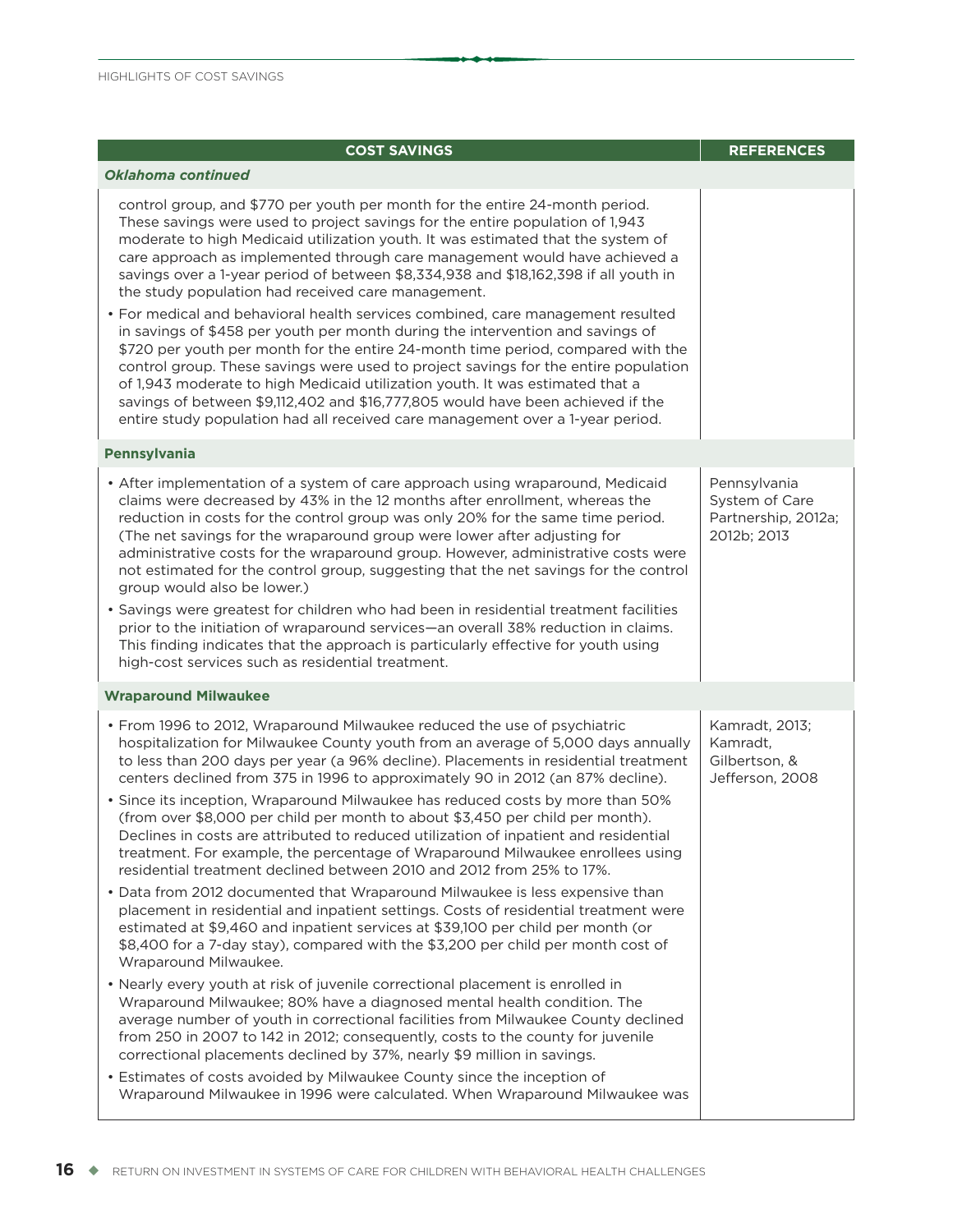| <b>COST SAVINGS</b>                                                                                                                                                                                                                                                                                                                                                                                                                                                                                                                                                                                                                                                                                                                                                                                                                                                                                                                                                                                                                                                                                                                                                                                                                                                                                                                                                                                                                                                                                                                                                                                                                                                                             | <b>REFERENCES</b>                                            |
|-------------------------------------------------------------------------------------------------------------------------------------------------------------------------------------------------------------------------------------------------------------------------------------------------------------------------------------------------------------------------------------------------------------------------------------------------------------------------------------------------------------------------------------------------------------------------------------------------------------------------------------------------------------------------------------------------------------------------------------------------------------------------------------------------------------------------------------------------------------------------------------------------------------------------------------------------------------------------------------------------------------------------------------------------------------------------------------------------------------------------------------------------------------------------------------------------------------------------------------------------------------------------------------------------------------------------------------------------------------------------------------------------------------------------------------------------------------------------------------------------------------------------------------------------------------------------------------------------------------------------------------------------------------------------------------------------|--------------------------------------------------------------|
| initiated, there was an average of 337 youth placed in residential treatment centers.<br>Factoring in modest increases in the number of youth placed and cost increases<br>resulted in a projection of potential expenditures by child welfare and juvenile<br>justice agencies of \$85 million from 1996 to 2012 without Wraparound Milwaukee.<br>With Wraparound Milwaukee's system of care, placement costs were only \$10<br>million in 2012, representing a cost avoidance of about \$75 million.                                                                                                                                                                                                                                                                                                                                                                                                                                                                                                                                                                                                                                                                                                                                                                                                                                                                                                                                                                                                                                                                                                                                                                                          |                                                              |
| <b>PROJECTED COST SAVINGS</b>                                                                                                                                                                                                                                                                                                                                                                                                                                                                                                                                                                                                                                                                                                                                                                                                                                                                                                                                                                                                                                                                                                                                                                                                                                                                                                                                                                                                                                                                                                                                                                                                                                                                   |                                                              |
| <b>Colorado: Projected ROI From Investment in Early Intervention</b>                                                                                                                                                                                                                                                                                                                                                                                                                                                                                                                                                                                                                                                                                                                                                                                                                                                                                                                                                                                                                                                                                                                                                                                                                                                                                                                                                                                                                                                                                                                                                                                                                            |                                                              |
| • An analysis projected potential cost savings and cost avoidance by implementing<br>an early childhood system of care approach (Kid Connects). The analysis focused<br>on four areas of potential future costs that could potentially be averted: (1) mental<br>health care costs, (2) Temporary Assistance for Needy Families (TANF) and Food<br>Stamp costs, (3) high school dropout cost, and (4) child welfare costs. Although<br>this analysis focused on these four areas, it was noted that the future costs of<br>special education, juvenile delinquency, substance use treatment, and adult crime<br>are substantial, and estimates of their future costs were not included. Thus, the<br>findings are an underestimate of the potential savings that can be achieved.<br>• For the analysis, the cost of Kid Connects was "scaled up" as if the system of<br>care served all low-income children ages 0 to 5.25 in Boulder County. A<br>conservative estimate of a 40.6% reduction in the overall budgets for each of<br>the four future expenditure areas specified above was used, based on a specified<br>estimation methodology.<br>• Using this method, it was estimated that the county could avert \$4,327,443 in<br>costs, yielding a net savings of \$1,927, 443. The ROI would be that for each dollar<br>spent, there would be a return of \$1.80.<br>• Although the percentage reduction in future costs was estimated at 40.6%, it was<br>determined that the early childhood system of care would pay for itself if only<br>12.3% of the future costs in these areas were averted. Any additional savings would<br>make the services yield a positive rate of return. | Gould, 2000;<br>Heilbrunn, 2010                              |
| <b>Texas: Projected ROI From Future System of Care Implementation</b>                                                                                                                                                                                                                                                                                                                                                                                                                                                                                                                                                                                                                                                                                                                                                                                                                                                                                                                                                                                                                                                                                                                                                                                                                                                                                                                                                                                                                                                                                                                                                                                                                           |                                                              |
| • Based on an analysis of the potential cost benefits of systems of care, an<br>estimated \$4,142 per month could be saved and reinvested for each child<br>deflected from incarceration.<br>• For each child able to remain in a community foster care placement rather<br>than a residential treatment facility, an estimated \$1,790 per month in savings<br>could be realized.                                                                                                                                                                                                                                                                                                                                                                                                                                                                                                                                                                                                                                                                                                                                                                                                                                                                                                                                                                                                                                                                                                                                                                                                                                                                                                              | <b>Texas Department</b><br>of State Health<br>Services, 2011 |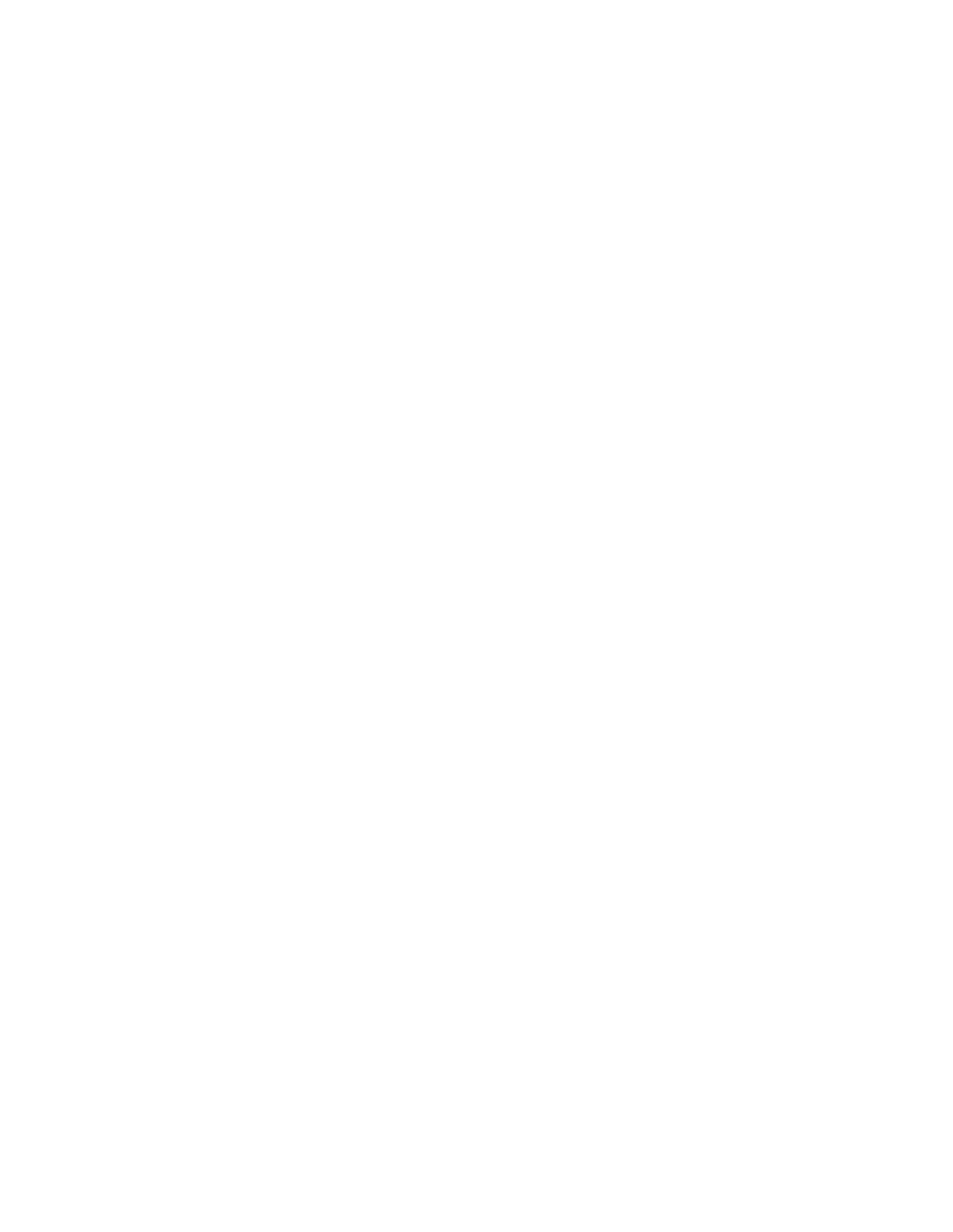# <span id="page-28-0"></span>**ASSESSING RETURN ON INVESTMENT**

#### **THE DATA SUMMARIZED ABOVE AND DETAILED FURTHER IN THE APPENDIX**

demonstrate that investing in the system of care approach has great potential to save resources and avoid future costs across child-serving systems. Despite the success of some systems of care in documenting cost savings resulting from improved outcomes, the collection and analysis of cost data have been challenging to the field in several respects. Some of these challenges are described below, followed by recommendations for future efforts to go one step further to systematically assess ROI in systems of care.

## **CHALLENGES**

There are significant complexities to collecting and analyzing costs and ROI. One of the most important challenges for most states is the difficulty in obtaining the resources needed to conduct these analyses, including the time, money, and skilled staff. Lack of resources can limit the ability of states to conduct extensive analyses, particularly during difficult fiscal times (Pew-MacArthur Results First Initiative, 2013). Another common pitfall is the tendency to take a narrow approach by looking only at current spending. For example, current education costs will increase if a state implements interventions to reduce the number of school dropouts. If this were the only indicator used to analyze ROI, the intervention would not appear to be economically beneficial. However, a more complete perspective would identify other benefits: High school graduates are healthier, pay more taxes, and use fewer social services, all of which reduce the ultimate, overall costs to taxpayers. Interventions can also appear less worthwhile if all of the potential benefits to society are not analyzed, even those that cannot be easily "monetized" or translated into a dollar value (Pew-MacArthur Results First Initiative, 2013).

Additional challenges that apply specifically to exploring ROI in systems of care are summarized below:

• **Accounting for differences among systems of care**—By definition, systems of care differ from state to state and community to community based on the particular environment and needs. Although systems of care share a common framework and philosophy, they may serve different populations, offer a different array of services and supports, involve different child-serving agency partners, have different financing strategies, and be at different levels of system of care implementation. Because of these differences, it is challenging to group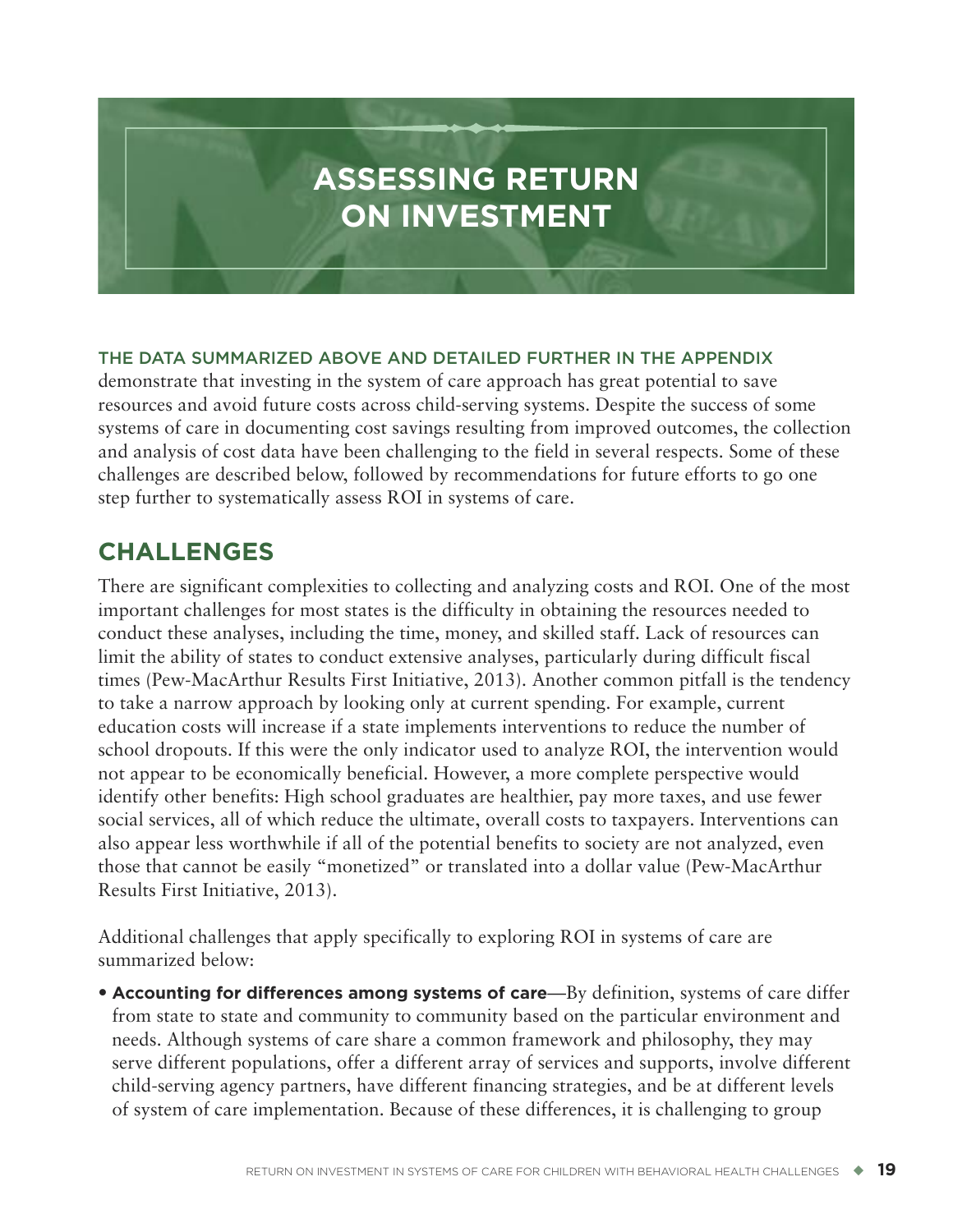them to compare costs or to compare them with communities that may not be defined as systems of care per se, but may have some elements of the system of care approach in place.

- **Determining the cost implications of changes in services**—Data on changes in service utilization patterns often are not translated into the impact on expenditures. For example, decreased utilization of inpatient and residential treatment is a common finding, often accompanied by increases in home- and community-based services. However, many states and communities do not comprehensively capture this shift in services and the resulting cost implications.
- **Obtaining data across child-serving systems**—Services provided within systems of care often avoid costs in other child-serving systems, such as in juvenile justice when recidivism or placements in correctional facilities are decreased. However, some states and communities have had difficulty gathering cross-system data on services and costs.
- **Collecting and analyzing data**—The capabilities of management information systems (MIS) in states and communities vary considerably in both the quality of data and the capacity to collect and analyze data on cost savings, cost avoidance, and other benefits accruing from the system of care approach. In addition, states and communities typically find it difficult to access data sources such as Medicaid for analysis of cost savings. Even where data are available, they often lack the methods and expertise needed for complex cost analyses.
- **Assessing fidelity to the system of care approach**—In order to draw conclusions about cost implications, it is important to ensure that the state or community has implemented the approach with some degree of fidelity. New instruments that operationalize and measure implementation of the system of care philosophy, service array, and infrastructure offer methods to assess the degree to which the system of care approach is in place (Boothroyd, Greenbaum, Wang, Kutash, & Friedman, 2011; Stroul, 2013).
- **Identifying and monetizing benefits from systems of care**—There are benefits to children and families and to society from systems of care that have not been systematically identified. Even when these positive outcomes have been identified, methods to attach costs have been lacking. Therefore, states and communities have been unable to take their analyses to the next level in determining ROI.
- **Calculating costs and cost savings**—There is considerable variation in how researchers, states, and communities calculate the costs associated with services provided within systems of care in terms of which services are included in calculations, how these services are defined, and how cost estimates are derived.
- **Conducting cost studies**—Randomized controlled trials may not be feasible or appropriate for systems of care based on their complexity and dynamic nature, the differences among them in states and communities, their multiple components, the individualized "package" of services received by each child and family, and the multiple levels of the intervention at the system and practice levels. Although some researchers call for this type of methodology for ROI assessments, alternative methods, such as pre-post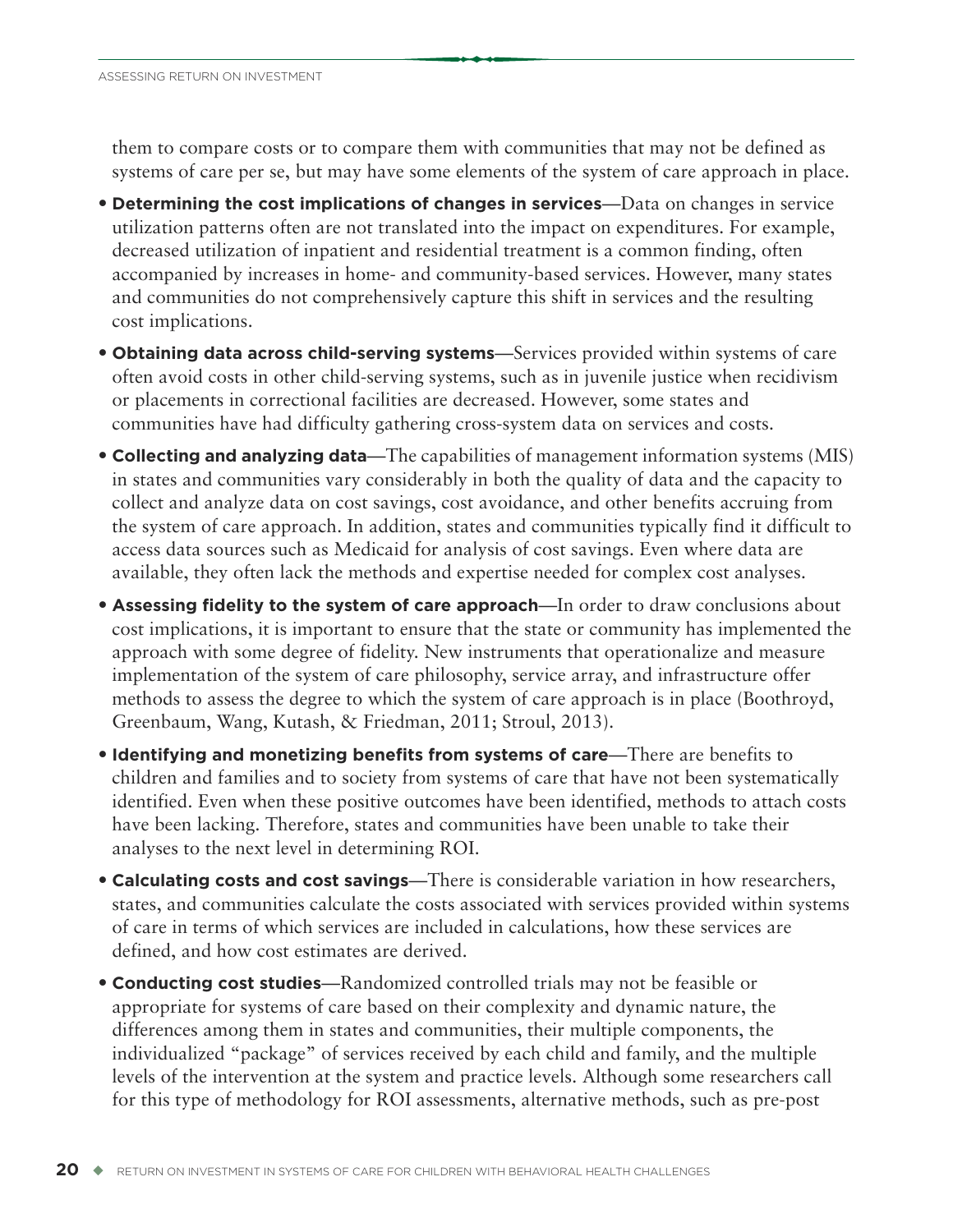<span id="page-30-0"></span>and retrospective analyses, modeling, or case studies, may be more consistent with the system of care approach and more appropriate for analyzing cost savings and ROI (Friedman & Israel, 2008).

Some of these challenges are evidenced in an analysis conducted by Foster et al. (2001) that examined service use and expenditures in three systems of care that had received federal funds through the CMHI. The analysis was complicated by substantial differences across sites in (1) the demographics of the populations served, (2) the severity of the mental health conditions and functioning of the children served, (3) the services provided by the systems of care, (4) the services that were included in the calculation of per child costs (e.g., whether residential treatment and inpatient services were paid by the system of care and/or included in the tabulations), and (5) the quality and comparability of MIS data. These challenges were also encountered in an attempt to compare these sites with costs from an evidence-based practice and two other sites, and the extent to which these other sites met the basic parameters of a system of care was not clear.

Another study highlights the importance of capturing service utilization and costs across multiple child-serving systems, particularly juvenile justice, child welfare, and special education. This study examined data from a federally funded system of care and from a comparison community that was described as not having "system integration"; the two communities were not compared on other essential elements of systems of care. Mental health services were found to be more expensive in the "core mental health system" in the system of care. However, the difference in expenditures was reduced substantially when reductions in expenditures in other childserving systems were factored into the analysis. The system of care approach was also found to be less expensive for youth involved in the juvenile justice system, a finding consistent with other research documenting that improved mental health services within a system of care reduces the risk of juvenile justice involvement (Foster & Connor, 2005; Foster, Qaseem, & Connor, 2004). The authors noted that the next step in the economic analysis of systems of care is the incorporation of analyses of ROI across child-serving systems.

## **RELATED RESOURCES**

Despite the many challenges, the importance of assessing ROI is critical for systems of care, as well as for other health and social service innovations, to ensure good decision-making about the use of limited resources. States and organizations are implementing cost-benefit analyses that expand how benefits are being monetized. In one approach, the analytic horizon of calculating benefits is lengthened to include the immediate cost savings that may result from the intervention and also long-term effects on cost savings. Furthermore, the perspectives from which benefits are calculated include both the benefits for recipients of services and the benefits that accrue to taxpayers. Another approach more heavily involves stakeholders in determining which outcomes to incorporate into the analysis and often how to value those outcomes.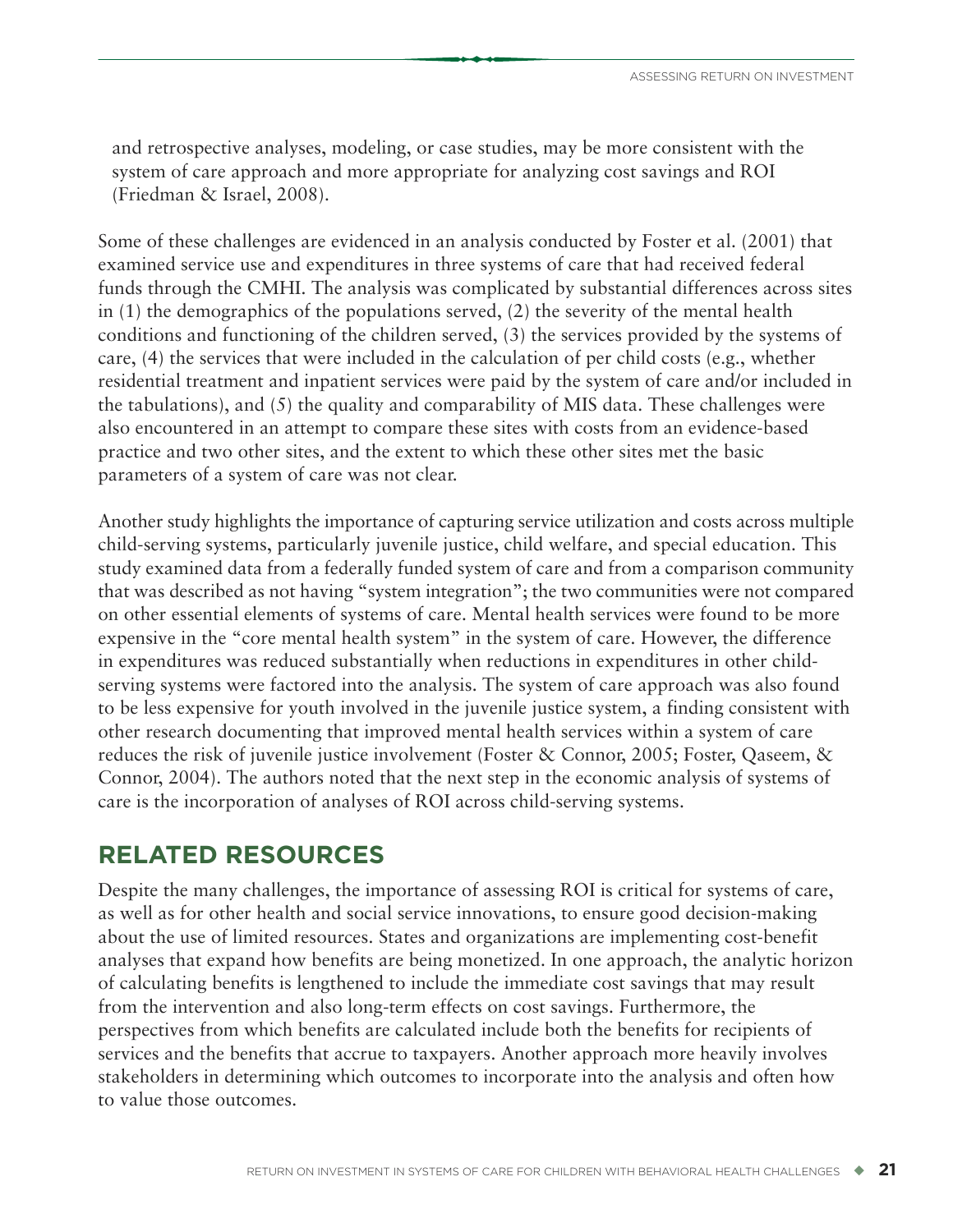## <span id="page-31-0"></span>**Washington State Institute for Public Policy (WSIPP)**

Similar to the approach taken in the national evaluation of the CMHI, WSIPP monetizes outcomes such as crime, high school graduation, special education, mental illness, substance use and abuse, and child abuse and neglect to determine the benefits that accrue from policy change or program implementation. WSIPP uses a life cycle approach of calculating the longterm benefits of policies or programs and captures both the primary and secondary effects of a program to participants, taxpayers, and others in society (e.g., crime victims). For instance, the economic benefits of programs or policies that impact mental health illness are measured not only by long-term health care costs and lifetime labor market earnings, but also by the value of lost household production due to illness. For the prevention of child abuse and neglect, monetary benefits are calculated from cost savings resulting from (1) decreased crime, resulting in lower costs to the criminal justice system and victimization costs; (2) increased high school graduation, resulting in higher earnings and more taxes paid; (3) decreased substance use, resulting in lower health care costs and higher earnings; and (4) decreased depression, resulting in lower health care costs and higher earnings (Washington State Institute for Public Policy, 2013). (See [http://www.wsipp.wa.gov/ReportFile/1102/](http://www.wsipp.wa.gov/ReportFile/1102/Wsipp_Return-on-Investment-Evidence-Based-Options-to-Improve-Statewide-Outcomes-April-2012-Update_Full-Report) [Wsipp\\_Return-on-Investment-Evidence-Based-Options-to-Improve-Statewide-Outcomes-](http://www.wsipp.wa.gov/ReportFile/1102/Wsipp_Return-on-Investment-Evidence-Based-Options-to-Improve-Statewide-Outcomes-April-2012-Update_Full-Report)[April-2012-Update\\_Full-Report.](http://www.wsipp.wa.gov/ReportFile/1102/Wsipp_Return-on-Investment-Evidence-Based-Options-to-Improve-Statewide-Outcomes-April-2012-Update_Full-Report))

WSIPP's method is being more widely disseminated outside of Washington State by Results First, an initiative that was launched in 2010 by The Pew Charitable Trusts and the MacArthur Foundation to help other states guide their investment decisions (Pew-MacArthur Results First Initiative, 2013). Results First offers an array of services to participating states to support their efforts to assess costs and benefits. These services include (1) a standardized approach for valuing benefits and costs based on the WSIPP model, (2) ongoing training and technical assistance to states as they adapt the model to meet their own information needs, (3) opportunities to share information and lessons learned, and (4) quality assurance through in-depth reviews of the approaches developed by the states to ensure the quality and utility of the information produced. As of 2013, 14 states were participating in the initiative to customize the model for analyses of their programs to inform policy and resource decisions.

## **The Finance Project: Social Return on Investment**

Of particular relevance to assessing ROI for systems of care is a method developed by The Finance Project (2013) to measure the value of interventions that provide social, health, and education services to children, youth, and families and to communicate this value to stakeholders and public and private "investors." This methodology is based on the concept of "social return on investment" (SROI). SROI is defined as a principles-based method for measuring value relative to resources invested. The approach includes assessments of social and environmental benefits that typically are not reflected in economic cost-benefit analyses. Financial "proxies" are calculated on these outcomes to determine their value. This information can then be incorporated into determinations of ROI and used to better inform decision-making on resource allocation.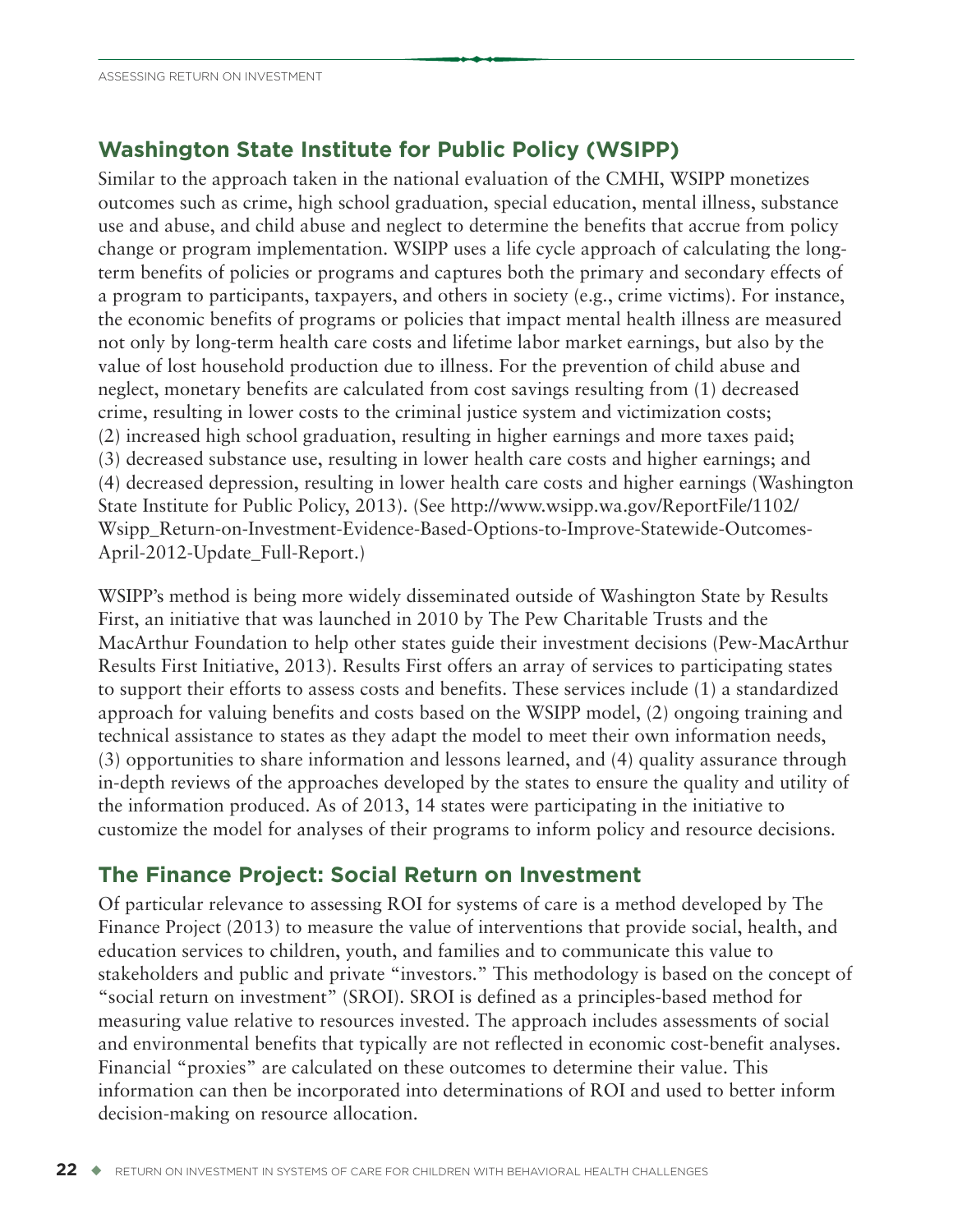<span id="page-32-0"></span>Whereas WSIPP uses meta-analysis of the literature to identify and quantify outcomes impacted by policy or program change, SROI relies more heavily on stakeholders to fill this role. Stakeholders (i.e., beneficiaries) in the system of care realm could include children, families, multiple child-serving agencies, taxpayers, states, and communities. Stakeholders are instrumental in informing which outcomes are essential to the analysis, assessing how much the policy or program has impacted these outcomes. Stakeholders also help contribute to the monetizing of outcomes, particularly for events or conditions that typically are not conceptualized in terms of money.

The Finance Project (2013) adapted the method for community schools and produced a guide that outlines a step-by-step approach to measuring SROI in those schools. Although the guide focuses on community schools, there is substantial relevance to systems of care and other complex system reforms. The guide provides a practical approach to SROI analysis, recognizing the need for a balance between methodological rigor and the realities of available data and resources. The process includes three steps:

- **Step 1: Understand What to Measure**—Includes engaging stakeholders, reviewing and refining a theory of change, and defining the analysis parameters
- **Step 2: Prepare for the SROI Analysis**—Includes determining a sample, identifying outcomes and indicators to be measured, establishing a data collection process (existing and/or new data), collecting outcome and cost data, and developing an impact map
- **Step 3: Model and Calculate the SROI**—Includes determining financial values and proxies, calculating impact, and calculating the SROI

The guide also describes how SROI results can be used to confirm the value of investment in an intervention, to make the case for new investors, and to generate support and buy-in from key stakeholders [\(http://www.financeproject.org/publications/SROI-Guide.pdf\)](http://www.financeproject.org/publications/SROI-Guide.pdf). Another guide to conducting SROI analyses produced by the SROI Network can be found at [http://www.thesroinetwork.org/sroi-analysis/the-sroi-guide.](http://www.thesroinetwork.org/sroi-analysis/the-sroi-guide)

## **CONCLUSION AND RECOMMENDATIONS TO SUPPORT ANALYSES OF ROI IN SYSTEMS OF CARE**

SAMHSA has invested in the development and implementation of the system of care approach in communities across the nation. SAMHSA has also invested in an extensive national evaluation, which has documented the effectiveness of the approach in improving services and outcomes for children, youth, and young adults with mental health challenges and their families. In addition to outcome data, there is a growing evidence base to substantiate that systems of care are cost effective and provide an excellent ROI. The emerging data are mostly derived from analyses conducted by states and communities, along with several multi-site studies, that demonstrate cost savings associated with implementation of the system of care approach.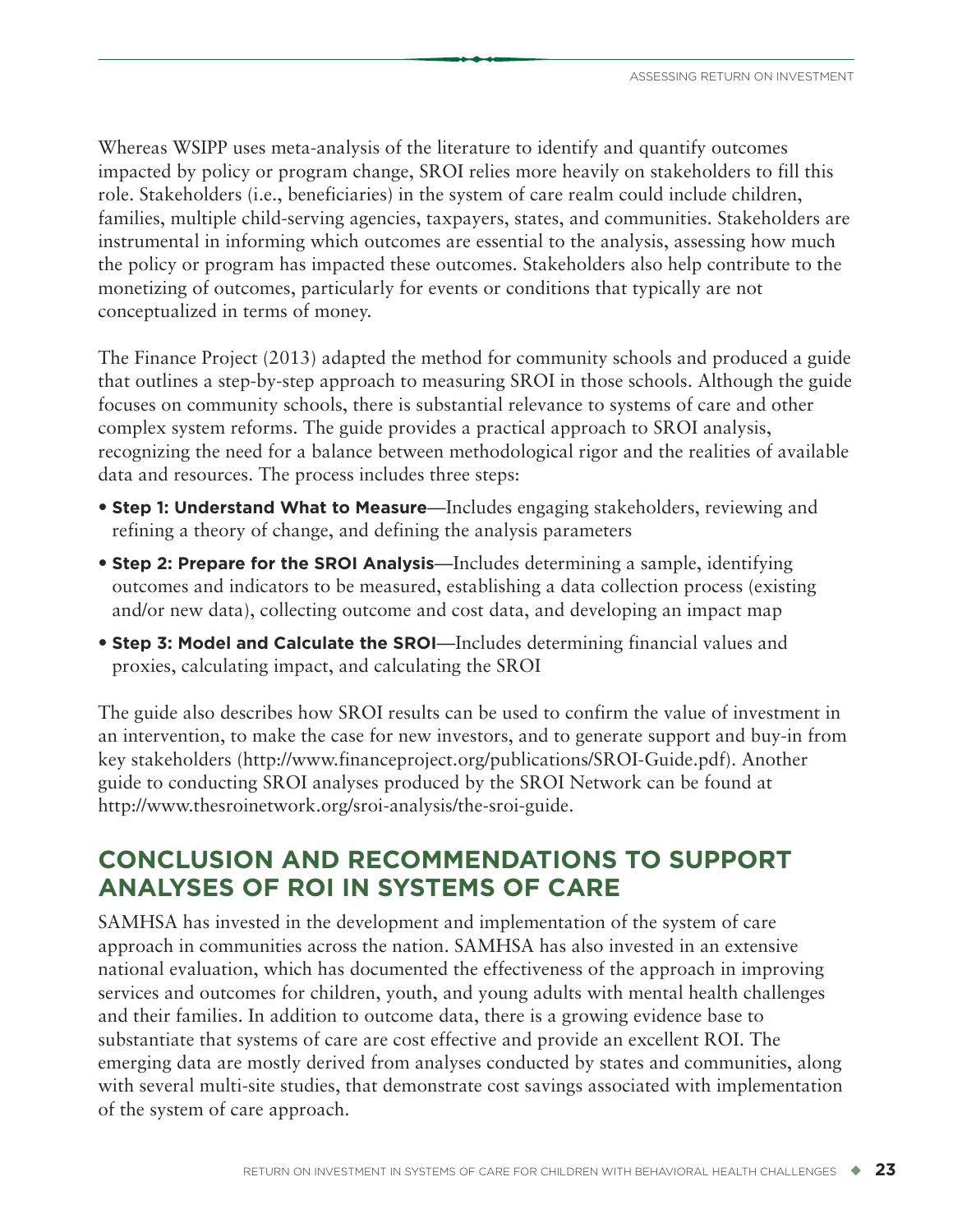This document summarizes what is known to date about ROI based on two approaches: calculations of direct cost savings in service delivery for children and youth and monetizing of specific outcomes to derive a financial value. Both approaches yield compelling evidence for the business case for the system of care approach. In most cases, savings are derived from reduced use of inpatient psychiatric hospitalization, emergency rooms, residential treatment, and other group care, even when expenditures increase for home- and community-based care and care coordination. Cost savings are also derived from decreased involvement in the juvenile justice system, fewer school failures, and improved family stability, among other positive outcomes. In short, the evidence indicates that systems of care change service utilization patterns and expenditures to more cost-effective home- and community-based services, yielding cost savings in the near term, as well as avoiding future costs. On the basis of these positive results, SAMHSA is now focusing on strategies to expand systems of care and is supporting states and other jurisdictions to embrace the widespread adoption of the systems of care approach for children and youth with serious mental health disorders and their families.

Given the importance of understanding the business case for investing in the system of care approach, it is important to build capacity in states and other jurisdictions to collect and analyze ROI information. This ROI information should be timely, policy relevant, and easy to interpret and apply to immediate decisions about resource allocation.

The following are recommended activities at the national level to support these efforts:

- **Develop a guide for states and communities for analyzing ROI**—A guide should be developed for states and communities that details, step by step, methods for formulating ROI scenarios from system of care approaches. The guide should incorporate analytic methods that are realistic and feasible for states and communities and should take into account resource constraints (e.g., time, money, and expertise). The pressures facing policymakers to make timely decisions about investments in services should also be recognized in proposed approaches; policymakers need ROI information quickly and without having to expend considerable time or resources. The methods in this guide should build on (1) the work that some states and communities have already done to conceptualize and measure ROI as outlined in this document, (2) the developmental work conducted through the national evaluation of the CMHI, and (3) resources on ROI and SROI developed for similar, complex health and human service interventions.
- **Conduct pilots of ROI analysis in selected states**—The methods included in the ROI guide should be pilot tested in selected states to help them analyze ROI from investing in system of care implementation and expansion. Technical assistance can be provided to participating states through individualized consultation throughout the process. Resource materials, webinars, and opportunities for peer-to-peer exchange and other technical assistance strategies could support their collective work and help system of care stakeholders strategize on the best uses of ROI data within their respective states and localities.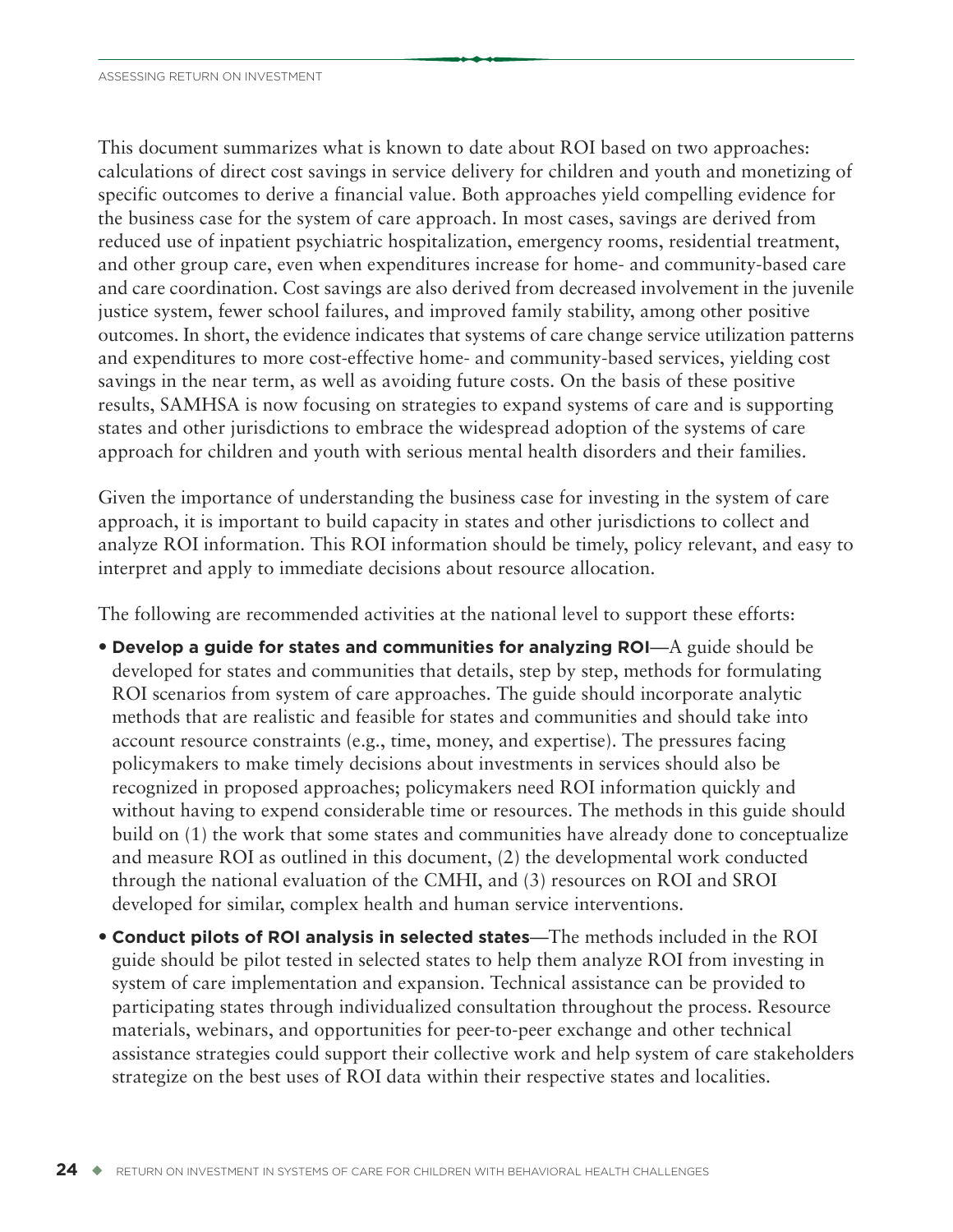• **Disseminate information on ROI in systems of care**—Widespread dissemination of ROI data is needed across many health and service delivery sectors, including Medicaid managed care organizations, Accountable Care Organization entities emerging in states, and all of the children's systems, such as child welfare, juvenile justice, and education. Given that many of the beneficiaries of systems of care are Medicaid eligible, existing and emerging ROI data from systems of care should be brought to the attention of the CMS. This information could be disseminated by CMS as a follow-up to its May 7, 2013, Informational Bulletin on "Coverage of Behavioral Health Services for Children, Youth, and Young Adults with Significant Mental Health Conditions" [\(http://medicaid.gov/Federal-Policy-](http://medicaid.gov/Federal-Policy-Guidance/Downloads/CIB-05-07-2013.pdf)[Guidance/Downloads/CIB-05-07-2013.pdf\)](http://medicaid.gov/Federal-Policy-Guidance/Downloads/CIB-05-07-2013.pdf).

• **Reach out to state Medicaid agencies to provide ROI data on systems of care**— Focused outreach to state Medicaid agencies is needed to ensure that leaders and policymakers are aware of ROI data supporting system of care approaches. This outreach is particularly important and timely as state Medicaid agencies are considering approaches to care for children with behavioral health challenges within broader Medicaid redesign initiatives and within implementation of Affordable Care Act options. Affordable Care Act provisions include health homes, 1915(i) State Plan Amendments, and Money Follows the Person. Strategies should be developed and implemented to bring these data to the attention of Medicaid officials through presentations at meetings of state Medicaid directors, through targeted electronic dissemination channels, and the like. ROI data will help state Medicaid agencies to assess the impact of the home- and community-based services that were identified in the 2013 Informational Bulletin.

- **Provide information on the roles of the multiple funders of child and adolescent mental health care—In** most states, the amount of behavioral health dollars controlled by state mental health authorities for child and adolescent behavioral health care is relatively small, unless the mental health authority manages Medicaid match for behavioral health care. In states where the mental health authority does not manage behavioral health Medicaid match, the largest funders of child behavioral health care are the state Medicaid and child welfare agencies. Juvenile justice systems in states and counties can also play a key role in financing behavioral health care. A technical assistance brief illustrating the role played by each of the child-serving systems in financing child and adolescent behavioral health care should be developed for states. The brief should use actual examples from states that have different mental health authority responsibilities for Medicaid. Schools also play an important role in the development and implementation of services, and although their expenditures are difficult to capture, the inclusion of this information is recommended to create a more comprehensive picture of utilization, outcomes, and ROI.
- **Provide methods to analyze Medicaid claims data on child and adolescent behavioral health utilization and expenditures**—Understanding Medicaid utilization and expense is critical to ROI analyses, and a method is needed that is specific to child and adolescent behavioral health. The Center for Health Care Strategies (CHCS) has developed a method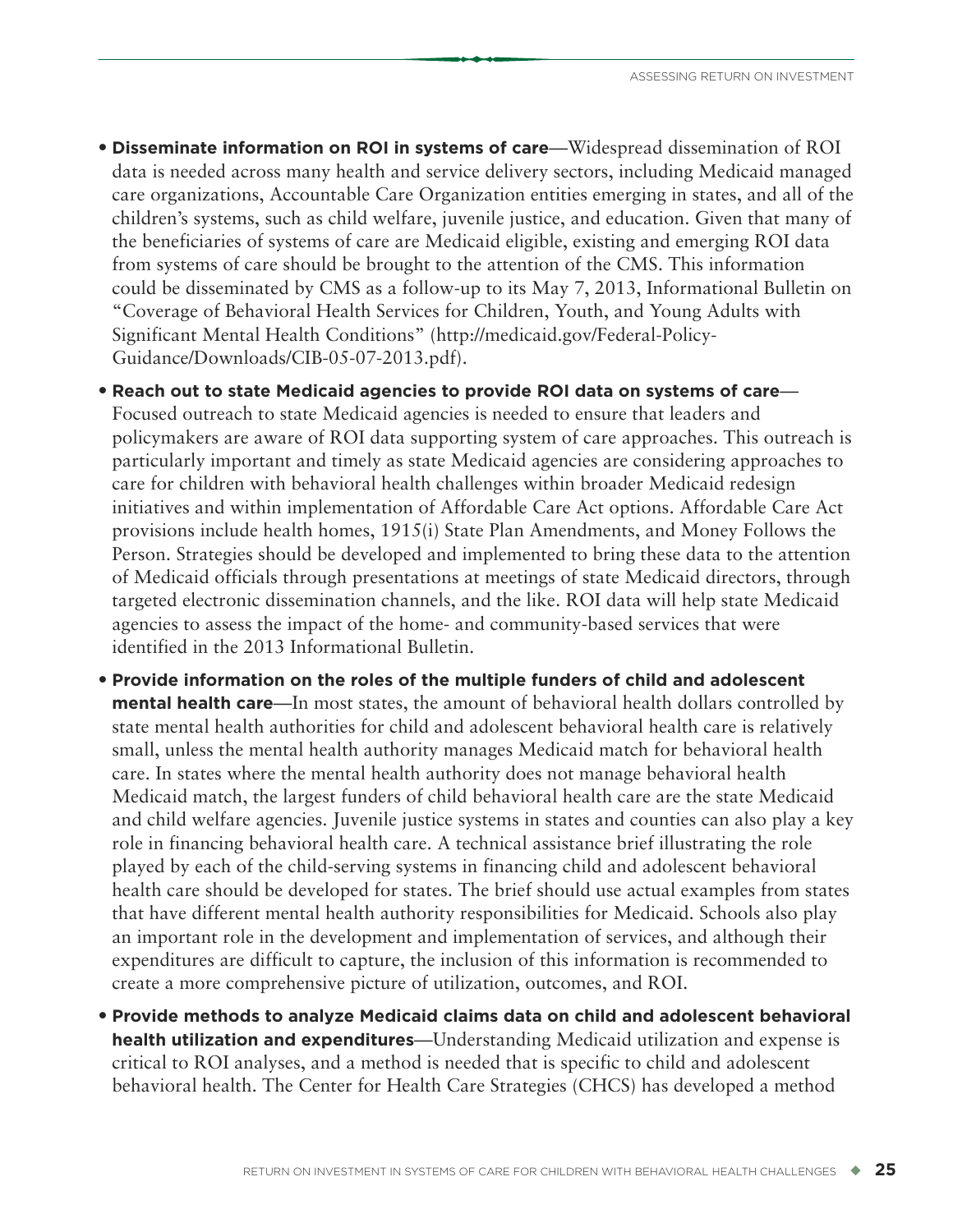to determine child and adolescent behavioral health patterns of utilization and expense, including use of services and of psychotropic medications. The method incorporates algorithms for both the psychotropic medications and behavioral health services to include in such an analysis, as well as an exhaustive list of Medicaid billing codes (CPT, HCPC, ICD-10, and state-specific codes) to be used for the analysis (Pires, Grimes, Allen, Gilmer, & Mahadevan, 2013). This method could be detailed in a technical assistance brief and an on-line tutorial developed to assist states in conducting their own analyses and interpreting the results.

• **Provide methods to assist states and communities in estimating the costs, current expenditures, and financing opportunities**—Methods for cost and expenditure analyses are needed by states as they continue to expand the system of care approach, as well as a method to identify future financing opportunities. First, reliable methods are needed to help states and communities estimate the costs of the services and supports that are provided within a system of care framework. Although there are challenges in costing these services (described above), there are reliable approaches to address these issues. Guidance and technical assistance to provide a practical approach to this task are essential for analyzing ROI. Second, guidance is needed to assist states in analyzing or mapping current expenditures and in identifying opportunities for redirecting resources or new funding sources to support expansion of the system of care approach. User-friendly guides should be created to assist states in accomplishing these tasks.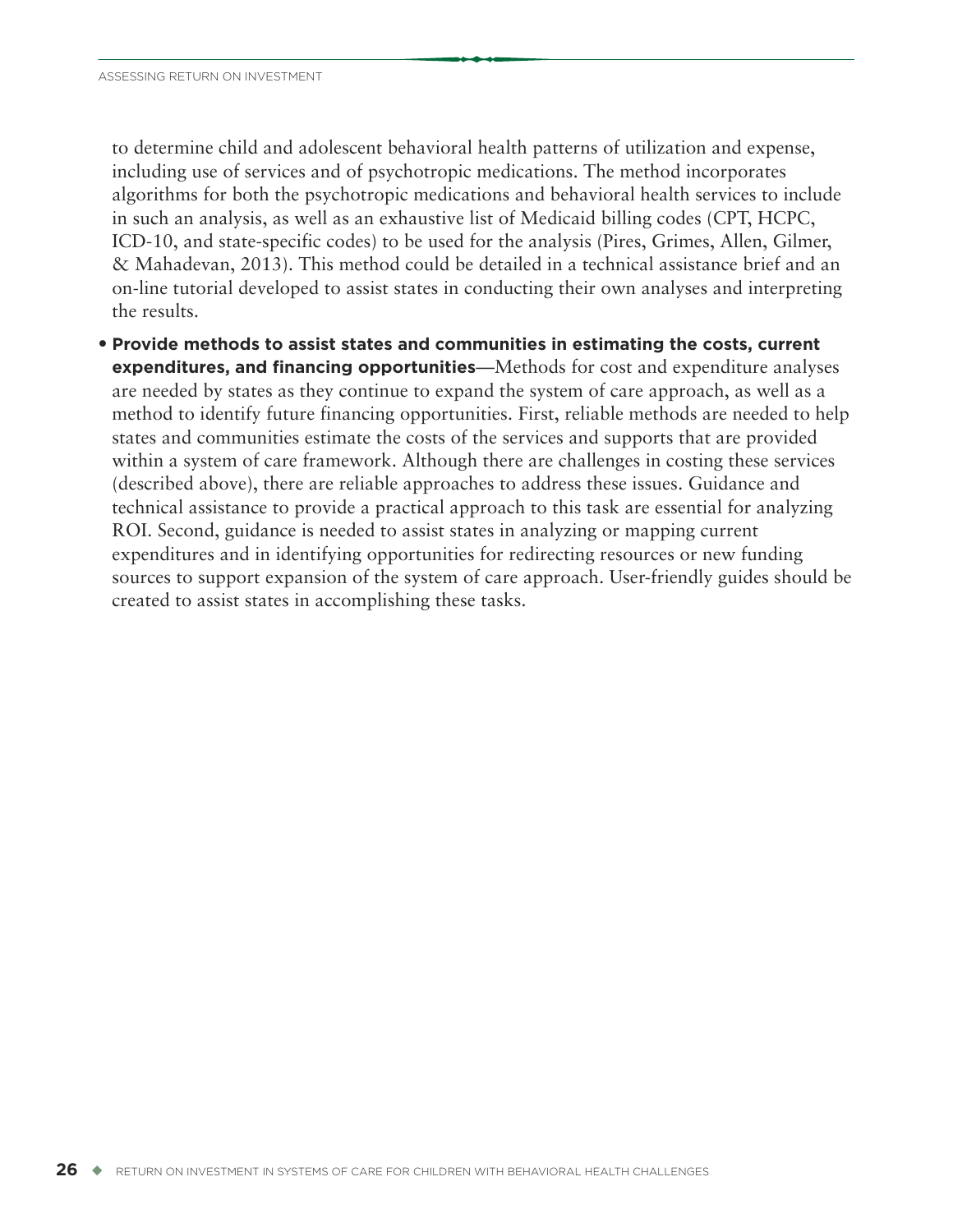# **APPENDIX**

FULL DESCRIPTIONS OF ANALYSES OF RETURN ON INVESTMENT IN SYSTEMS OF CARE

# **MULTI-SITE ANALYSES**

# **Children's Mental Health Initiative (CMHI) National Evaluation**

Since the inception of the CMHI, a national evaluation has been conducted that has included both system-level assessments to track and describe the implementation of the system of care approach and assessments of outcomes at the child and family level. A longitudinal analysis of a sample of children served in CMHI-funded systems of care has provided a method for determining changes in a set of outcome indicators from a period of time prior to their involvement in systems of care with a period of time following the initiation of services. For some of these indicators, it has been possible to identify cost implications. Among other dissemination vehicles, evaluation results are reported in annual reports to Congress. For example, the cost-related findings presented in the 2011 congressional report indicated a 21% reduction in psychiatric inpatient costs and a 32% reduction in per child arrest costs. Similarly, the 2010 congressional report cited a 47% decline in inpatient costs and a 42% decline in per child arrest cost (HHS, 2010).

To expand on these findings, a special analysis of CMHI evaluation data over multiple years and larger populations was conducted in 2013. This 2013 special analysis explored cost savings, if any, resulting from specific outcomes for children enrolled in systems of care and their caregivers (ICF International, 2013). The analysis focused on 76 system of care communities initially funded in 2005 to 2006 (referred to as "Phase V") and 2008 to 2010 (referred to as "Phases VI and VII") and included those children and caregivers who provided data at interviews at two points in time: intake and 12 months after system of care enrollment. The outcome measures examined included (1) inpatient psychiatric hospitalization, (2) emergency room (ER) visits due to behavioral and/or emotional problems, (3) juvenile arrest, (4) grade repetition, (5) school dropout, and (6) caregivers' inability to work due to their child's mental health issues.

The analysis found that children enrolled in systems of care showed improved outcomes between the intake and 12-month interviews. These improved outcomes translate to cost savings to taxpayers that are reflected in the mental health, health, juvenile justice, and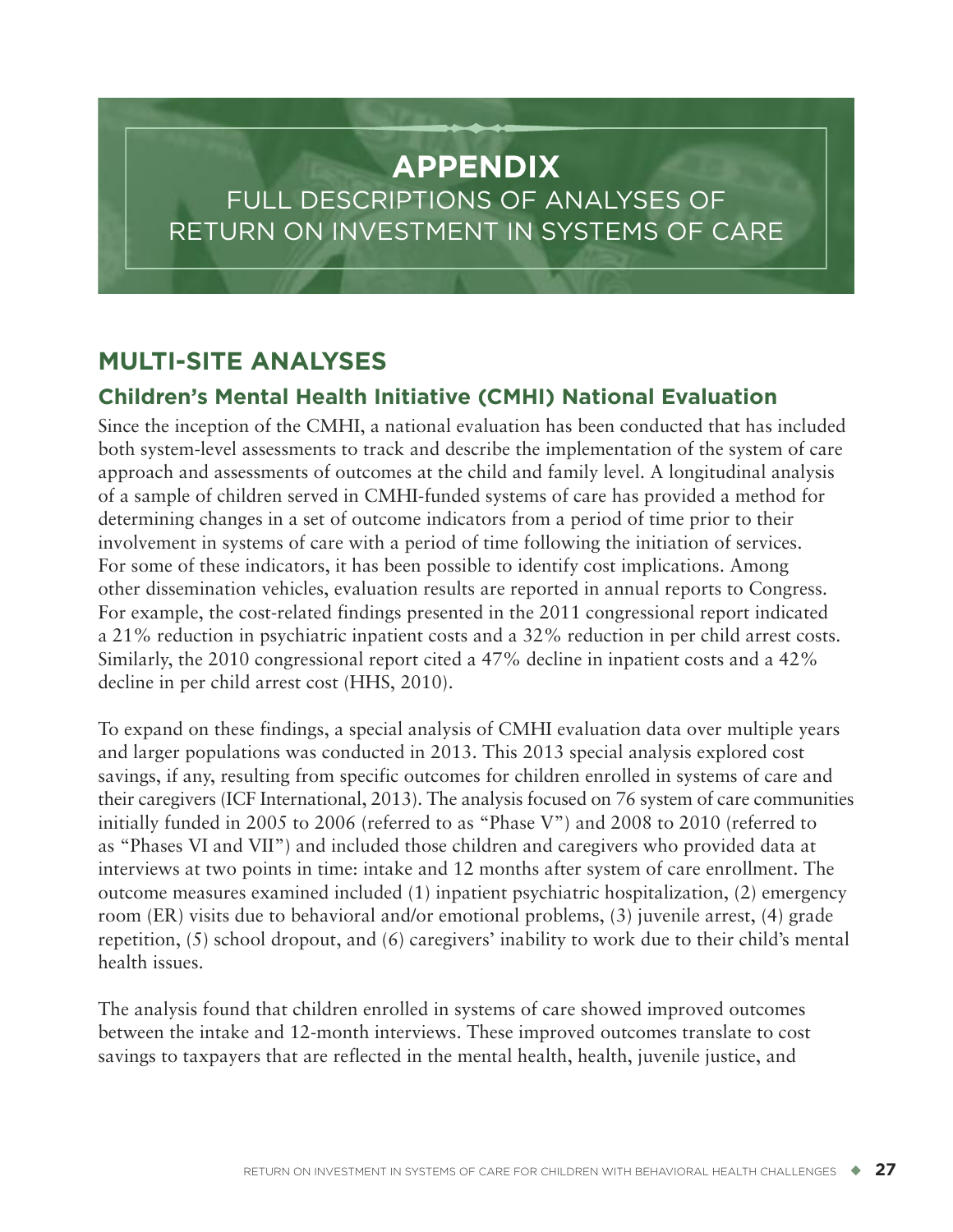education systems, as well as cost benefits related to productivity. Specifically, after enrollment in a system of care, children were:

- Less likely to receive psychiatric inpatient services
- Less likely to visit an ER for behavioral and/or emotional problems
- Less likely to be arrested
- Less likely to repeat a grade or drop out of school

In addition, their caregivers missed fewer days of work due to caring for their children's behavioral and/or emotional problems and had a lower likelihood of being unemployed due to their children's behavioral and/or emotional problems.

For most outcomes, data were compared for the period of 6 months prior to intake in a system of care with the 6-month period prior to the 12-month interview to determine the change in each specific indicator. The change in outcome was then monetized with a unit cost estimate derived either from the literature or from data provided by caregivers. The unit cost estimate allowed calculation of the change in average cost per child served in a CMHI-funded

| Outcomes and Cost Savings of Children/Youth Enrolled in CMHI-Funded Systems of Care |                  |                   |                |               |                                                    |                   |                           |                                                                      |                                             |                                                                                                    |
|-------------------------------------------------------------------------------------|------------------|-------------------|----------------|---------------|----------------------------------------------------|-------------------|---------------------------|----------------------------------------------------------------------|---------------------------------------------|----------------------------------------------------------------------------------------------------|
|                                                                                     |                  |                   |                |               | <b>6-Month Period</b><br><b>Prior to Interview</b> |                   |                           |                                                                      | Served<br>verage                            |                                                                                                    |
| <b>Outcome</b>                                                                      | Unit of Analysis | Population        | Size<br>Sample | <b>Intake</b> | $12 \overline{ }$<br>months                        | <b>Difference</b> | Unit<br>Cost*<br>2013 \$s | Change<br>in<br>Average<br>Cost per<br><b>Child</b><br><b>Served</b> | Child<br>⋖<br>으.<br>Change<br>per<br>% Cost | <b>Estimated</b><br><b>Total</b><br><b>Decrease</b><br>for All<br><b>Children</b><br><b>Served</b> |
| Inpatient<br><b>Hospitalizations</b>                                                | # of<br>days     | All<br>children   | 3,752          | 1.26          | 0.73                                               | $-0.53$           | \$2,708                   | $-$1,433$                                                            | $-42%$                                      | $-$37,144,831$                                                                                     |
| <b>ER Visits Due to</b><br><b>Behavioral</b><br>and/or Emotional<br><b>Issues</b>   | # of<br>times    | All<br>children** | 1,098          | 0.33          | 0.14                                               | $-0.19$           | \$878                     | $-$165$                                                              | $-57%$                                      | \$14,847,156                                                                                       |
| <b>Juvenile</b><br><b>Arrest</b>                                                    | # of<br>times    | Ages<br>$11 - 21$ | 1,850          | 0.32          | 0.20                                               | $-0.13$           | \$5,656                   | $-$ \$718                                                            | $-39%$                                      | \$10,567,711                                                                                       |

Sources: Agency for Healthcare Research and Quality (AHRQ; 2011, 2013) and National Center on Addiction and Substance Abuse (CASA at Columbia University, 2004)

Notes: **Bolded numbers indicate significance at the 5% level.** Numbers may not add up, due to rounding.

\*: All costs inflated to 2013 dollars using the September 2013 Bureau of Labor Statistics Consumer Price Index Inflation Calculator (retrieved September 25, 2013, from http://www.bls.gov/data/inflation\_calculator.htm). Inpatient hospitalizations: average charge per day for inpatient hospital care for children and youth between 1 and 18 years old with a primary diagnosis of a mental health disorder; ER visit: average cost of an ER visit per person for children between the ages of 5 and 17; and juvenile arrest: average cost of processing a juvenile arrest.

\*\*: Includes only children from Phase VI and VII sites where the question was asked.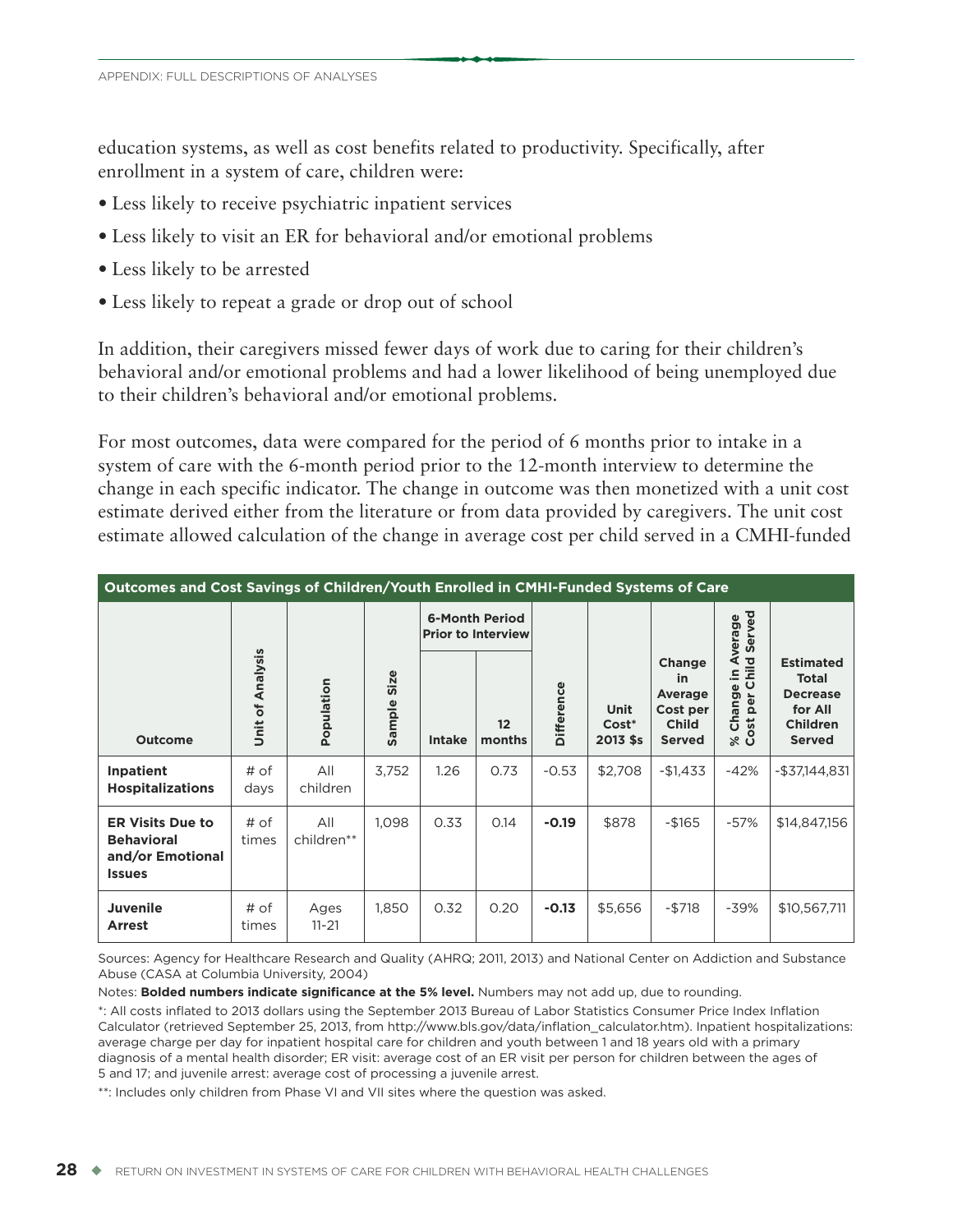system of care and the percent change in cost. The total estimated decrease was then calculated by applying the decline in cost to all children served in a CMHI-funded system of care at the time, a methodology similar to that used in annual reports to Congress.

### **Inpatient Psychiatric Hospitalizations**

As shown below, for 3,752 children and youth with data reported at both intake and 12 months, the average number of days spent in inpatient psychiatric hospital care decreased from 1.26 days in the 6 months prior to intake to 0.73 days in the 6 months prior to the 12-month interview ( $p=0.934$ ). The average charge per day for inpatient hospital care for children and youth between 1 and 18 years old with a primary diagnosis of a mental health disorder was estimated to be \$2,708 (AHRQ, 2011). When this daily rate was multiplied by the decline in the average number of inpatient days, the average inpatient hospitalization costs per child declined by \$1,433—a 42% reduction. Thus, an estimated \$37 million was saved resulting from a decline in hospital costs, if the savings is applied to all 25,927 children served in CMHI-funded systems of care between 2006 and 2013.

# **ER Visits Due to Behavioral and/or Emotional Problems**

Caretakers from communities funded in 2008 through 2010 reported the number of times their child had visited an ER because of their behavioral and/or emotional issues during the 6 months prior to intake and the 6 months prior to the 12-month interview. These children visited the ER an average of 0.33 times during the initial period, and the frequency of ER visits declined by 0.19 to an average of 0.14 times in the 6 months prior to the 12-month interview ( $p=0.003$ ), a 58% decline. The average cost of an ER visit per child for children between the ages of 5 and 17 was assessed at \$878 (AHRQ, 2013). Multiplying the decline in the average number of times children visit the ER for behavioral and/or emotional problems resulted in a decline of \$165 in the average cost of ER visits per child, a 57% reduction in the average cost. This reduction translates into a total estimated savings of nearly \$15 million, if the reduction is applied to all 13,522 children served in CMHI-funded systems of care between 2008 and 2013.

### **Juvenile Arrests**

Juvenile arrests were analyzed for 1,850 youth ages 11 to 21 who indicated the number of times they were arrested in both the 6-month period prior to intake and at the 12-month interviews, including those who reported 0 arrests. The average number of arrests for these children declined by 38% from 0.32 at intake to 0.20 at 12 months (*p*<0.001), shown below. The estimated average cost per juvenile arrest is \$5,656 (CASA at Columbia University, 2004). This cost includes only the cost of processing an arrest, not the costs of detention, probation, or other proceedings or services that often result from arrests. When this cost per juvenile arrest is multiplied by the decline in the average number of arrests, the average estimated cost declines by \$718 between intake and 12 months, a 39% reduction. This reduction translates into a total estimated savings of \$10.6 million, if the reduction is applied to all 14,709 children served in CMHI-funded systems of care between 2006 and 2013.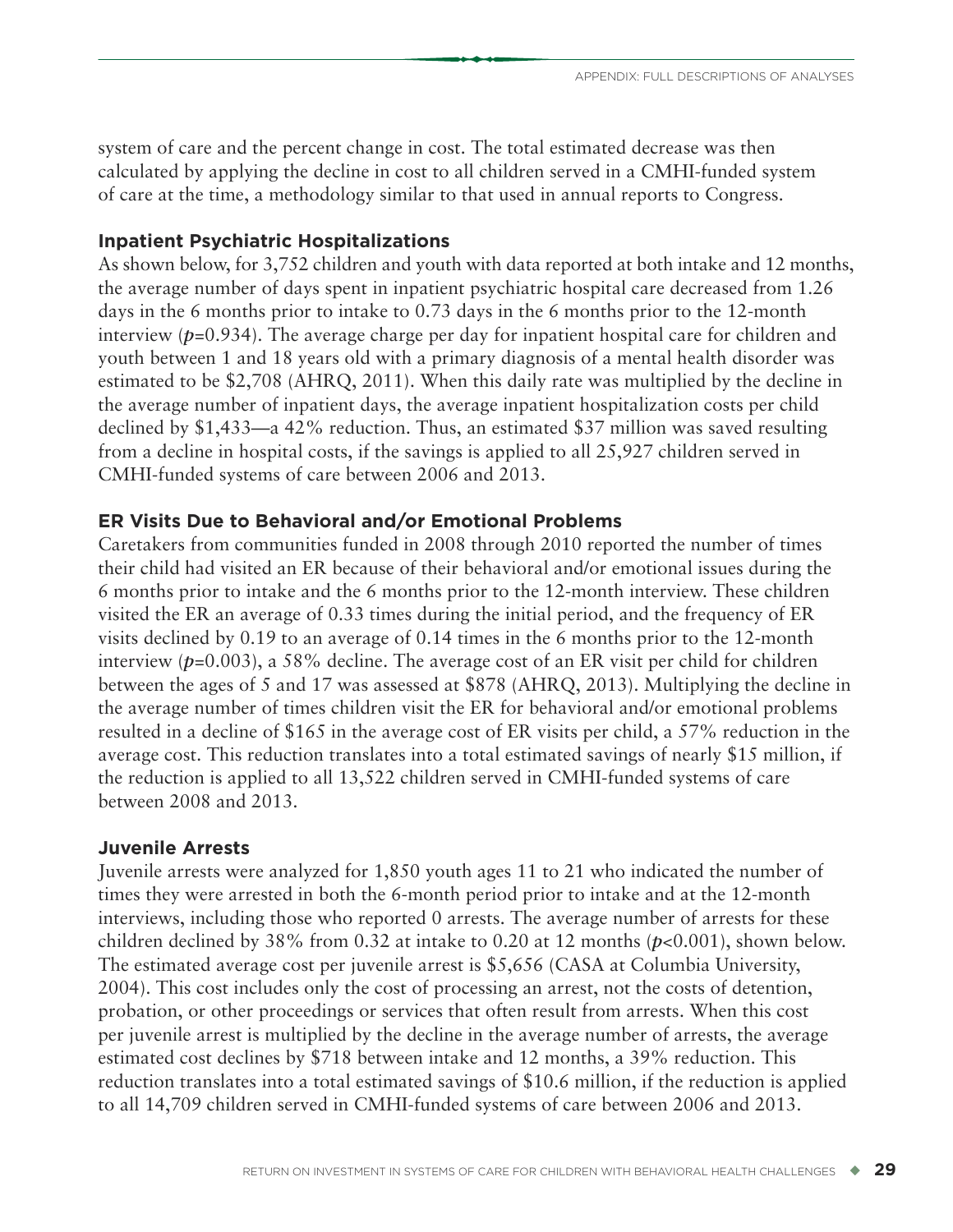#### **School-Related Outcomes**

For school-related outcomes (grade repetition and school dropout), data on outcomes for children in systems of care were compared with data for the national population of students. The differences in the prevalence of grade repetition and school dropout were monetized with unit cost estimates derived from the literature. The table below depicts the prevalence and costs of grade repetition and school dropout of 1,084 children aged 14 to 18 years who provided data on school outcomes at intake and 12 months into system of care services. For students who entered systems of care during the summer, only children who also provided data at 18 months after intake are included to verify the current grade level of students to determine grade repetition.

| <b>School-Related Outcomes and Cost Savings of Children/Youth</b><br>and Their Caregivers Enrolled in CMHI-Funded Systems of Care |                 |                           |            |                                |               |                     |                                       |                                    |                                                     |
|-----------------------------------------------------------------------------------------------------------------------------------|-----------------|---------------------------|------------|--------------------------------|---------------|---------------------|---------------------------------------|------------------------------------|-----------------------------------------------------|
|                                                                                                                                   |                 | ৳                         |            | <b>Probability</b><br>of Event | Φ             |                     |                                       | ਠ<br>르.<br>∘<br>Ф                  | <b>Estimated</b><br><b>Total</b><br><b>Decrease</b> |
| <b>Outcome</b>                                                                                                                    | Population      | Individuals<br>umber<br>ž | <b>SOC</b> | National*                      | <b>Differ</b> | $Cost**$<br>(2013S) | <b>Change</b><br>in Cost<br>per Child | Chang<br>¢<br>$\Omega$<br>ಕ<br>⊗ ຮ | for All<br><b>Children</b><br><b>Served</b>         |
| Grade<br><b>Repetition</b>                                                                                                        | Ages<br>$14-18$ | 1.084                     | 6.3%       | 9.6%                           | 3.3%          | \$10.736            | \$358                                 | 35%                                | \$3,304.907                                         |
| Grade<br><b>Repetition</b>                                                                                                        | Ages<br>$14-18$ | 1,084                     | 6.3%       | 9.6%                           | 3.3%          | \$10.736            | \$358                                 | 35%                                | \$3,304,907                                         |

Sources: Carnevale, Rose, & Cheah (2011); Cornman (2013); National Association of School Psychologists (2011); Snyder & Dillow (2010, 2012)

Notes:

SOC: Systems of Care

\*: Grade repetition: Percentage of students nationwide who repeated a grade in 2004; school dropout: percentage of students aged 14 to 18 years with emotional disturbance served under the Individual with Disabilities Education Act (IDEA), Part B, who dropped out of school in 2005 to 2006, 2006 to 2007, and 2007 to 2008.

\*\*: All costs inflated to 2013 dollars using the September 2013 Bureau of Labor Statistics Consumer Price Index Calculator (retrieved September 25, 2013, from http://www.bls.gov/data/inflation\_calculator.htm). Grade repetition: expenditure per pupil; school dropout: difference in median lifetime earnings between a high school dropout and a graduate.

Only 6.3% of children in systems of care for 12 months had repeated a grade, compared with 9.6% of American students in the general public (National Association of School Psychologists, 2011). The estimated average annual cost of a student repeating a grade in public education, based on the average per student yearly expenditure, is \$10,736 (Cornman, 2013). When this annual cost is multiplied by the difference in the prevalence of grade repetition between children in systems of care and the general public, the difference translates into a cost savings of \$358 per child for those youth in systems of care while enrolled in school. These costs are 35% lower for youth in systems of care, a potential cost savings of \$3.3 million when extrapolated to the 9,244 children aged 14 to 18 years enrolled in systems of care between 2006 and 2013.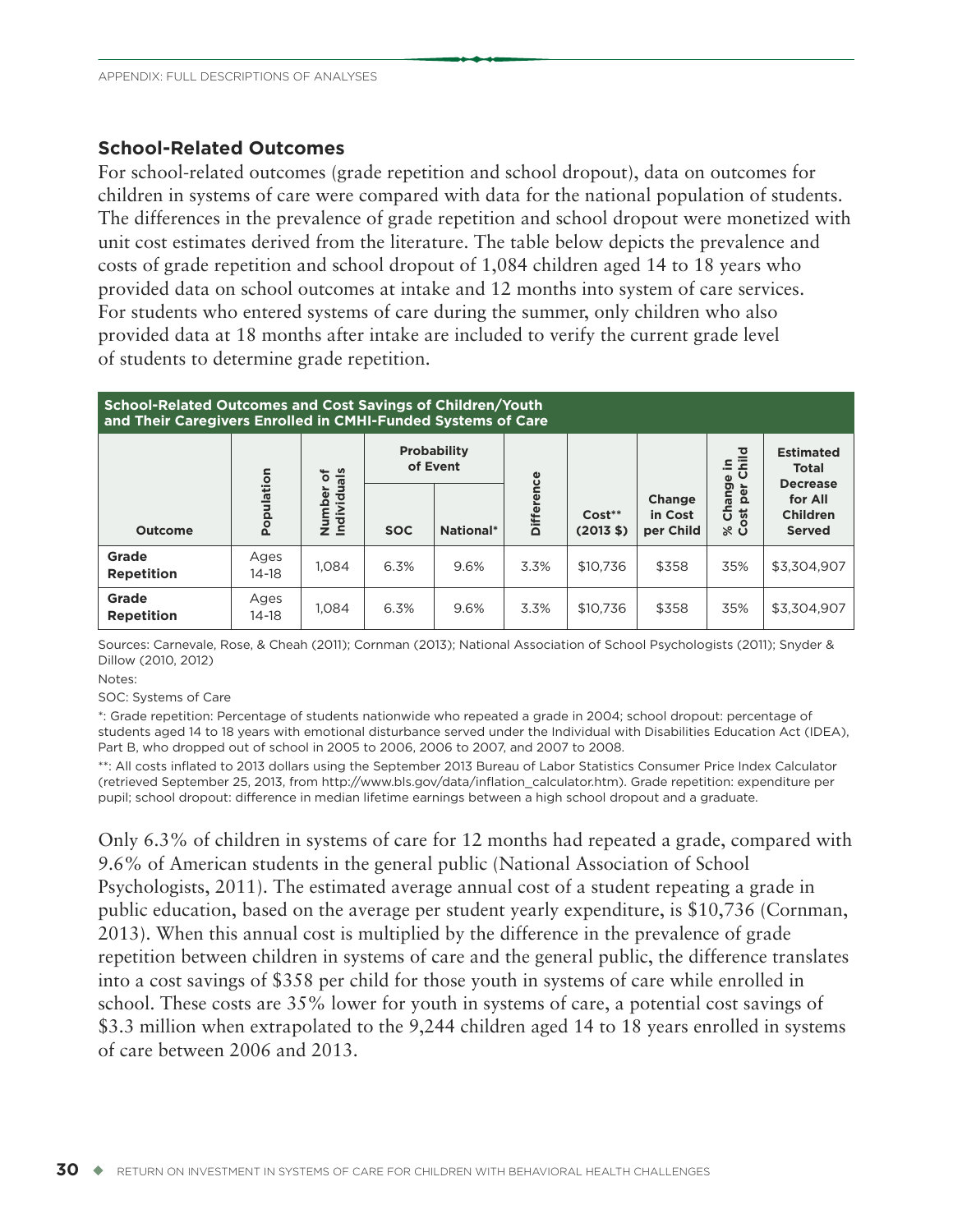On average, 20% of high school students with emotional challenges nationwide drop out per year before finishing high school. This group is defined as students between the ages of 14 and 18 years with emotional disturbance who are served under IDEA, Part B, and dropped out of school within the academic years 2005 to 2006, 2006 to 2007, or 2007 to 2008 (Snyder & Dillow, 2010; 2012). In contrast, only 8.6% of youth in systems of care had dropped out of school after 12 months of services.

Economic gains are linked to reductions in dropout rates. Of 16- to 24-year-olds who were out of school, 45.7% of high school dropouts were employed in 2008, compared with 68.1% of high school graduates (Sum, Khatiwada, & McLaughlin, 2009). High school dropouts also make average annual earnings of \$9,428, approximately \$7,000 less per year than a high school graduate (Sum et al., 2009). This indicates that a student who drops out of high school earns about \$360,839 less than a high school graduate over a lifetime (Carnevale et al., 2011). Hence, the decline in the dropout rate among students enrolled in systems of care results in an average cost savings of \$41,369 per youth. This represents a savings of 57% or potential cost savings of \$382 million when extrapolated to all 9,244 children served by systems of care between ages 14 and 18 years between 2006 and 2013.

### **Caregivers' Inability to Work Due to Child's Behavioral and/or Emotional Issues**

Caregivers' inability to work was examined from two perspectives: (1) employed caregivers who miss days of work due to their child's behavioral and/or emotional issues, and (2) unemployed caregivers who are unable to work due to their child's behavioral and/or emotional issues. The table below shows that employed caregivers reported missing an average of 4.46 days of work due to their child's behavioral and/or emotional issues in the 6 months prior to intake. At the 12-month interview, the average number of work days missed decreased to 2.74 days, or by 1.72 days (*p*<0.05). Multiplying this average decline in missed work days by the imputed average daily wage of caregivers (\$102.83) resulted in an average estimated cost reduction of \$177, or a 39% reduction in the average cost of lost productivity [\$177/(\$102.83\*4.46)]. (The average daily wage is imputed from the weighted average wage by education level across employed caregivers and equals \$102.83 per day.)

The table also shows that among the caregivers who reported being unemployed at intake specifically due to their child's behavioral and/or emotional issues, 21% reported that they were employed at the 12-month interview (*p*<0.001). When the average daily wage calculated above is used, this result translates into a 21% reduction in the average cost of unemployment due to a child's behavioral and/or emotional issues, or a reduction of \$10,171 in the average cost of unemployment per caregiver for children served in CMHI-funded systems of care between 2006 and 2013.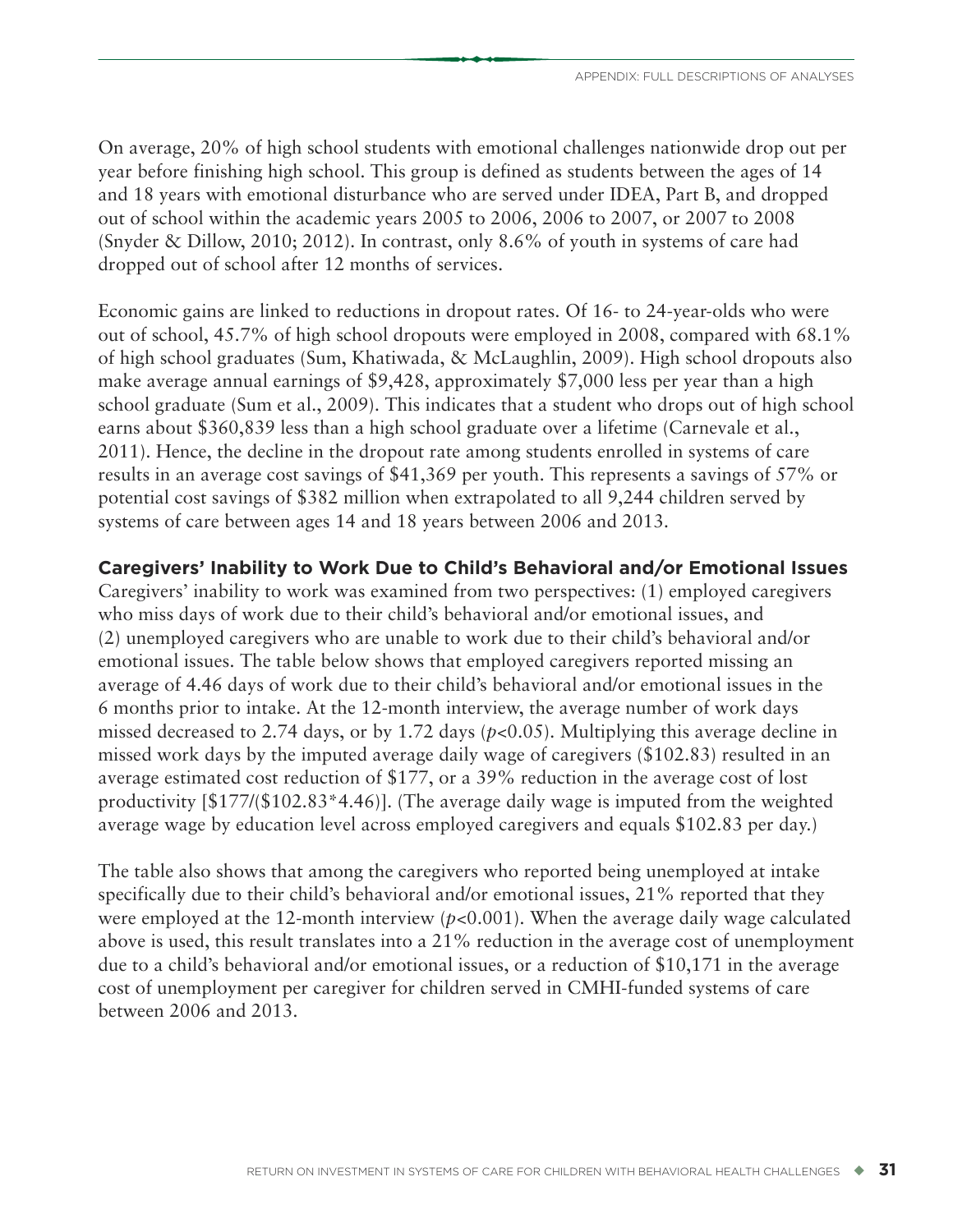| Ability to Work of Caregivers for Children Enrolled in CMHI-Funded Systems of Care |                                |                          |                              |                                                    |              |                   |                       |                   |                   |
|------------------------------------------------------------------------------------|--------------------------------|--------------------------|------------------------------|----------------------------------------------------|--------------|-------------------|-----------------------|-------------------|-------------------|
|                                                                                    |                                |                          |                              | <b>6-Month Period</b><br><b>Prior to Interview</b> |              |                   |                       |                   | %                 |
| <b>Outcome</b>                                                                     | Unit of<br><b>Analysis</b>     | <b>Population</b>        | <b>Sample</b><br><b>Size</b> | <b>Intake</b>                                      | 12<br>months | <b>Difference</b> | Unit Cost*<br>2013 \$ | Change<br>in Cost | Change<br>in Cost |
| <b>Caregivers' Inability to Work</b>                                               |                                |                          |                              |                                                    |              |                   |                       |                   |                   |
| Missed days of<br>work due to child's<br>behavioral/<br>emotional issues           | Number<br>of days              | Employed<br>caregivers   | 1,451                        | 4.46                                               | 2.74         | $-1.72$           | \$102.83              | \$177             | $-39%$            |
| Inability to work<br>due to child's<br>behavioral/<br>emotional issues             | Probability of<br>unemployment | Caregivers<br>unemployed | 471                          | 100.0%                                             | 79.0%        | $-21%$            | \$102.83              | \$10.171          | $-21%$            |

Notes: **Bolded numbers indicate significance at the 5% level.** Numbers may not add up, due to rounding.

\*: All costs inflated to 2013 dollars using the September 2013 Bureau of Labor Statistics Consumer Price Index Inflation Calculator (retrieved September 25, 2013, from http://www.bls.gov/data/inflation\_calculator.htm). Caregivers' inability to work: weighted average of the daily wage by education level imputed from SOC-employed caregivers. *References: HHS, 2011; ICF International, 2013*

# **Psychiatric Residential Treatment Facility (PRTF) Medicaid Demonstration Waiver Evaluation**

In 2005, the Centers for Medicare and Medicaid Services (CMS) initiated a Medicaid demonstration waiver program to provide and test home- and community-based services for children and youth with serious mental health conditions in lieu of placement in PRTFs. Nine states participated in the demonstration—Alaska, Georgia, Indiana, Kansas, Maryland, Missouri, Montana, South Carolina, and Virginia. An evaluation was conducted to assess both the effectiveness of services and the costs of providing care for children. The evaluation used a pre-post methodology, comparing outcomes prior to and subsequent to program involvement for the same sample of more than 3,000 youth. The primary evaluation question was whether the home- and community-based services provided through the demonstration program cost no more than the anticipated aggregate PRTF expenditures in its absence.

States participating in the demonstration adopted the system of care approach and provided a broad array of services and supports, including the wraparound process for planning and providing services, intensive in-home services, respite, peer-to-peer support, family training and support, case management, mentoring, supported employment, and others. Evaluation results included positive findings in functional status for children across a number of domains, including domains of mental health, juvenile justice, school functioning, substance use, and social support. The evaluation also analyzed costs by comparing each state's aggregate annual expenditures on home- and community-based services provided under the demonstration with typical PRTF expenditures to derive average per capita costs for both.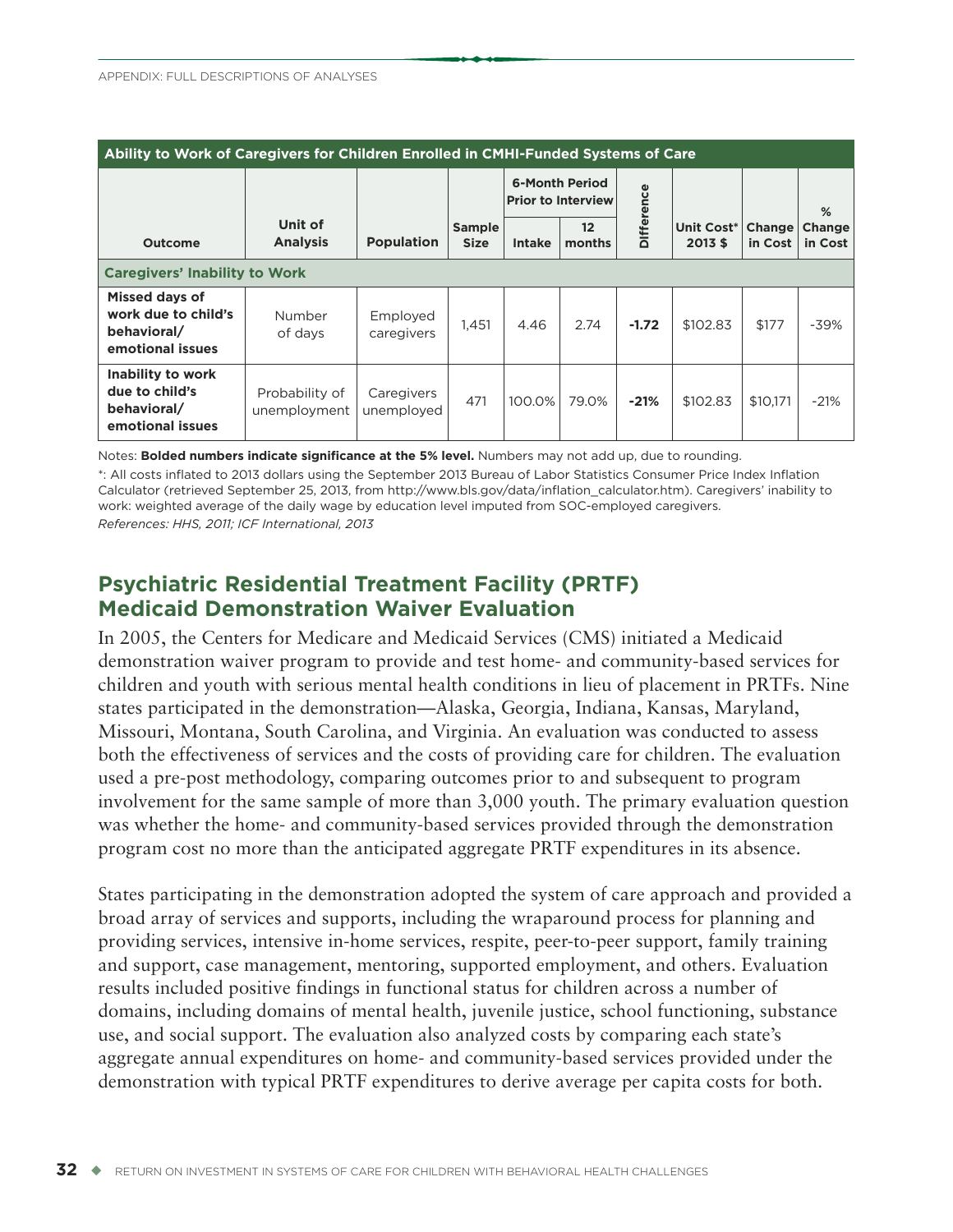#### **Cost Savings**

- Waiver expenditures on services were found to be substantially less than expenditures on services in PRTFs. Rather than just meeting the cost neutral standard, the home- and community-based services provided through the system of care approach generated substantial savings, compared with institutional costs across all grantees and through all waiver years. All states achieved significant savings in the costs of caring for youth with severe emotional disorders.
- For all nine states over the first 3 demonstration years for which cost data were available, there was an average savings of 68%. Waiver services cost only 32% of services provided in PRTFs, with an average per capita savings of between \$35,500 and \$40,000 across the states.

The table below displays data for Waiver Years (WYs) 1, 2, and 3 and for all years combined. The second column shows the average per capita waiver cost *plus* the average per capita cost of all other Medicaid services to demonstration waiver enrollees. The third column shows the average per capita cost for comparable services in PRTF institutions based on PRTF claims and provides a point of comparison for the demonstration expenditures. The last column shows the difference in waiver and institutional costs and waiver costs as a percentage of institutional costs.

| Medicaid PRTF Demonstration Waiver: Per Person Cost for Children Served |                                                  |                                               |                                                     |  |  |  |
|-------------------------------------------------------------------------|--------------------------------------------------|-----------------------------------------------|-----------------------------------------------------|--|--|--|
| <b>Waiver</b><br>Year                                                   | <b>Average per Person</b><br>1915(c) Waiver Cost | <b>Average per Person</b><br><b>PRTF Cost</b> | 1915(c) Cost as a<br><b>Percentage of PRTF Cost</b> |  |  |  |
| WY 1                                                                    | \$9.792                                          | \$42.343                                      | 22%                                                 |  |  |  |
| WY 2                                                                    | \$12,244                                         | \$55,783                                      | 28%                                                 |  |  |  |
| WY 3                                                                    | \$23,122                                         | \$79.452                                      | 32%                                                 |  |  |  |
| Average Years 1-3*                                                      | \$15,869                                         | \$51,107                                      | 32%                                                 |  |  |  |

\*Excludes waiver and Medicaid costs for grantees with less than five children per waiver year. Thus, data are based on 2,808 children rather than expenditures for all 2,820 children reported for waiver years 1 to 3.

The evaluation found that youth consistently maintained or improved their functional status with home- and community-based services at less than one-third of the cost of serving them in an institutional setting. Average per capita savings across all waiver years was more than \$35,000. Combining the functional and cost-related outcomes, the evaluation concluded that this approach is cost effective for providing services to children and youth with serious mental health conditions.

*References: Urdapilleta et al., 2012; HHS, 2013*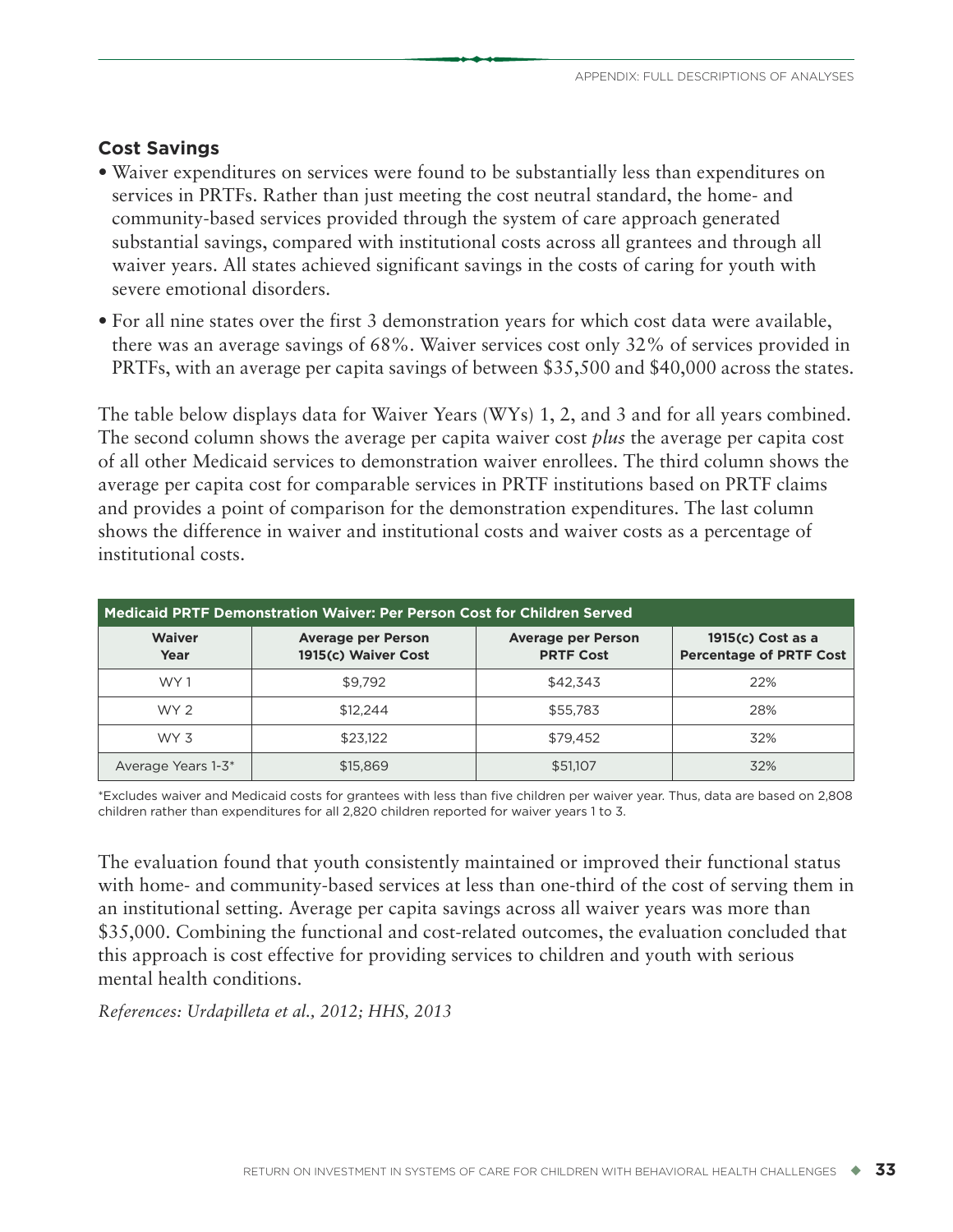#### **Wraparound Evaluations**

Wraparound is a process using team-based service planning and care coordination designed to provide individualized, coordinated, family-driven care. The approach is used to meet the complex needs of youth who are involved with multiple child-serving systems, typically those with serious behavioral health conditions and who may be at risk of placement in residential and inpatient treatment settings.

Wraparound is one of the primary approaches for operationalizing a system of care practice approach at the child and family level. This is accomplished by creating a child and family team that includes the youth and family, all involved providers, and natural supports identified by the family. The team creates an individualized service plan that customizes services and supports based on the strengths and needs of the child and family in multiple life domains. Both traditional and nontraditional services are included in the plans. Inherent in the approach is that families and youth drive the service planning and delivery processes, that services are culturally and linguistically competent, and that services are coordinated across agencies and providers.

In high-fidelity wraparound approaches that serve children with serious behavioral health challenges, care coordination is provided through a dedicated care coordinator working with small numbers of children/families (1:8 to 10). The care coordinator has the responsibility to coordinate care across systems and among providers, including between behavioral health and physical health care providers. A principal objective of the wraparound approach is to plan and coordinate home- and community-based services and access community and natural supports to minimize the use of out-of-home placements. Thus, although wraparound does not constitute a system of care in and of itself, the approach is an essential element of practice at the child and family level that embodies the system of care philosophy. The wraparound approach to service planning and care coordination is now widely used across states and communities based on a 2008 survey indicating that 88% of states reported having some type of wraparound practice (Bruns et al., 2011).

An increasingly strong evidence base supports the use of wraparound. A meta-analysis of research on wraparound was followed by an update published in 2010 which reported that nine controlled studies had been published, with newer studies including both fidelity and cost information (Bruns & Suter, 2010; Suter & Bruns, 2009). The studies found that when wraparound is implemented with fidelity, outcomes suggest improved quality of services, positive child and family outcomes, and reduced costs. Benefits have been documented in domains including living situation, youth behavior, youth functioning, and youth community adjustment. The evidence indicates superior outcomes for youth who receive wraparound in comparison with similar youth who receive other types of services. The largest effect size has been found for living situations, with data indicating that children and youth served with the wraparound approach have fewer out-of-home placements, reside in less restrictive settings, and/or experience greater stability of placement, all of which have cost implications.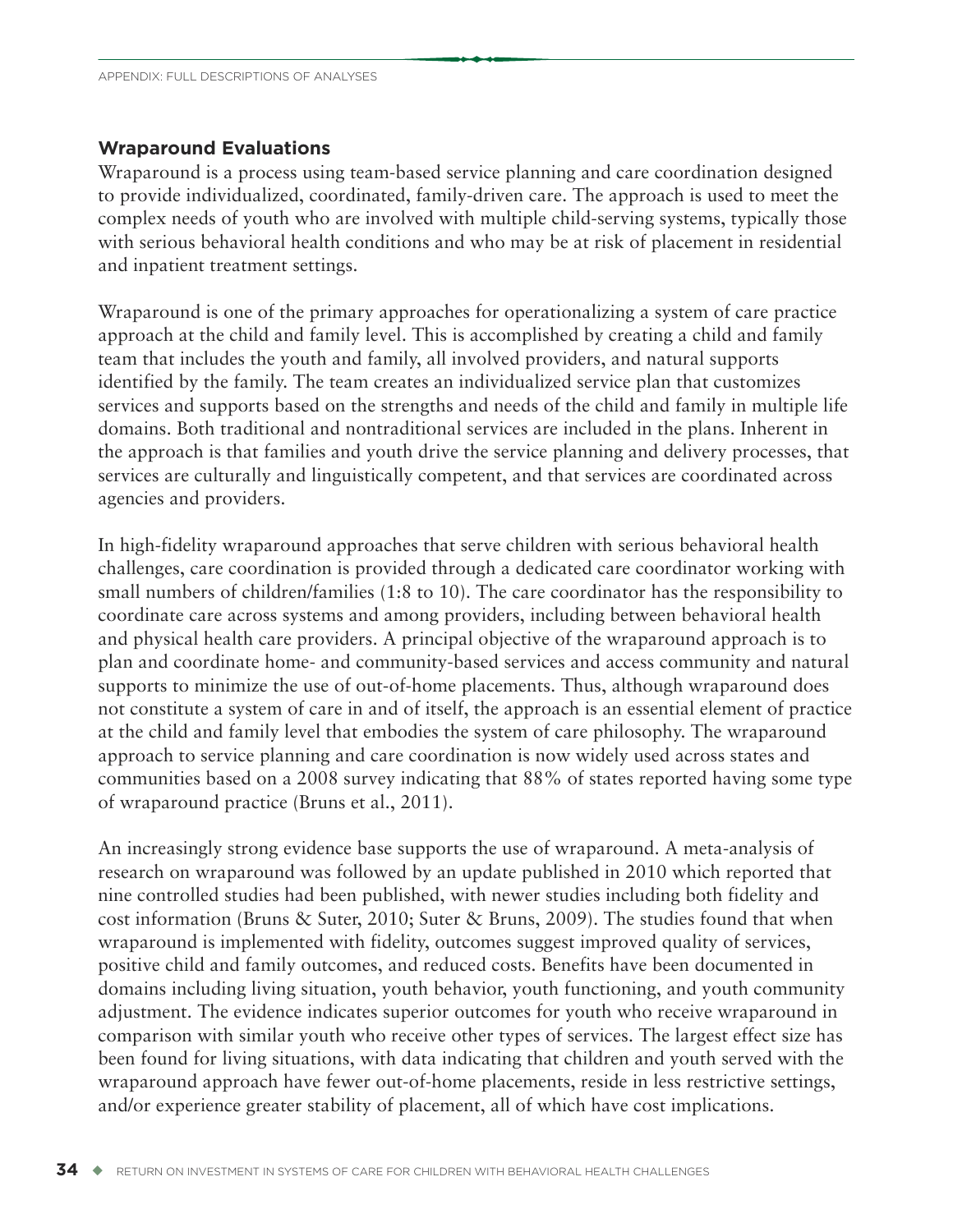Selected findings are summarized below; most are described in greater detail in the following section that details state and community examples of cost savings in the system of care approach.

#### **Service Utilization Changes and Cost**

- A matched comparison study of youth in child welfare custody compared youth receiving wraparound with a group that received mental health services as usual. The study found that after 18 months, 82% of youth who received wraparound moved to less restrictive, less costly environments, compared with about 38% of the comparison group (Bruns, Rast, Walker, Peterson, & Bosworth, 2006; Rast, Bruns, Brown, Peterson, & Mears, 2007).
- A matched comparison study in Los Angeles County found that youth in the wraparound group experienced significantly fewer out-of-home placements (mean = 0.91, compared with 2.15 for the comparison group) and fewer total mean days in out-of-home placements (193 days, compared with 290). During a 12-month follow-up period, 77% of the wraparound graduates were placed in less restrictive settings, while 70% of comparison group children were placed in more restrictive environments. Mean post-graduation costs for the wraparound group were found to be about 60% lower than costs for the comparison group (Rauso et al., 2009).
- A study compared youth in juvenile justice receiving wraparound in a Clark County, Washington, system of care (Connections) with a group that received conventional mental health services. Youth in the wraparound group had fewer episodes and days in detention— 58% fewer episodes (4.4 versus 7.5) and 57% fewer days served (59 versus 102 days). The study also found reduced recidivism among youth in the system of care; youth in the comparison group were 2.8 times more likely to commit an offense and were 3 times more likely to commit a felony offense. There were immediate savings to the community resulting from fewer days in detention and less crime and related costs (Pullmann et al., 2006). The authors noted that chronic offending is an enormous expense to society. An estimate of the lifetime costs of a career criminal was between \$1.3 and \$1.5 million. They concluded that the long-term benefits of the wraparound approach outweigh the costs. Further, they noted that, hypothetically, if the Connections program prevented a lifetime of criminal behavior for just one youth, the cost savings would pay for the program's expenses for all 164 youth who were served during the program's first year.
- Wraparound Milwaukee data document that from 1996 to 2012, the use of psychiatric hospitalization was dramatically reduced for Milwaukee County youth, from an average of 5,000 days annually to less than 200 (a 96% decline) days per year. Similarly, placements in residential treatment centers declined from 375 in 1996 to approximately 90 in 2012 (an 87% decline). The average total all-inclusive cost per child per month for 2012 was approximately \$3,200 for the 1,536 children and adolescents served. Unlike costs from many other systems of care, this *includes* the cost of residential and inpatient treatment because Wraparound Milwaukee is at risk for and pays for those services. Since its inception, Wraparound Milwaukee has reduced costs by more than 50% (from over \$8,000 per child per month to about \$3,450 per child per month on average), primarily by reducing the use of residential treatment and psychiatric hospitalization (Kamradt, 2013).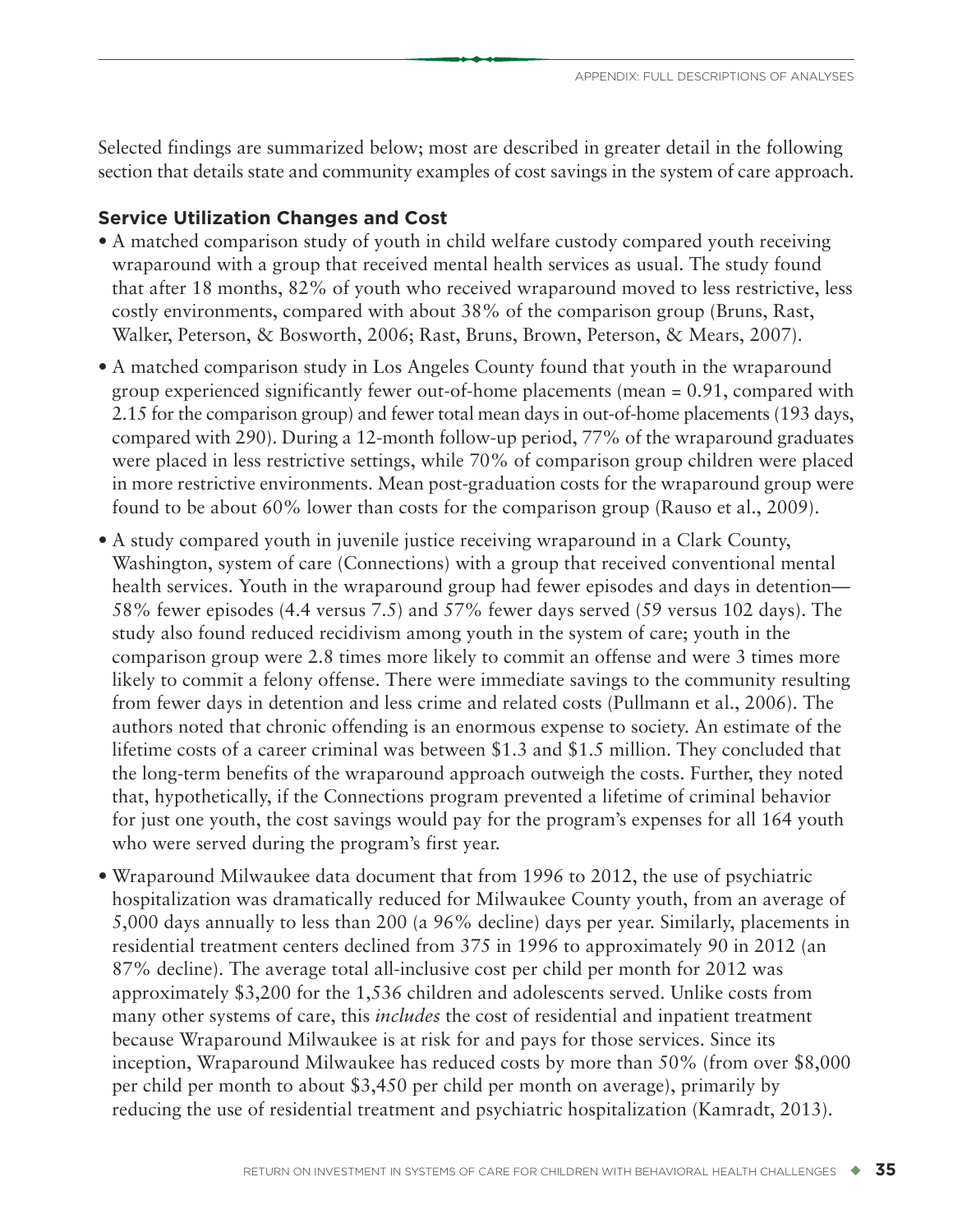- New Jersey estimated that it saved over \$40 million in inpatient psychiatric expenditures over a 3-year period from 2007 to 2010 by implementing the system of care approach statewide with a wraparound process for service planning and care coordination (Hancock, 2010).
- A study of Wraparound Maine showed a reduction in net Medicaid spending of 28%, even as use of home- and community-based services increased, due to a 43% reduction in inpatient and a 29% reduction in residential treatment expenses. Overall annual expenditures declined from an average of \$58,404 per youth to \$41,873 per youth per year (Yoe et al., 2011).
- A study in Pennsylvania showed a 25% reduction in behavioral health costs in the first 6 months of services with the system of care approach (Pennsylvania System of Care Partnership 2012a, 2012b).
- A study of youth served through the Mental Health Services Program for Youth in Massachusetts found that youth receiving wraparound used lower intensity services and had substantially lower claims expense, particularly for inpatient hospitalization and ER use— 74% lower inpatient expenses and 32% lower ER expenses (Grimes et al., 2011).

# **STATE AND COMMUNITY EXAMPLES**

# **California: Los Angeles**

Los Angeles County recognized that children in foster care have exceptionally high rates of mental health challenges. More than one-half of foster care expenditures were for residential treatment placements. In response, the county developed a community-based system of care using the wraparound practice approach. An exploratory study was undertaken in 2004 to compare outcomes and costs of children who graduated from the community-based system with youth who graduated from residential treatment placements. The study suggested that the wraparound group had substantially better outcomes in key areas and that these children were considerably less costly to the county because they had fewer out-of-home placements. A second study was conducted to examine an expanded cohort using a matched comparison design to compare outcomes and costs for youth graduating from the system of care (102 children) with a matched sample of children (210 children) who were discharged from residential settings.

# **Service Utilization Changes**

- Youth in the wraparound group had significantly fewer subsequent out-of-home placements than youth in the residential group; 91% of the residential group had at least one subsequent placement, compared with 56% of the wraparound group.
- When placements did occur during the 12-month follow-up period, youth in the wraparound group spent significantly fewer days in placements. In addition, graduates from the community-based wraparound group were more likely to be placed in less restrictive settings, such as those with foster parents or relatives (77%). The majority of children in the comparison group (70%) were placed in more restrictive settings.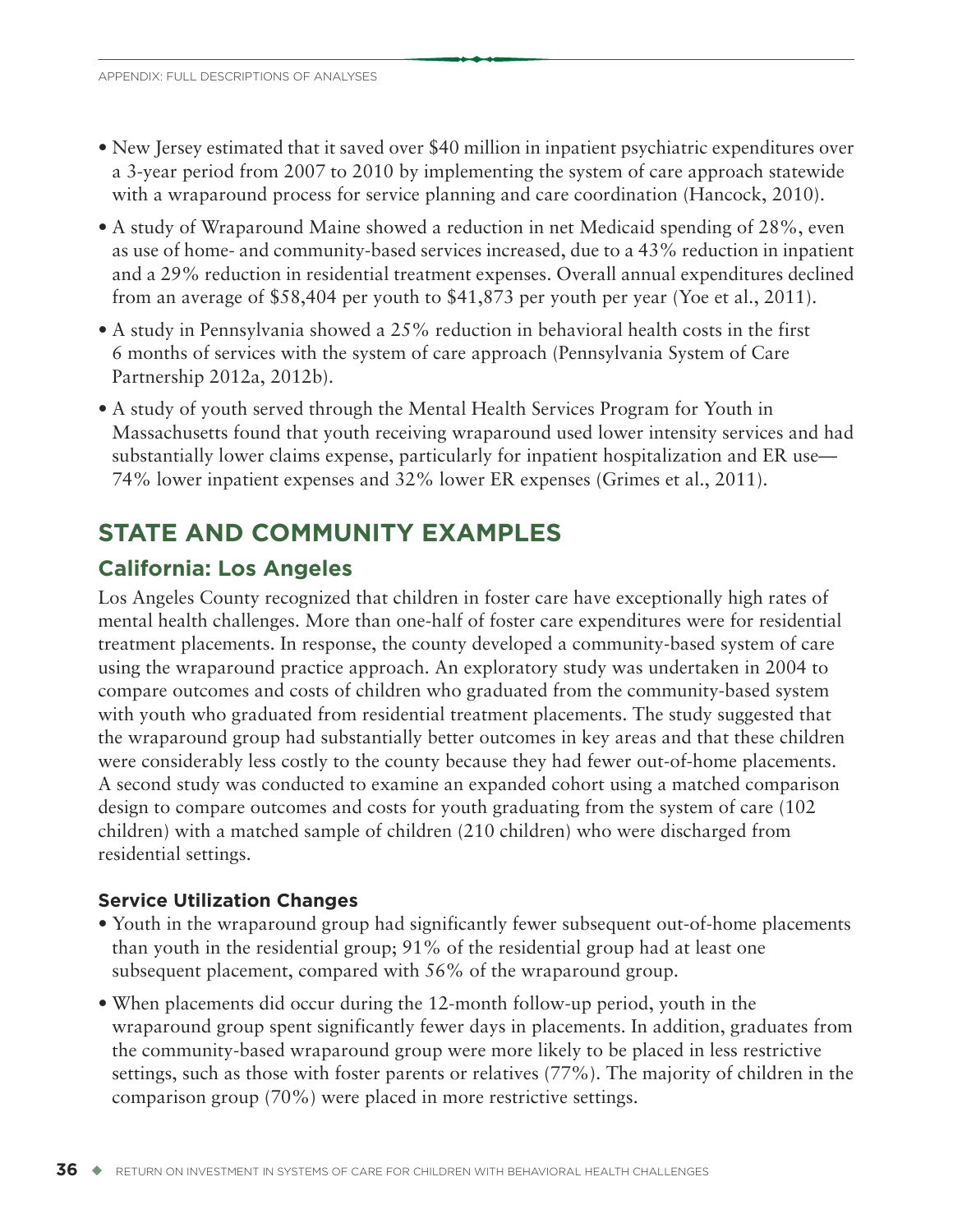- Children in the wraparound group experienced fewer total days in out-of-home placements, an average of 193 days, compared with 290 days in the comparison group (17% fewer days).
- The analysis found that children receiving home- and community-based care were 3.5 times more likely to have their child welfare cases closed within a year of discharge. Of youth discharged from the wraparound group, 58% had their case closed within 12 months, compared with only 16% of youth discharged from group care.

# **Cost Savings**

- Youth who graduated from wraparound cost substantially less based on having fewer outof-home placements and placement in less restrictive settings when they were placed out of home. Placement costs for the residential treatment group were 2.5 times the cost for the group served with the system of care approach.
- The mean post-graduation cost for the community-based system group was nearly 60% less than the cost for the comparison group that was discharged from residential settings— \$10,737 as compared with \$27,383.

The results had immediate policy implications because the county endorsed the communitybased system of care approach with wraparound as a high-priority strategy and expanded its implementation.

*Reference: Rauso et al., 2009*

# **Choices (Indiana, Maryland, Washington, DC, Florida, and Louisiana)**

Choices is a nonprofit care management organization created in 1997 to serve the most challenging, high-cost youth. Choices has blended the system of care approach with the wraparound process and managed care technologies. First serving youth in Indianapolis, Choices now provides services in Indiana, Maryland, Washington, DC, Florida, and Louisiana. Choices specializes in serving youth who are involved in multiple systems and are currently in or at risk of out-of-home placements, such as institutional care and foster care; more than 1,000 youth are served daily. Youth referred to Choices have similar needs and clinical and functional profiles as youth served in residential treatment settings. Youth enrolling in a Choices system of care typically have spent an average of 270 days in residential treatment and have lived in multiple foster homes. Referring agencies pay case rates per child per month that cover all services, *including* residential services. Choices manages these case rate dollars and subcontracts with hundreds of community providers.

# **Service Utilization Changes**

• Data from 2011 to 2013 documented that services in a Choices system of care resulted in high levels of diversion of children and youth from higher levels of care. In 2013, nearly 98% of youth were diverted or returned from residential treatment facilities, a diversion rate of 99% and a return rate of 70%.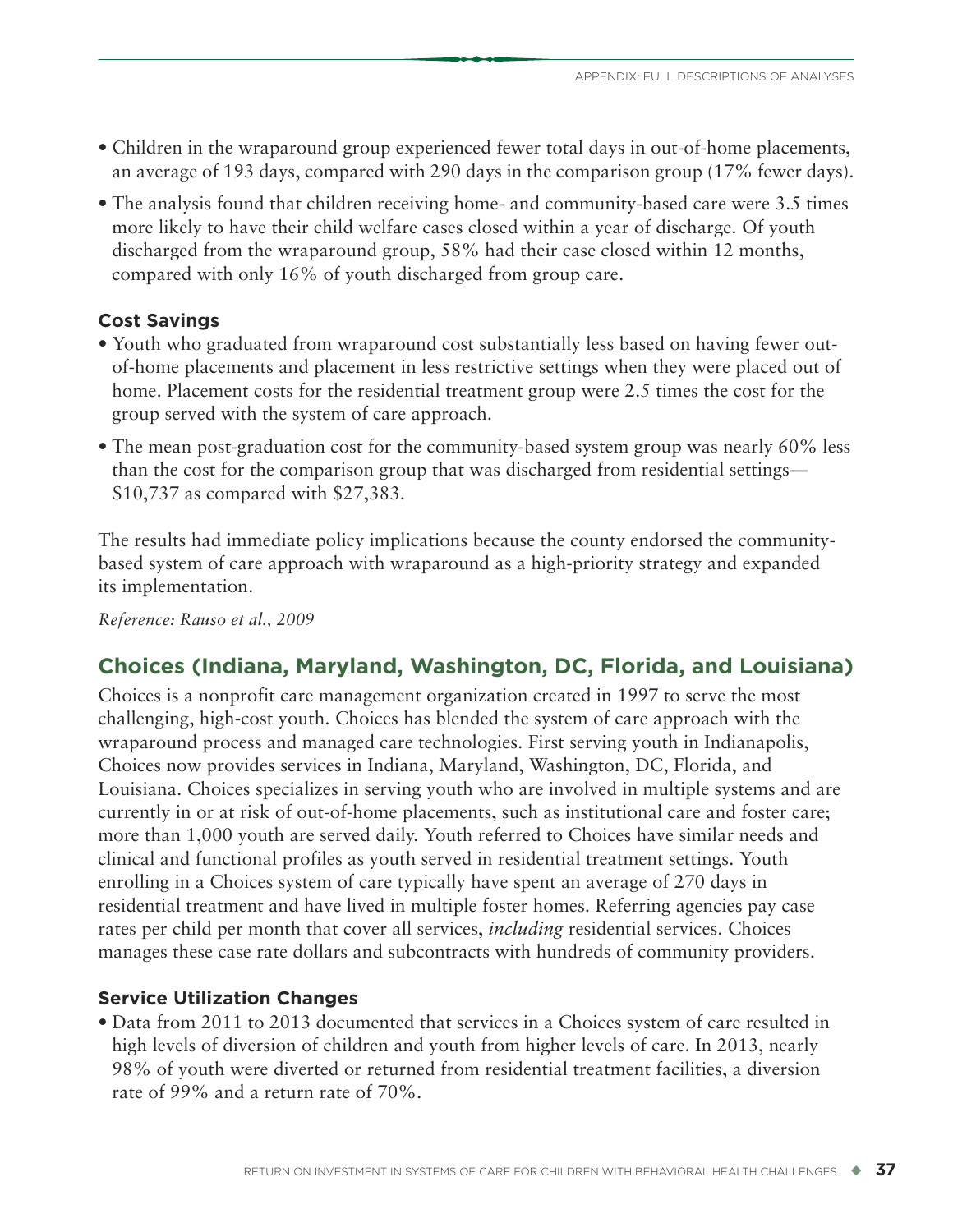• For youth enrolled in Choices across all the states served, the majority either moved to or were maintained in less restrictive settings (78% at 6 months, 81% at 9 months, and 89% at 12 months).

| <b>Choices: Out-of-Home Placement and Cost Comparison</b> |                |                      |  |  |  |
|-----------------------------------------------------------|----------------|----------------------|--|--|--|
| 2008-2010                                                 | <b>Choices</b> | <b>Child Welfare</b> |  |  |  |
| Average # of Out-of-Home Placements                       | 1.77           | 2.64                 |  |  |  |
| Average Days in Out-of-Home Placements                    | 222            | 585                  |  |  |  |
|                                                           | <b>Choices</b> | <b>Residential</b>   |  |  |  |
| Cost per Day                                              | \$126.94       | \$293.24             |  |  |  |
| Length of Stay                                            | 341 Days       | 270 Days             |  |  |  |
| Total Cost per Episode                                    | \$43.286.54    | \$79,174,80          |  |  |  |
| Savings                                                   | \$35,888.26    |                      |  |  |  |

#### **Cost Savings**

- Despite serving youth with more intensive needs, Choices youth had a lower average number of youth in out-of-home placements from 2008 through 2010 (including residential treatment centers, foster homes, and group homes) and a lower number of days spent in out-of-home placements.
- Substantial savings of nearly \$36,000 per youth served in Choices versus residential settings per episode of care were generated.
- The child welfare agency spends 45% less when a youth at risk of entering residential treatment is referred to Choices rather than residential placement.
- A study compared four groups of youth served by Choices based on residential placement status (no residential, placed after enrollment, in placement at enrollment and transitioned out within 90 days, and in placement at enrollment). The study found that functioning level was not the determining factor for residential placement. The implications for system-level decision-makers are that there is a high success rate and the lowest cost (\$1,930 per child per month) for youth who do not receive residential services. These findings suggest that Choices systems of care give youth a high probability of success and reduce costs for childserving agencies.

It was concluded that community-based care is a viable option for youth with intensive needs and that keeping youth at home and in school is not only best for families, but best for taxpayers as well. The system of care approach is allowing Choices to reduce admissions and length of stay in institutions such as residential treatment centers, substantially reducing expenditures and making it possible to shift resources to serve more youth in the community.

*References: Choices, 2011, 2012; Effland & Van Deman, 2013; Van Deman, Rotto, & Effland, 2006*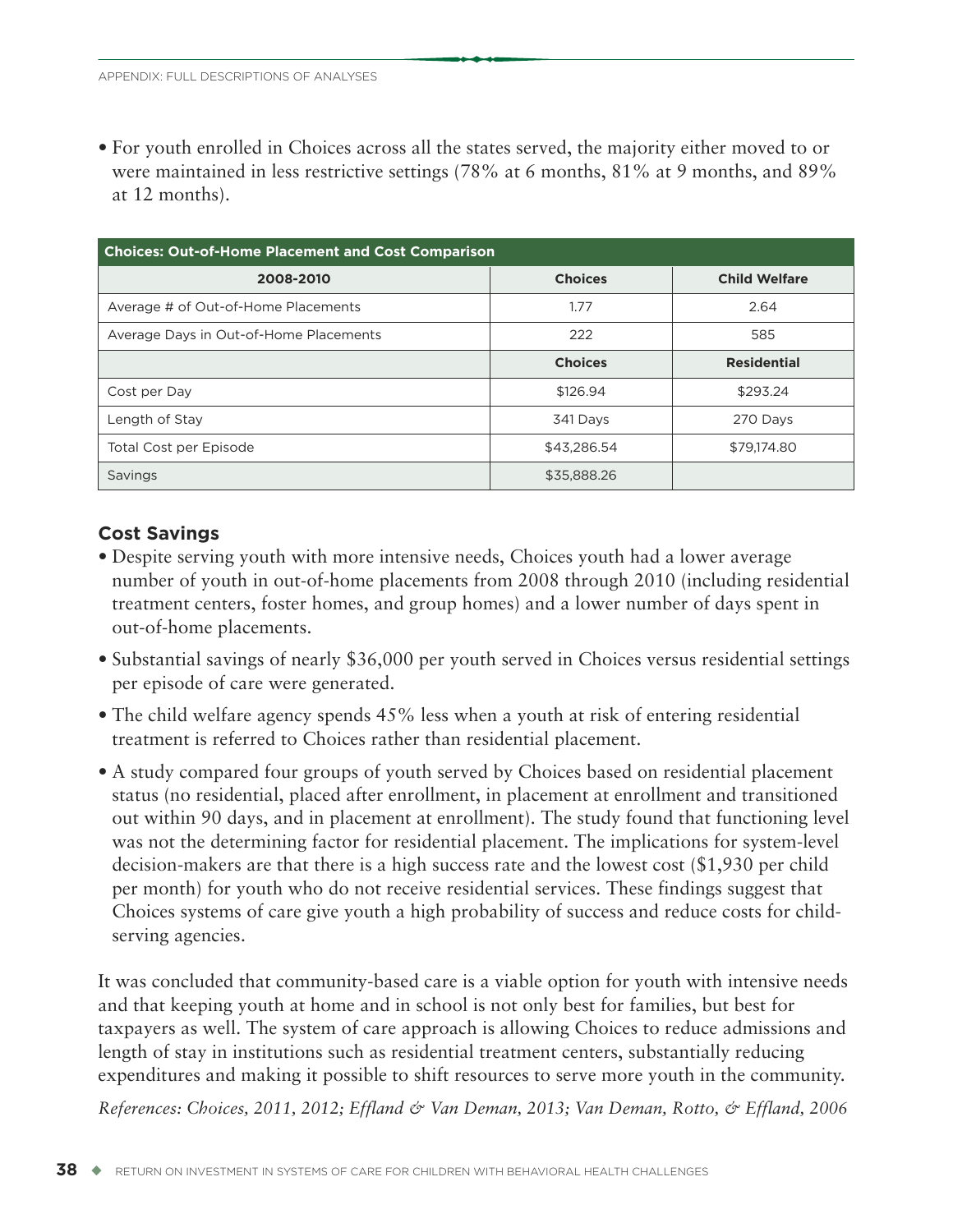# **Georgia**

Georgia implemented Community-Based Alternatives for Youth (CBAY) under a PRTF waiver to bring high-fidelity wraparound to youth with serious mental health conditions who meet the criteria for residential treatment and, therefore, are at the highest risk for out-of-home placement. The goal of CBAY is to improve the well-being of this population and to maintain these youth in their homes and communities using the system of care approach. Georgia also serves youth with serious mental health conditions who do not meet the eligibility criteria for CBAY, but who need intensive services. They receive the same home- and community-based services with the high-fidelity wraparound approach provided by five Care Management Entities (CMEs) in the state.

#### **Service Utilization Changes**

- During the course of enrollment in wraparound, the percentage of youth experiencing an out-of-home event declined by half, from nearly 40% to approximately 20%.
- Comparing out-of-home placements in the 6 months prior to enrollment with the first 9 months of wraparound enrollment, there were substantial declines in both PRTF and inpatient hospitalization utilization, including (1) decreased inpatient utilization for Medicaid PRTF waiver youth by 86% and (2) decreased PRTF stays for waiver youth by 73%. For non-waiver youth, inpatient utilization declined by 89%, and PRTF stays decreased by 62%.

#### **Cost Savings**

- In Fiscal Year (FY) 2011, the average Medicaid cost for a youth in a PRTF was \$78,406 (at an average daily rate of \$325). During involvement in wraparound, service costs were reduced to \$34,398 per youth, a 56% decline and an estimated savings of \$44,008 annually per youth.
- In FY 2012, the average cost for a youth in a juvenile correction facility was \$6,998 (at an average daily rate of \$255). Costs during wraparound involvement were reduced to \$3,817 per youth, a 45% decline and an estimated savings of \$3,180 per youth. In addition, recidivism for youth in the juvenile justice system was 23% lower than the 1-year recidivism rate for juvenile justice youth in the entire state.

*Reference: DiMeo-Ediger et al., 2012*

# **Maine: THRIVE System of Care**

Maine's system of care initiative (THRIVE) began in three counties in 2005 and has a specific focus on trauma-informed practices. An evaluation included an analysis of service utilization and cost outcomes. Medicaid claims data were analyzed for physical health services unrelated to a mental health diagnosis. Mental health claims data associated with at least one associated diagnosis related to mental health were also analyzed. Costs were compared over three time intervals: 6 months before enrollment in the system of care (prior), 6 months immediately following enrollment (immediate), and 6 months after the immediate period of enrollment (post).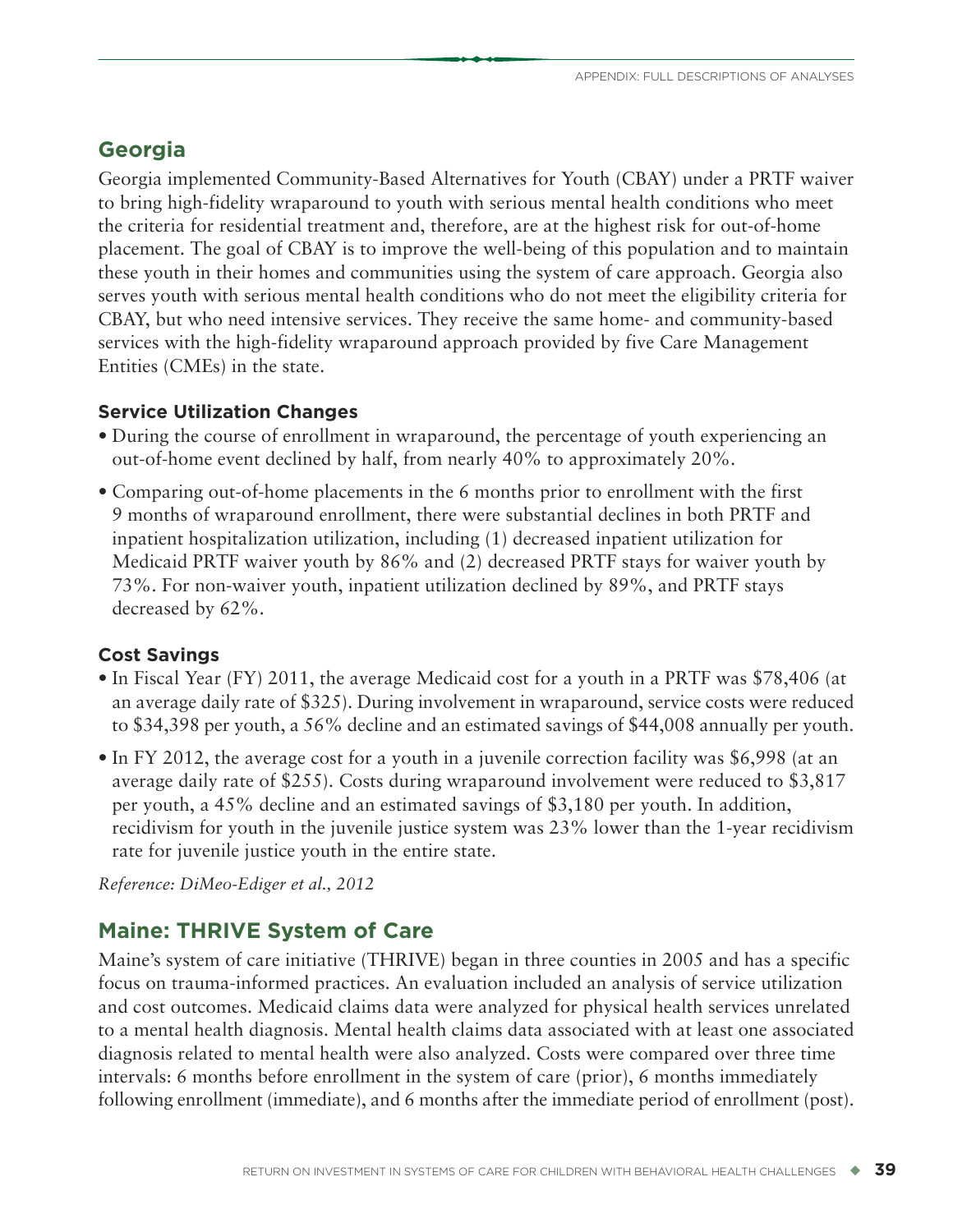#### **Service Utilization Changes**

- Use of targeted case management increased by 14% after enrollment in the system of care. Decreases were found in ER services, crisis support, outpatient hospital services, and homebased services. All changes were reported to be in the desired direction and were attributed to meeting the needs of children and families with other services.
- Children and youth who received inpatient mental health services at a psychiatric or medical hospital decreased from 18% to 9%. This trend was sustained in the post period 1 year after enrollment.
- The percentage of children and youth who received more than five different types of services decreased from 26% to 17%, a pattern that was sustained 1 year after enrollment.

#### **Cost Savings**

- There was an overall Medicaid cost savings of over \$450,000 between the period prior to enrolling in THRIVE's system of care and the period after program involvement, an average savings of \$4,436 per child.
- The average cost per child per month was reduced by 30%, from \$2,452 in the period prior to enrollment, compared with \$1,665 in the post period (an average monthly savings of \$787). Most of the cost savings were related to the shift from high-cost services such as inpatient and residential services to home- and community-based services.
- Inpatient hospital costs decreased by approximately \$122,000, yielding a savings of 51%.
- Costs associated with visits to the ER decreased by 40%.

The evaluation suggested that better outcomes and reduced costs can be achieved by providing trauma-informed services within a system of care, and state leaders are applying these learnings from THRIVE to expand the approach statewide.

*Reference: Yoe et al., 2012*

### **Maine: Wraparound Maine**

Maine also implemented a system of care approach in 2007, Wraparound Maine, which began in six counties and expanded statewide in 2011. The approach is delivered through mental health agencies under contract with the state and focuses on youth with serious mental health challenges who are in or at risk for placement in a residential treatment or a juvenile corrections facility. High-fidelity wraparound was initiated to shift service utilization away from these restrictive settings to home- and community-based treatment approaches. A study was conducted to assess changes in service use and in expenditure patterns based on an analysis of mental health service claims paid by Medicaid. The 12 months preceding the initiation of wraparound was compared with the 12 months following enrollment in the system of care.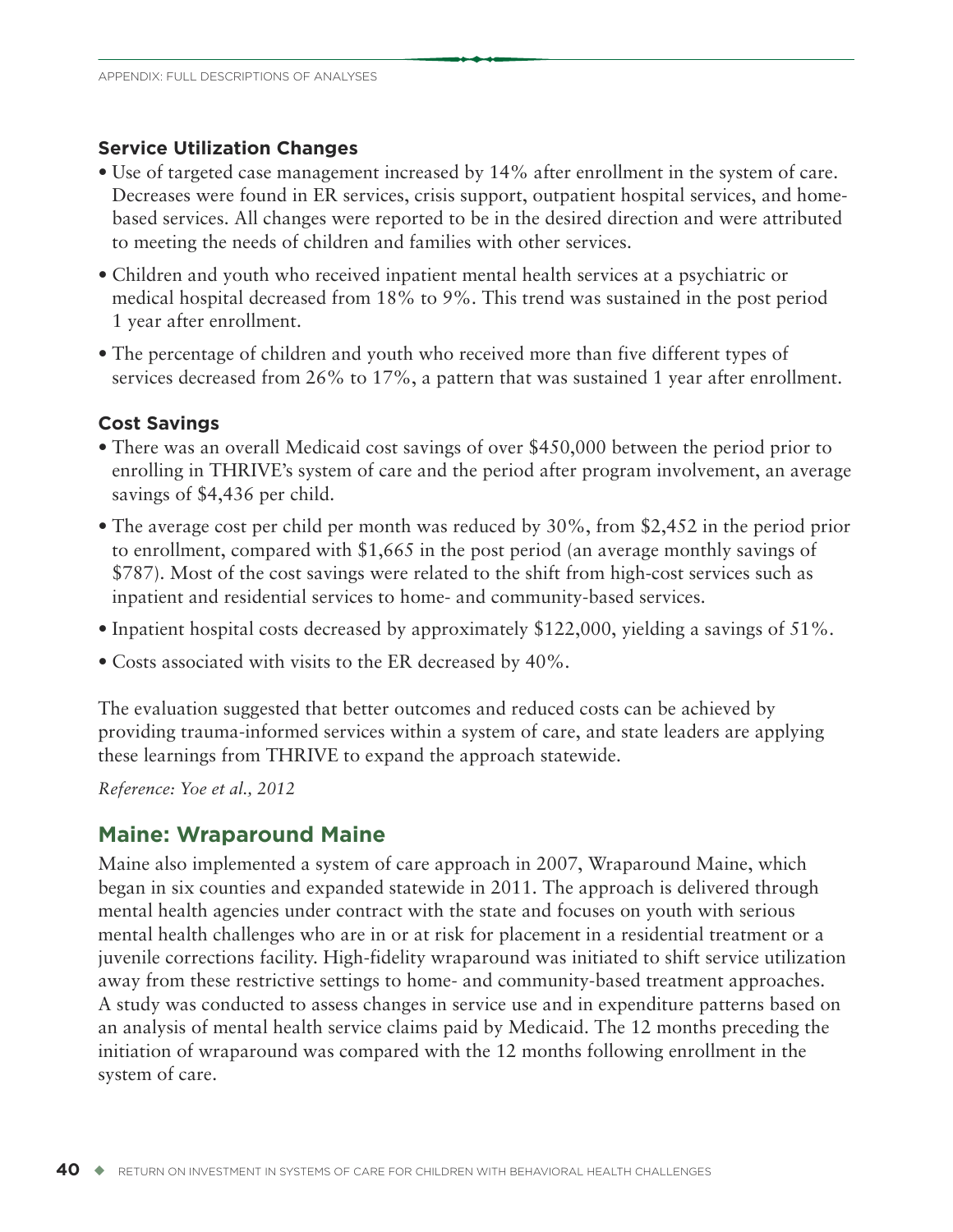### **Service Utilization Changes**

- After initiation of services, youth were less likely to be hospitalized or to have an ER visit for psychiatric reasons.
- The number of days spent in residential care decreased significantly from pre-enrollment to post-enrollment.
- The use of community-based services increased, including outpatient clinical services and targeted case management.

### **Cost Savings**

- Overall mental health expenditures decreased by 28% from the pre-enrollment period to the post-enrollment period, and expenditures for out-of-home treatment options declined by 44%.
- The percentage of expenditures for residential and inpatient treatment declined from 80% of total expenditures to 61% of total expenditures.
- Per child per year expenditures decreased by 28% overall, by 42% for inpatient services, and by 29% for residential treatment (based on shorter lengths of stay). Overall average expenditures declined from an average annual expenditure of \$58,404 before wraparound to \$41,873 per youth per year.
- Overall spending was decreased even though the use of home- and community-based services increased.

*References: Yoe et al., 2011; Maine Department of Health and Human Services, 2011*

# **Maryland**

Maryland has implemented the system of care approach to serve youth with mental health conditions using multiple funding streams, including a PRTF demonstration waiver. The approach involves serving youth through Care Management Entities (CMEs) that use a wraparound practice model to provide coordinated care and to either divert or transition youth out of expensive out-of-home care. In 2009, the regional CMEs assumed full responsibility under contract with the Governor's Office for Children (GOC) on behalf of the Maryland Children's Cabinet, enabling youth with intensive service needs and their families statewide to have access to the CME model. The Cabinet budgets more than \$7.3 million for the CMEs. As a result, services in the state are aligned with the system of care approach, and legislation passed in 2011 codified this shift and removed barriers to implementation. In 2012, GOC transitioned to a single statewide CME contract, which continues to serve children with serious needs and provide intensive care coordination. Most recently, in response to the Affordable Care Act, Maryland is submitting a 1915(i) State Plan Amendment (SPA) application to serve youth in their homes and communities through new locally based CMEs, referred to as "Care Coordinating Organizations" (CCOs).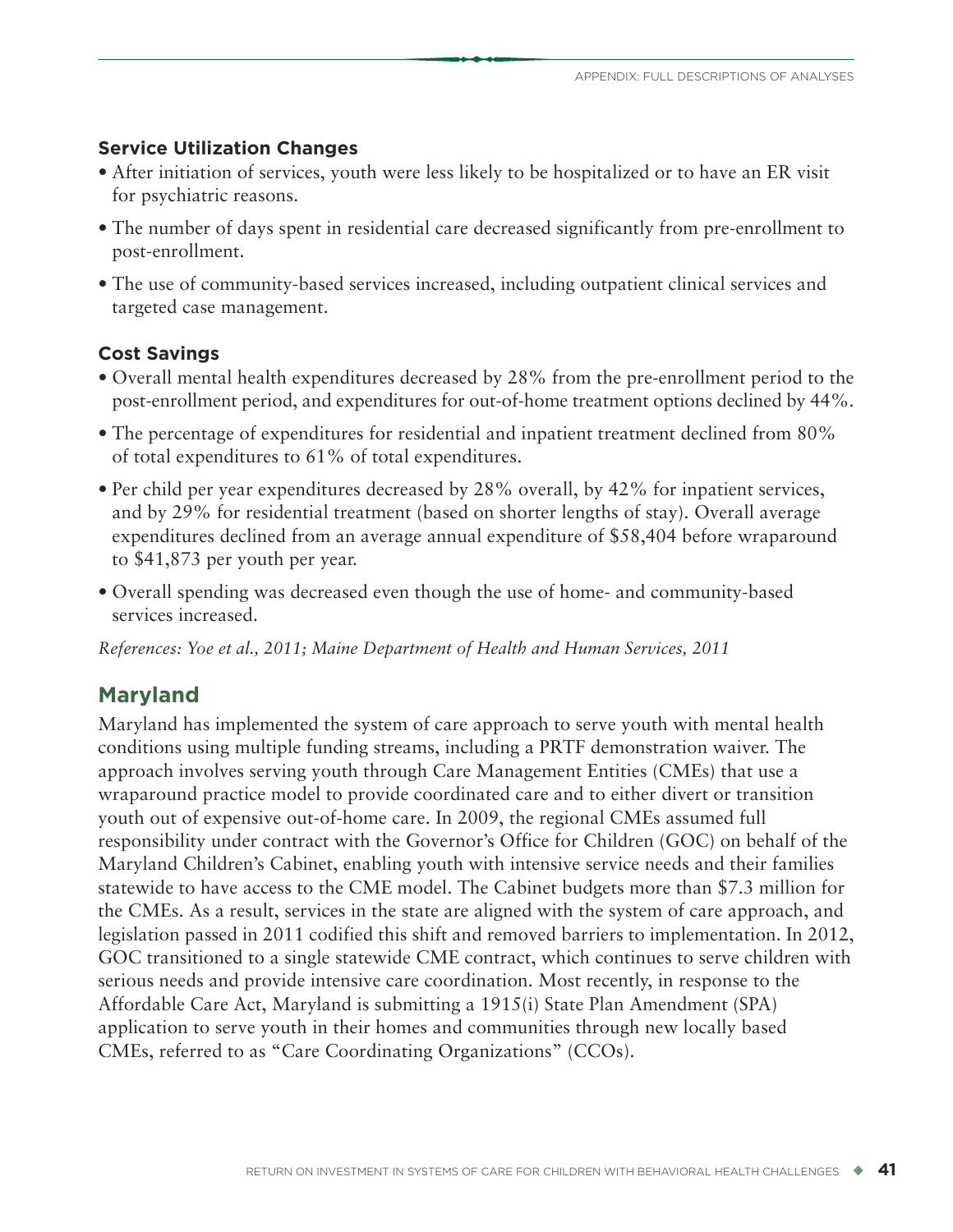#### **Service Utilization Changes**

- Implementation of the CME approach has resulted in a redeployment of resources in the state to support home- and community-based services. For example, resources are now being invested in services such as mobile crisis response and care coordination.
- Language in the state's budget for FY 2012 restricts \$3 million that would have gone to fund residential treatment center placements for diversion to community-based services. These services included a pilot for expedited residential treatment discharge, enhanced case review for discharge from residential treatment, an ER diversion project, statewide consultation by child psychiatrists to pediatricians, and peer support services.

### **Cost Savings**

#### *PRTF Demonstration Waiver*

- The PRTF Demonstration Waiver in Maryland allowed the state to provide services and supports that are integral to the system of care approach with Medicaid financing, such as caregiver peer-to-peer support, respite, crisis response and stabilization services, and expressive and experiential behavioral services.
- Claims for waiver participants show Medicaid costs (including mental health services and supports, and costs for physical health, dental, and pharmacy services) at \$34,420 per year. This cost is increased to \$52,520 per year when the costs of care coordination provided by the CME and discretionary fund costs are added. Overall, this cost is significantly less than the cost of serving a youth in a residential treatment center, which was \$148,561 during the same time period. The cost for serving a youth with home- and community-based services was only 35% of the cost of residential treatment facility care.
- The services are now included in Medicaid coverage with specific definitions, and the provider network has grown to provide the services and supports needed to better serve children in their homes and communities.
- Because youth served through the CME have shown positive outcomes and reduced costs, the approach is the premise for the state's 1915(i) SPA that will allow the approach to be extended to include additional youth.

#### *Evidence-Based Practices*

• In an effort to improve outcomes and reduce costs, the state has implemented evidencebased practices to address mental health challenges of juvenile offenders in the community instead of out-of-home placements. Multisystemic Therapy (MST) and Functional Family Therapy (FFT) were provided to youth based on research documenting their effectiveness in reducing the likelihood of reoffending and their potential for significant cost savings by diverting youth from costlier out-of-home placements. Although these interventions are not comprehensive systems of care, they are closely aligned with the system of care approach and are among the interventions provided within many systems of care.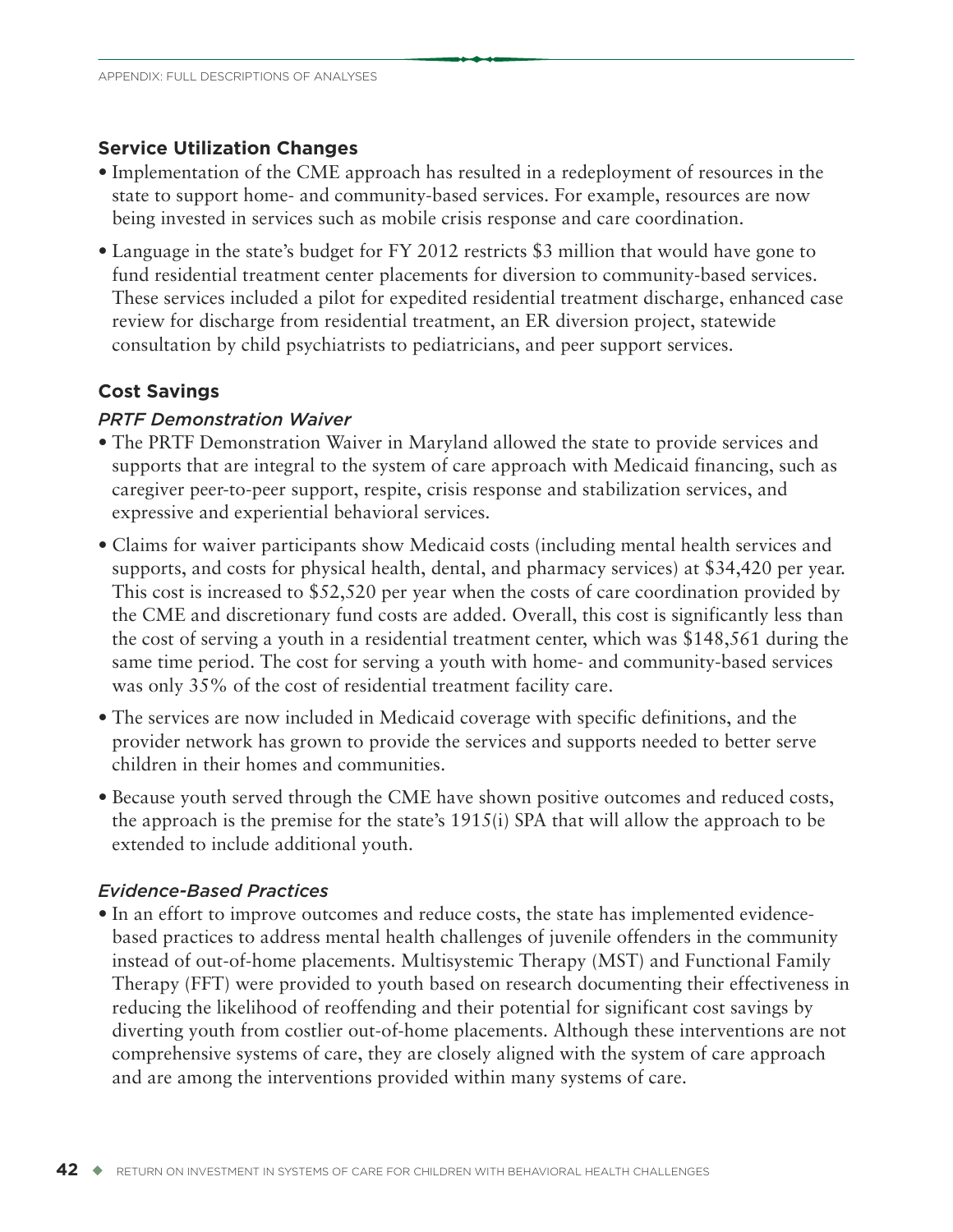- An analysis conducted in the first quarter of FY 2014 compared the cost per youth for MST and FFT with the cost of a group home placement where youth were typically placed. The analysis showed that the state saved an average of \$10,000 per youth using MST and \$19,000 using FFT by diverting youth from group homes to community placements with these interventions.
- For MST and FFT, the cost estimates included the costs of services (contracts to providers) plus the costs of ongoing provider training and fidelity monitoring.
- Since MST and FFT interventions were shorter than the length of placement in group homes, these findings are considered an underestimate of savings and represent a minimum amount of taxpayer savings. Additional savings were projected based on (1) additional savings for each youth who remains in the community after the evidence-based intervention and (2) the economic benefit from improved outcomes—decreased reoffending that decreases costs to the juvenile justice system and increased likelihood of youth contributing to society through productivity and employment.

### *ER Diversion*

- An ER diversion project was undertaken in Baltimore (Child and Adolescent Response System Emergency Department Diversion Project) to move psychiatric care from ERs and inpatient settings to less restrictive, community-based settings consistent with the system of care approach and to better allocate limited mental health resources.
- A pre-post evaluation found that median per child costs to the system were almost \$600 lower in the first 3 months after enrollment, compared with their service use 3 months before enrollment. There were also lower rates of psychiatric inpatient use and ER use in the 3 months after discharge from the diversion program, compared with the 3 months before enrollment.
- A matched sample allowed an assessment of what service use trajectories and costs could be expected without the diversion program. The matched control group had higher costs for hospital-based services. Preliminary results suggest that ER diversion saves \$4,190 over expected costs.

*References: State of Maryland, 2011; University of Maryland School of Social Work, 2013a, 2013b*

# **Massachusetts: Children's Behavioral Health Initiative**

A class action lawsuit filed in federal court against the state's Medicaid program (referred to as "Rosie D." after the lead plaintiff) alleged that the state had failed to provide appropriate services under Medicaid's Early and Periodic Screening, Diagnosis, and Treatment (EPSDT) mandate. The lawsuit also alleged that as a result, Medicaid-eligible children with behavioral health problems were placed in hospitals and residential treatment centers unnecessarily. In 2007, the court required that the Medicaid program be restructured to provide an array of community-based services and supports. To implement the court order, Medicaid, behavioral health, child welfare, juvenile justice, and other agencies worked collaboratively to design and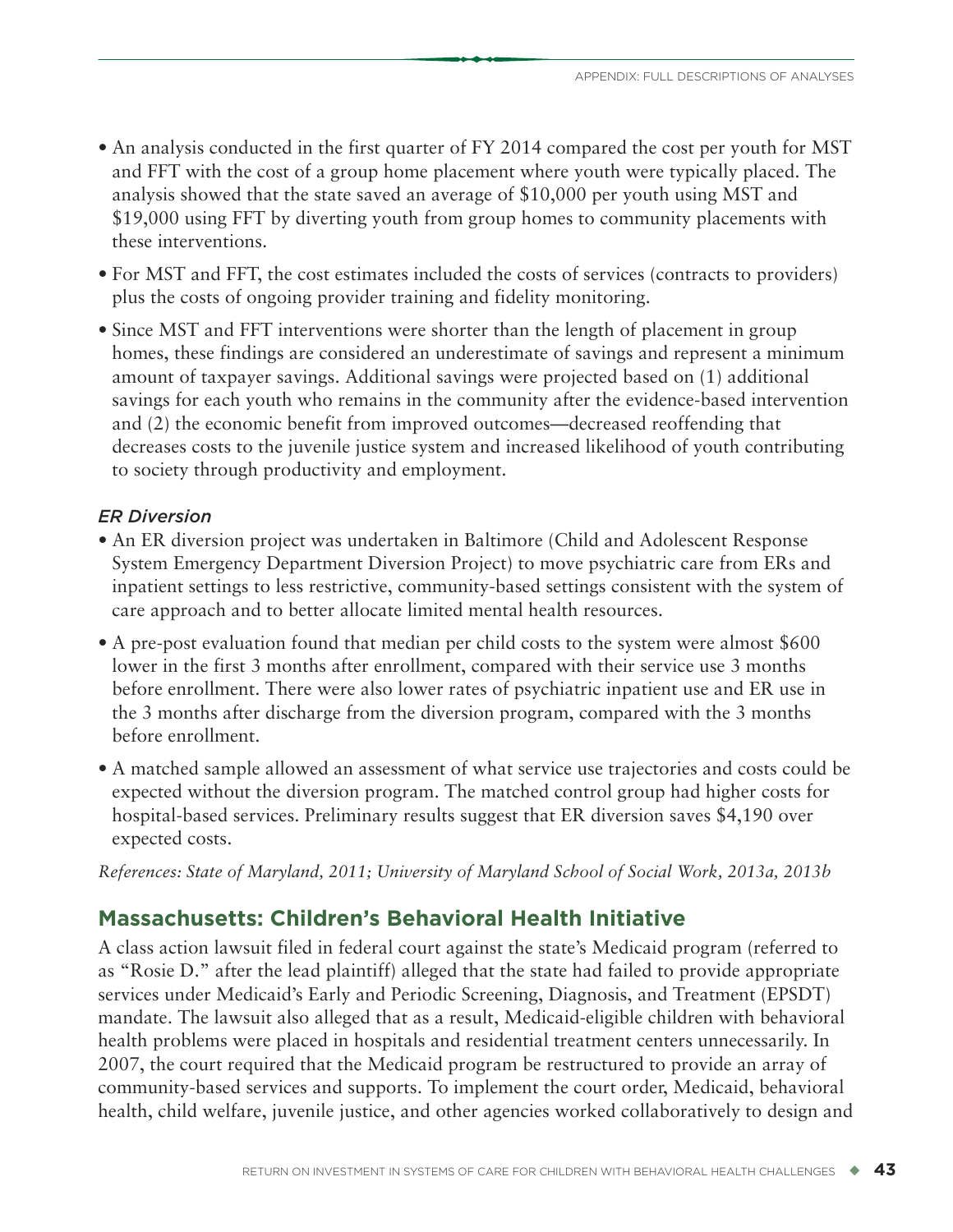implement a new system of care. The effort was named the "Children's Behavioral Health Initiative" (CBHI), and its design and implementation were based on the system of care concept and philosophy. The services provided include intensive care coordination utilizing a high-quality wraparound approach, family peer support and training, in-home therapy, therapeutic mentoring, in-home behavioral services, and mobile crisis intervention. The implementation of these services has shifted utilization away from inpatient services to home- and community-based services, a change that has affected costs. A 2013 analysis examined utilization and cost changes.

### **Service Utilization Changes**

- The CBHI has resulted in changes in service utilization involving increased use of homeand community-based services, accompanied by declining hospital rates and length of stay. The shifts away from deep-end services are attributed to the development of the new community-based services.
- Before the inception of these services, the rate of psychiatric hospitalization among young members was increasing in terms of the percentage of members hospitalized in a quarter and "bed days" per 1,000 members. Since the new services were implemented, there has been a steady downward trend in young people hospitalized for behavioral health conditions (nearly a 32% reduction) and a downward trend in the number of days spent in the hospital (a 30% reduction).
- There was a documented decline in the use of ERs for youth with behavioral health conditions that was attributed to the provision of mobile crisis intervention—56% of encounters occurred in a community location rather than in an ER.
- Findings have shown declines in juvenile justice court cases and the number of youth committed to the juvenile justice system, as well as declines in child welfare residential placements.

### **Cost Savings**

- From FYs 2009 to 2012, there was a decrease in spending on inpatient services (an 11% decline from 27% to 16%) and an increase in spending on home- and community-based services (0 to 42%). These results represent a shift in how Medicaid resources are spent for behavioral health services for youth younger than age 20.
- By FYs 2011 and 2012, intensive community-based services constituted the largest portion of Medicaid spending, 38% and 42% respectively, and expenditures for inpatient services decreased by 40%.

| Massachusetts: Percentage of Expenditures for Inpatient and Intensive Community-Based Services<br>for Massachusetts Behavioral Health Partnership Members, 0 Through 20 Years of Age |       |       |       |       |  |  |
|--------------------------------------------------------------------------------------------------------------------------------------------------------------------------------------|-------|-------|-------|-------|--|--|
| <b>FY 2012</b><br><b>FY 2010</b><br><b>FY 2011</b><br><b>Category of Care</b><br><b>FY 2009</b>                                                                                      |       |       |       |       |  |  |
| <b>Inpatient Services</b>                                                                                                                                                            | 27.3% | 21.8% | 18.2% | 16.3% |  |  |
| Intensive Community-Based Outpatient Services for Youth                                                                                                                              | 0.0%  | 24.3% | 38.4% | 42.0% |  |  |

*References: Massachusetts Attorney General, 2012; Massachusetts Attorney General, 2013*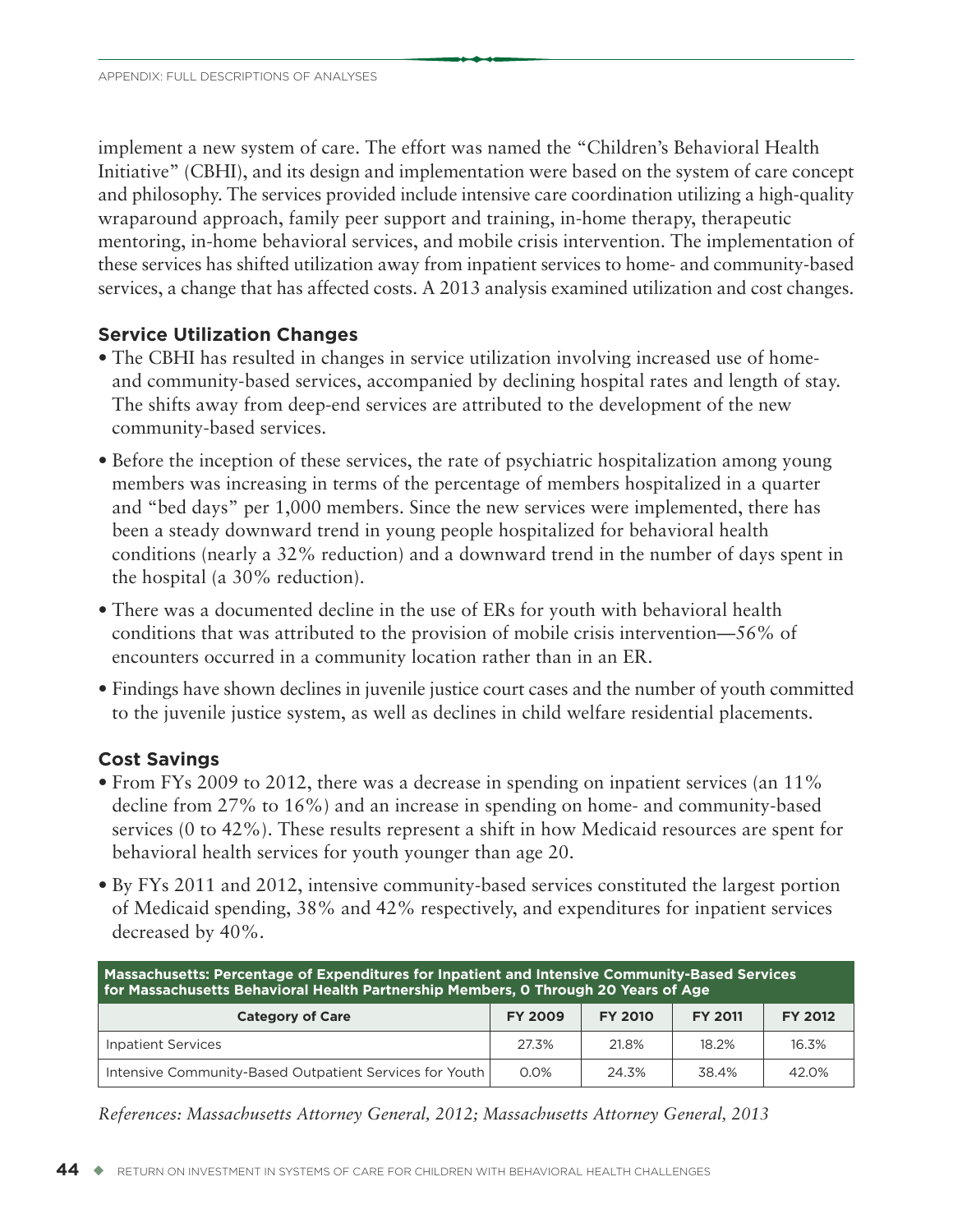# **Massachusetts: Mental Health Services Program for Youth (MHSPY)**

MHSPY began in 1998 to provide integrated services to youth with mental health conditions who had significant functional impairment and who had expectations of either frequent psychiatric hospitalizations or long-term out-of-home placements. Based on the system of care approach, MHSPY was known for its delivery of integrated mental health, physical health, substance use, and social services. MHSPY was financed through blended funding across public child-serving agencies and operated within a nonprofit managed care organization. The MHSPY system of care provided an array of home- and community-based interventions, including both traditional and nontraditional clinical services and supports. Services were guided by an individualized, comprehensive care plan developed by a care manager who worked intensively with the family and a care planning team to identify needs, provide services, and coordinate care—essentially the wraparound approach. The goal was to maintain youth in the home and community, improve clinical functioning, and reduce cost. MHSPY was unique because covered services included medical and pharmacy services in addition to mental health and substance use services. Throughout its implementation, outcomes were measured in domains including functional status, service utilization, satisfaction, and cost. A study was conducted to examine the cost-effectiveness of this integrated, family- and community-based intervention in comparison with "usual care" based on Medicaid claims data.

### **Service Utilization Changes**

- Data from 1998 to 2007 indicated that the vast majority of days for MHSPY enrollees were spent at home, with an increase over time and a corresponding reduction in hospitalization and residential treatment. At disenrollment, about 81% of graduating youth remained in their homes.
- Additionally, enrollees' days spent in placements not covered by Medicaid and not included in the MHSPY benefit (foster care, long-term residential treatment, group home, detention, jail, secure treatment, and boot camp) were reduced by 50%.
- A 10-year prospective study found that intervention youth were consistently maintained in the least restrictive settings, with over 88% of days spent at home.

# **Cost Savings**

- The study found that the intervention group used lower intensity services and had substantially lower claims expense than matched counterparts in usual care. The average total costs of MHSPY (including medical, mental health, and wraparound costs) were far below costs for the comparison group. MHSPY's average total costs were also 50% to 60% less than the costs of serving youth in more restrictive settings (which did not include the costs of medical or wraparound services that were included in MHSPY's costs).
- The study found that total per member per month claims expense (including pediatric inpatient, ambulatory pediatric, ER, pharmacy, and inpatient and outpatient mental health) was less than half for the intervention group than claims for the matched group in usual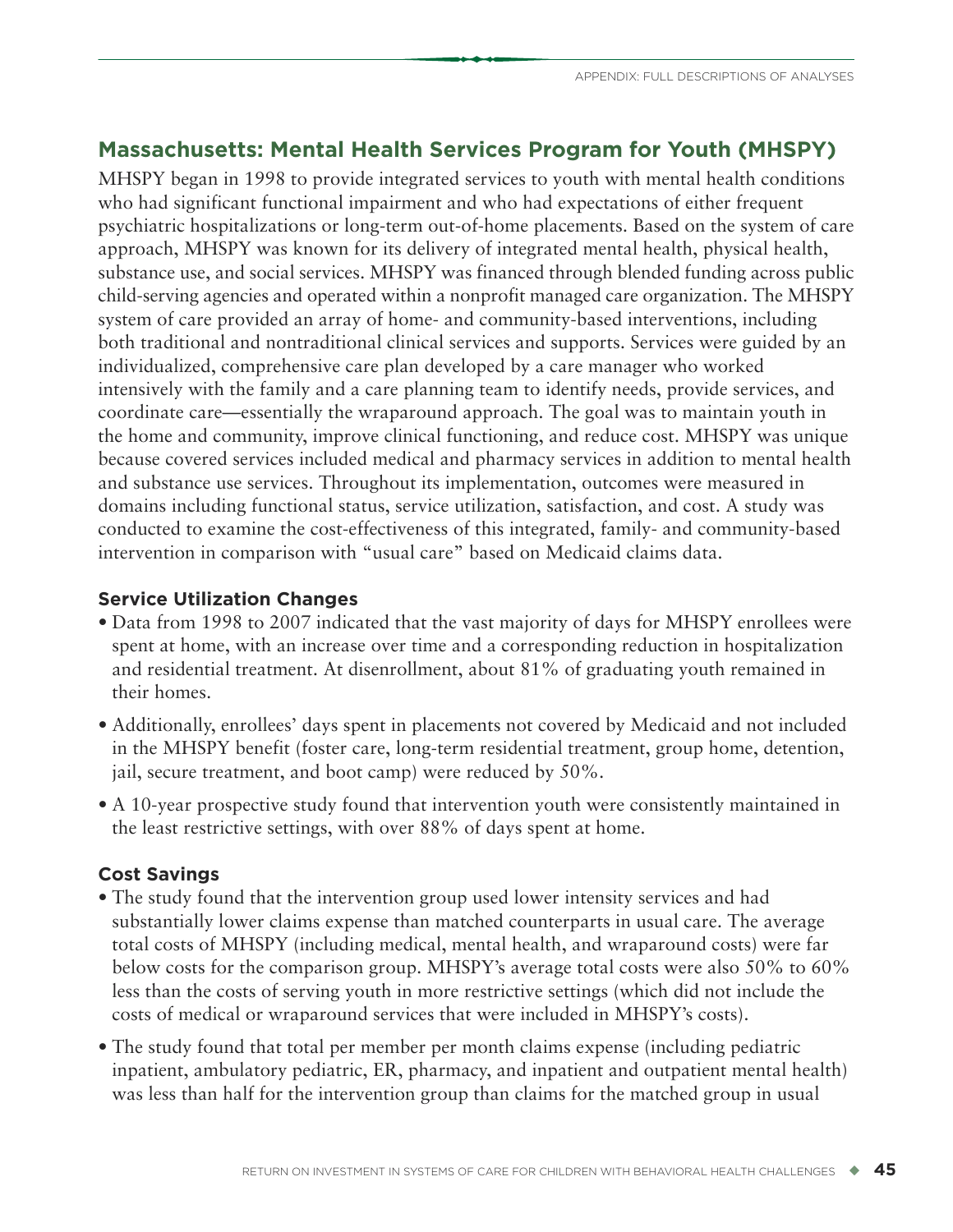care (\$761 per youth per month versus \$1,573 per youth per month). For example, claims were 31% lower for ER use and 73% lower for inpatient psychiatric services.

• The intervention group was more psychiatrically impaired than the comparison group, suggesting that these findings may underestimate the cost implications of the system of care.

On the basis of these data, it was concluded that MHSPY confirmed the potential power of intentionally organized systems of care to offer a cost-effective approach for serving youth with serious and complex conditions. It was noted that blending state agency resources and insurance funds creates the flexibility needed to provide community-based care with expenditures that are less than usual care. Given the integration of mental health and physical health services under MHSPY, the ROI findings have important implications for delivery of services under the Affordable Care Act.

*References: Grimes, Schulz, Cohen, Mullin, Lehar, & Tien, 2011; Grimes, Kapunan, & Mullin, 2006; Grimes & Mullin, 2006*

# **Nebraska**

Central Nebraska (Region III) implemented a system of care approach in 22 counties using a wraparound approach and family-centered services. The components of the system of care included:

- **Professional Partner Program (PPP)**—Wraparound process that is now implemented statewide
- **Integrated Care Coordination Unit (ICCU)**—Intensive care management based on wraparound principles
- **Early Intensive Care Coordination (EICC)**—To prevent children in child welfare from entering custody
- **Family Advocacy/Support/Education and Youth Encouraging Support**—Provided by a family organization
- **Multisystemic Therapy (MST)**—An intensive family- and community-based treatment program
- **School Wraparound**—To maintain children with mental health challenges in the most normalized environment

In 2005, approximately 1,000 children and their families were served. Case rates based on blending funding sources served as the primary funding strategy, providing the flexibility to both individualize care and develop new services. This case rate methodology was adopted by five of the six regional behavioral health authorities in the state.

# **Service Utilization Changes**

• Use of the system of care approach reduced out-of-home placements and increased the percentage of children who lived in the community. For example, the 2005 annual report for the ICCU demonstrates the substantial decreases in care provided in group or residential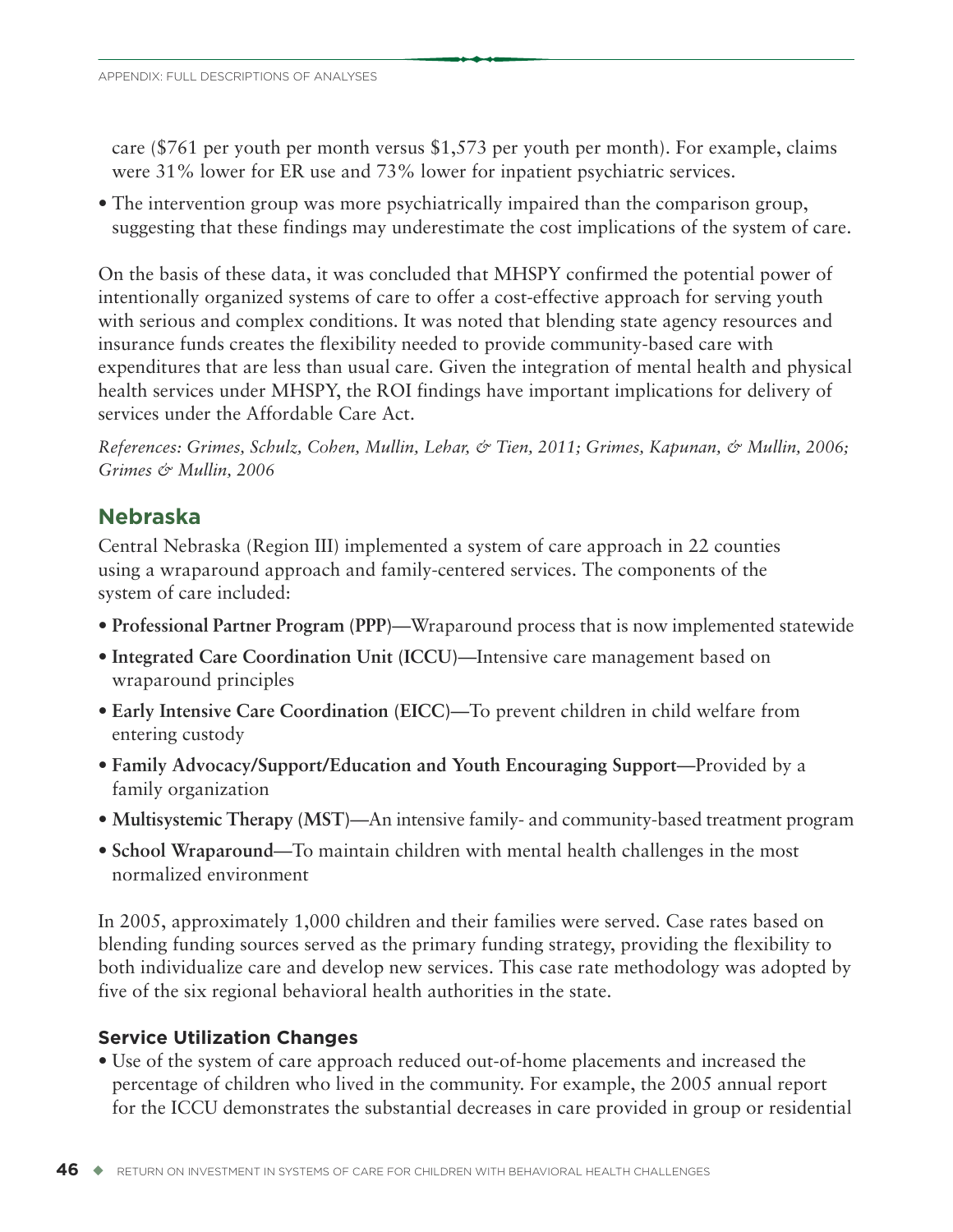| Nebraska: Placements (2005 Region III Annual Report)    |                      |                         |  |  |  |  |
|---------------------------------------------------------|----------------------|-------------------------|--|--|--|--|
| $N = 341$                                               | <b>At Enrollment</b> | <b>At Disenrollment</b> |  |  |  |  |
| % in group or residential care                          | 35.8%                | 5.4%                    |  |  |  |  |
| Living in psychiatric hospitals                         | 2.3%                 | $\circ$                 |  |  |  |  |
| Living in juvenile detention or correctional facilities | 7%                   | O                       |  |  |  |  |
| Living in the community                                 | 41.4%                | 87.1%                   |  |  |  |  |
| At home                                                 | 4.4%                 | 53.5%                   |  |  |  |  |
| With a relative                                         | 1.5%                 | 7.6%                    |  |  |  |  |
| Foster care                                             | 35.5%                | 14.5%                   |  |  |  |  |
| Independent living                                      | 0                    | 11.5%                   |  |  |  |  |

treatment, psychiatric, and juvenile justice facilities and the corresponding increases in care provided in the community.

### **Cost Savings**

- Youth are eligible for the PPP with the wraparound approach if they are (1) being placed out of home as a result of their behavioral health disorders, (2) becoming a state ward specifically to access services, (3) becoming involved in the juvenile justice system because of law violations, and (4) dropping out of school. The average cost per family served in the PPP with the wraparound approach was 60% less than the cost for those served through the child welfare and juvenile justice system—\$12,715 versus \$32,082. (Costs for both groups do not include Medicaid or the costs associated with courts and legal representation pursuant to child welfare or juvenile justice involvement.)
- In FY 2012, the six behavioral health authorities in the region served a total of 236 youth who were at risk of entering the child welfare and juvenile justice systems. Only about 10% became state wards; 90% remained with their families. Cost savings for the group of youth who avoided state custody were estimated to be nearly \$7 million.
- From 2001 to 2009, the region served 1,179 youth and their families in the ICCU who were identified because of high service costs, being in out-of-home care, and mental health needs. From the outset, the state experienced savings resulting from bringing youth home from high levels of care outside of the community. In 2001, the ICCU produced cost savings of \$500,000 that later grew to \$900,000.

Based on these positive outcomes, the state developed the ICCU program to apply the intervention approach to high-need youth who were in state custody in child welfare and juvenile justice to improve outcomes and reduce cost. Savings derived from the system of care approach were reinvested to expand services for youth at risk of becoming part of the target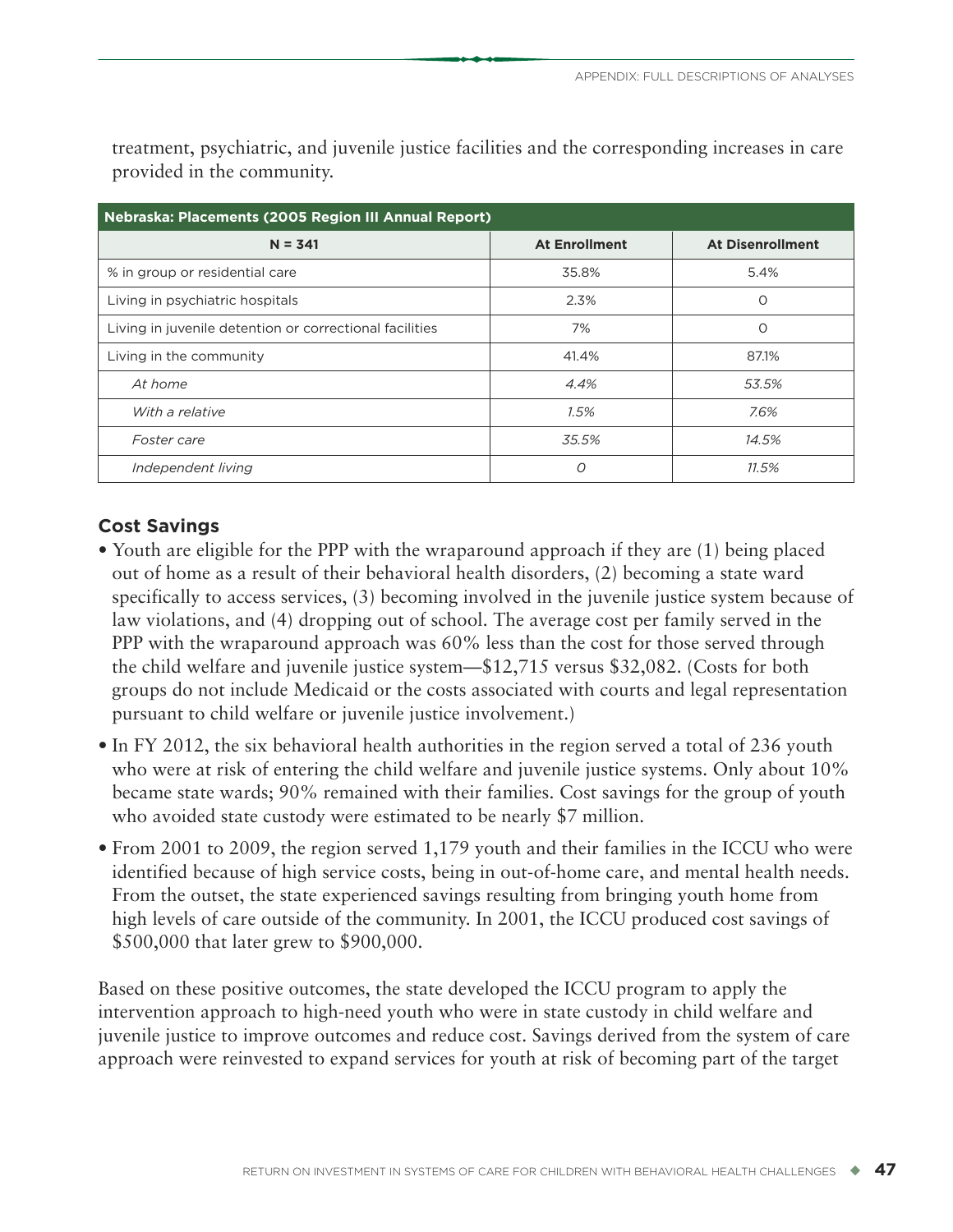population through the EICC, which prevented placement in state custody for 88% of the youth served. Investments were also made in school-based interventions and family advocacy and support services. Cost savings were also reinvested to finance technical assistance to other regions of the state to replicate the approach.

*References: Baxter, 2013; Nebraska Behavioral Health Services, Region III, 2000; Stroul et al., 2009*

# **New Jersey**

In 2000, New Jersey developed a plan to implement systems of care statewide. The plan involved a sequential rollout in each county or in groups of smaller counties that compose a service area. Implementation was a 5- to 6-year process, with the first three counties rolled out in 2001 and the last three counties in 2006. The goals of the New Jersey System of Care are to reduce institutional care, increase system coordination, provide care management services, increase the use of evidence-based practices, and reduce costs. The system includes (1) a Contracted Systems Administrator who provides a single portal for access to care, (2) a Care Management Organization (CMO) in each county that provides intensive care management with a wraparound model to serve youth with complex needs and their families, (3) mobile crisis response and stabilization services, (4) Family Support Organizations that provide family-led support for CMO-involved families, and (5) Youth Partnerships that offer peer support and leadership. Services are flexible and are delivered in homes and other community sites; the service array also includes evidence-based practices.

# **Cost Savings**

- New Jersey reported savings of \$40 million from 2007 to 2010 by reducing the use of acute inpatient services alone.
- The residential treatment budget was reduced by 15% during the same time period. Length of stay in residential treatment centers decreased by 25%.

*References: Hancock, 2010; Guenzel, 2012*

# **New York: Monroe County**

In Monroe County (Rochester), New York, a system of care was implemented that demonstrated positive clinical outcomes and sizable cost savings. The system of care, Monroe County Youth and Family Partnership (YFP), was initiated in 2002 without federal grant funding as an integrated cross-system approach to meet the needs of youth and families. The system of care began as a pilot effort serving 25 youth and was doubled to serve 50 youth in 2004 based on demonstrated cost savings and improvements in functioning for youth and families. In 2005, the system of care was expanded to serve 100 families despite budget cuts and service reductions in the county. This expansion was attributed to the comprehensive evaluation of the system of care and the compelling cost savings that were demonstrated.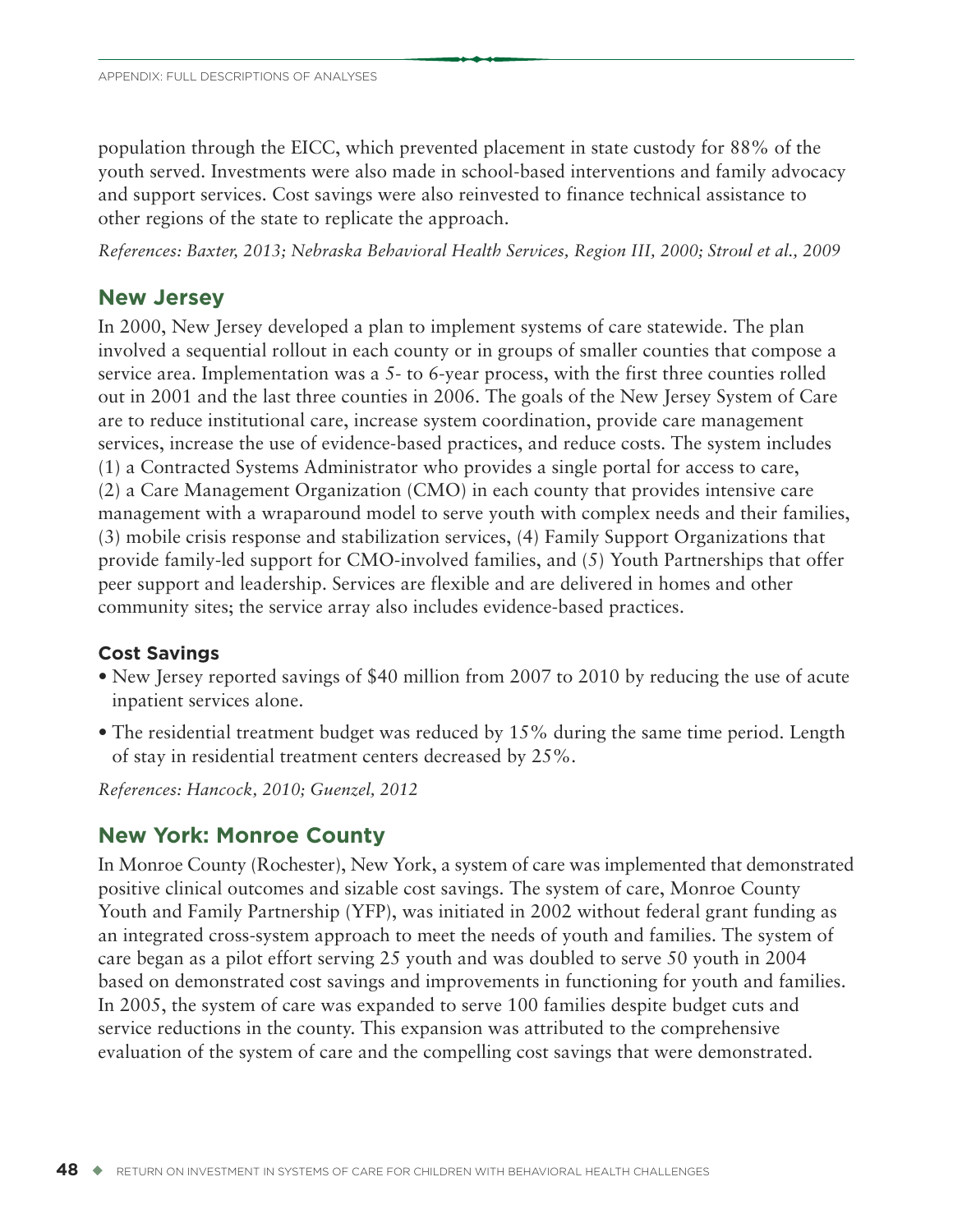| Monroe County, New York: Reduction in Costs per Person Served |               |                  |                 |                  |  |  |  |
|---------------------------------------------------------------|---------------|------------------|-----------------|------------------|--|--|--|
|                                                               |               | <b>Year One</b>  | <b>Year Two</b> |                  |  |  |  |
|                                                               | <b>Annual</b> | <b>Per Month</b> | <b>Annual</b>   | <b>Per Month</b> |  |  |  |
| Residential                                                   | \$81,396      | \$6,783          | \$81,396        | \$6,783          |  |  |  |
| <b>YFP</b>                                                    | \$43,122      | \$3,594          | \$35,645        | \$2,970          |  |  |  |
| Savings                                                       | \$38,274      | \$3,189          | \$45,751        | \$3,813          |  |  |  |

### **Cost Savings**

- In the first year, savings to Monroe County averaged approximately \$38,274 per youth, with overall savings across the population of youth served estimated conservatively at over \$500,000.
- In year two, savings per enrollee averaged approximately \$45,751, or a total of nearly \$1 million.

*Reference: Levison-Johnson, 2005*

# **North Carolina: Durham County**

North Carolina has a long history of implementing the system of care approach broadly throughout the state. The approach includes several key elements: (1) child and family teams that operationalize the approach at the child and family level (the wraparound process), (2) care review teams who assist with service planning and delivery for high-risk youth, (3) community collaboratives that provide policy direction for the system of care, and (4) guidance, training, and oversight provided by the state mental health department. North Carolina has received eight system of care grants through the CMHI.

# **Cost Savings**

Durham County implemented a system of care before receiving a CMHI grant in 2010 and has achieved cost savings with this approach.

- Out-of-home placements declined from 52% to 32% for youth with the most complex needs.
- County expenditures decreased dramatically for institutional care. Over \$3 million was budgeted for institutional care in 2002, but only \$700,000 was expended in 2002. Less than \$100,000 was expended in subsequent years.
- There was a significant drop in costs related to court-ordered placement from \$700,000 to \$0 by 2005.
- Accrued savings were reinvested by county commissioners in system of care infrastructure and services, including creating new system of care liaison positions in key agencies (schools, juvenile justice, child welfare, and public health) and filling service gaps with evidence-based practices.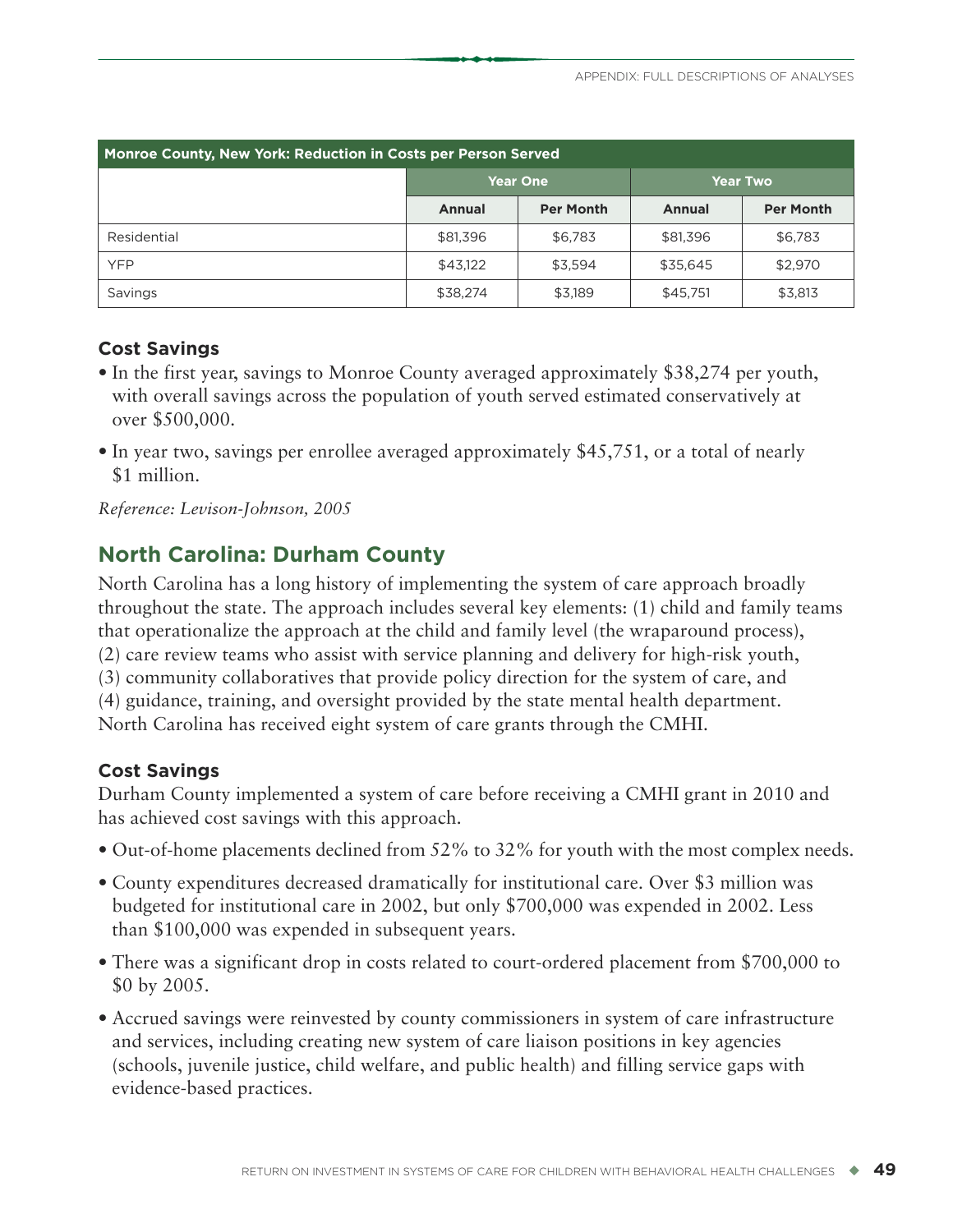The North Carolina Association of County Commissioners awarded the 2004 Ketner Award to Durham County for its accomplishments in reducing the costs of court-ordered treatment.

*Reference: State of North Carolina, 2012*

# **Oklahoma**

Oklahoma implemented a "care management oversight project" as a cross-agency partnership among the mental health and substance abuse agency; health care authority; child welfare, juvenile justice, and rehabilitation agencies; the Oklahoma Federation of Families; and others. The goal was to establish and test a cross-agency model for managing care for children with the most intensive service needs and their families. The development of this system of care was designed to create an integrated, seamless system of mental health and substance use services. This system would increase the use of community-based services, use the wraparound approach to plan and deliver services and supports, and decrease the use of inpatient and residential treatment services. Ensuring continuity of care and increasing the capacity to respond to crises were additional goals. A study was undertaken to compare outcomes for youth receiving care management services with youth receiving standard behavioral health services using a randomized control trial method. Using predictive modeling, all youth in the study were predicted to have a moderate to high risk of future hospitalizations. The study included over 1,000 "high-resource utilization" youth who were eligible for Medicaid.

# **Cost Savings**

# *Ratio of Inpatient and Outpatient Expenditures*

• Findings documented that, based on an analysis of expenditures, service utilization shifted from reliance on inpatient care to an increased use of community-based care. The ratio of inpatient and outpatient expenditures shifted such that in the prior 12 months, inpatient expenditures were higher than outpatient, and in the 12 months during care management, outpatient costs were higher.

# *Total Charges*

- For behavioral health and medical costs combined, there was a trend toward greater reduction in average total charges for the care management group over time for both inpatient and outpatient services combined. There was a 35% reduction for the care management group versus a 15% reduction in the control group.
- For behavioral health services alone, there was a significantly greater reduction in average total inpatient and outpatient behavioral health charges for the care management group over time. There was a 41% reduction for the care management group versus a 17% reduction in the control group. This result was attributed primarily to a 42% decrease in inpatient charges.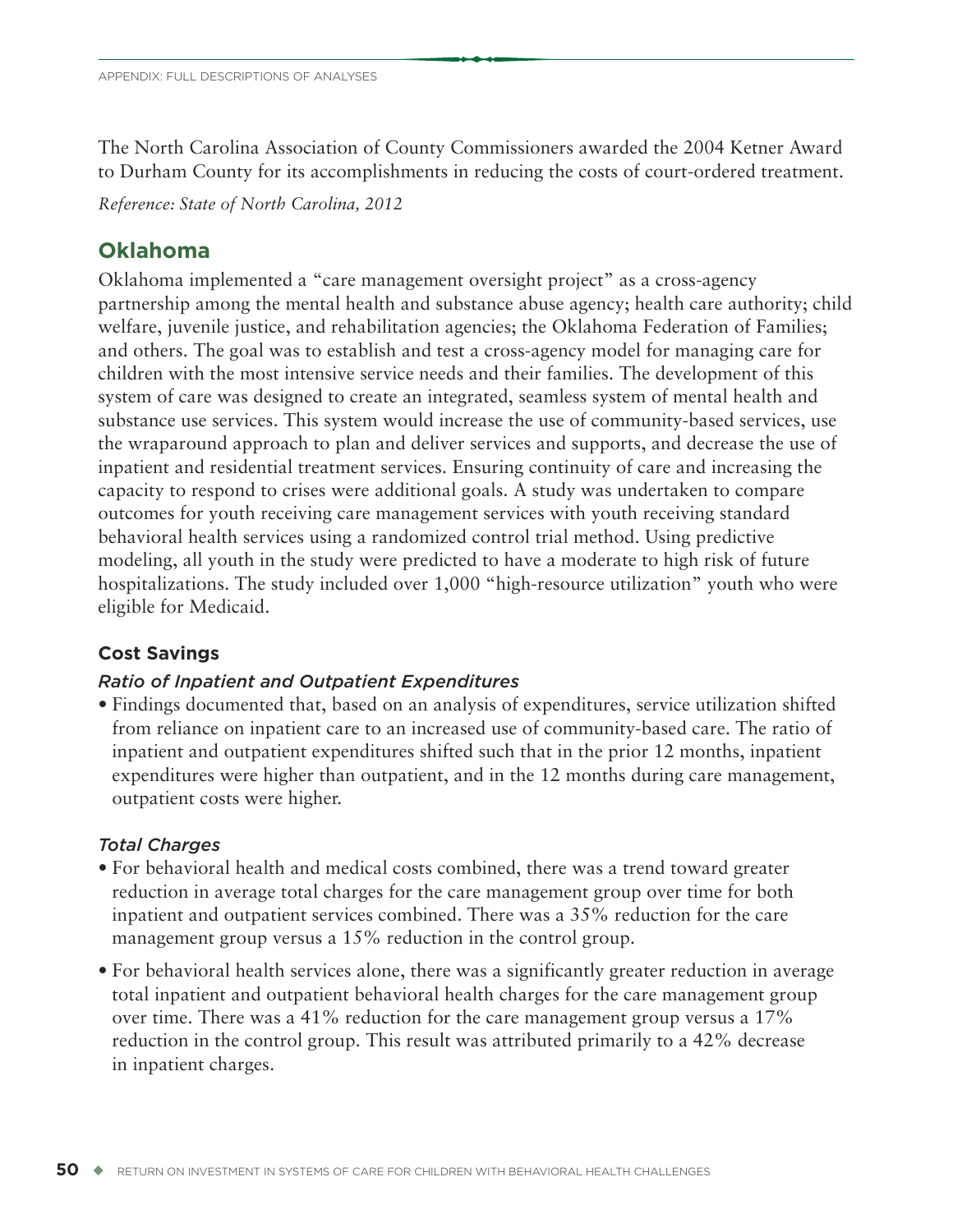#### *Inpatient*

- For behavioral health and medical costs combined, care management resulted in a significant cost savings for inpatient hospitalizations. There was a 60% reduction in average inpatient charges for the care management group (\$27,177 for the year prior and \$10,986 for the year during services) versus a 17% reduction in average inpatient charges for the control group. This finding held regardless of whether or not youth were in state custody.
- For behavioral health services alone, care management resulted in significant cost savings a 60% reduction in average inpatient charges for the care management group, compared with a 17% reduction for the control group. Again, this finding held regardless of whether or not youth were in state custody.
- There was a significantly greater reduction in behavioral health inpatient days for the care management group over time. Inpatient days declined by 58%, and the proportion of care management youth who were *not* hospitalized increased from 39% in the 12 months prior to enrollment to 64% during the year of care management.

### *Outpatient*

- Because the goal of the system of care was to reduce inpatient utilization and increase outpatient, community-based care, findings showing increased outpatient charges were considered to be desirable. These findings suggested that outpatient services were being substituted for inpatient care, and that net expenditures were reduced even with increased outpatient costs.
- For behavioral health and medical services combined, there was a 16% increase in average outpatient charges for the care management group, compared with a 12% decrease in outpatient charges for the control group.
- For behavioral health services alone, there was a 19% increase in average outpatient behavioral health charges for the care management group, while total behavioral health outpatient charges decreased for the control group by 17%.

### *Total per Youth per Month Charges*

- For medical and behavioral health services combined, total per youth per month charges averaged \$3,368 in the year prior to care management and \$2,190 in the year during care management, a 35% decline. The control group experienced a 15% decrease in per youth per month charges over the same time period. Thus, care management resulted in savings of \$458 per youth per month during the intervention and savings of \$720 per youth per month for the entire 24-month time period, compared with the control group.
- These per youth per month savings were used to project savings for the entire population of 1,943 moderate to high Medicaid utilization youth. It was estimated that the system of care approach as implemented through care management would have achieved a savings of between \$9,112,402 and \$16,777,805 if the entire study population had all received care management over a 1-year period.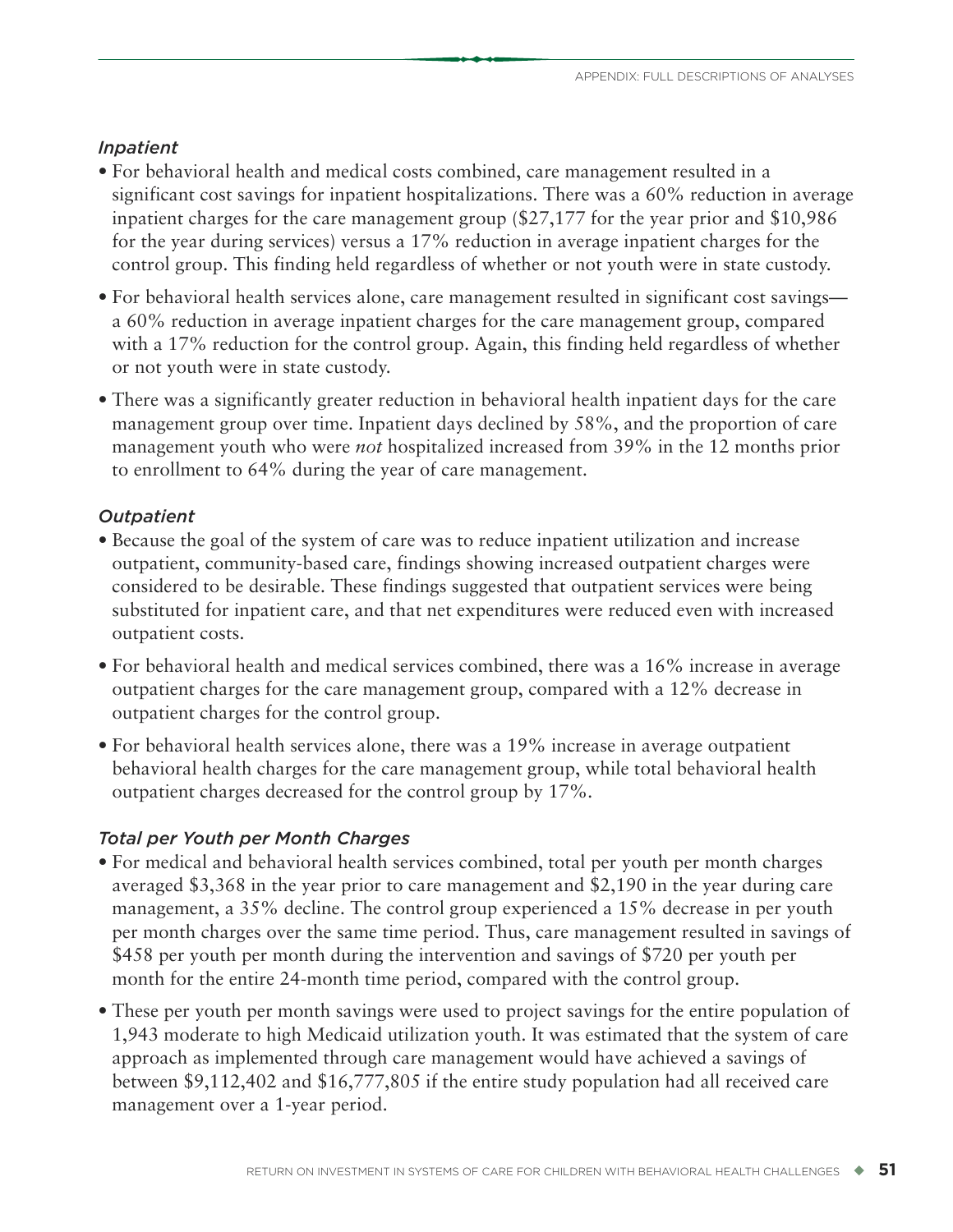• For behavioral health alone, care management resulted in savings of \$357 per youth per month during the 12-month intervention period, compared with the control group, and \$770 per youth per month for the entire 24-month period. These savings were used to project savings for the 1,943 moderate to high Medicaid utilization youth in the population resulting in total estimate behavioral health savings over a 1-year period between \$8,334,938 and \$18,162,398 if all youth in the study population had received care management.

*Reference: Strech et al., 2011*

# **Pennsylvania**

Pennsylvania has adopted the system of care approach statewide and is operationalizing the approach at the child and family level using the high-fidelity wraparound process. Beginning in eight pilot counties, the state is systematically expanding systems of care to additional counties over time. In addition to assessing child and family outcomes, analyses have been undertaken to assess the implications for Medicaid costs. Behavioral health claims were studied in the eight pilot areas retrospectively for the 6 months prior to wraparound service initiation through the first 12 months following involvement. Medicaid costs were compared for the wraparound group and for a matched control group.

### **Cost Savings**

- Medicaid claims were decreased by 43% in the 12 months following enrollment, whereas the reduction in costs for the control group was only 20% for the same time period. (The net savings for the wraparound group were lower after adjusting for administrative costs, but administrative costs were not estimated for the control group, suggesting that the net savings for the control group would also be lower.)
- Savings were greatest for children who had been in residential treatment facilities before the initiation of wraparound services, an overall 38% reduction in claims. This finding indicates that the approach is particularly effective for youth using high-cost services such as residential treatment.

*References: Pennsylvania System of Care Partnership, 2012a, 2012b, 2013*

# **Wraparound Milwaukee**

Wraparound Milwaukee was initiated in 1996 and is a county-operated CME using the system of care approach. It was developed to serve high-cost youth, and all youth entering Wraparound Milwaukee are at imminent risk for residential treatment, psychiatric hospitalization, or juvenile correction placement. Wraparound Milwaukee is financed with a pooled funding approach from participating agencies and is at risk and responsible for all the costs associated with serving youth in care, including inpatient and residential treatment services. Dollars not spent on institutional costs remain in the funding pool and are available to fund additional communitybased services. This approach allows funds to be redirected from deep-end, high-cost, out-ofhome treatment settings to home- and community-based services and supports. Data are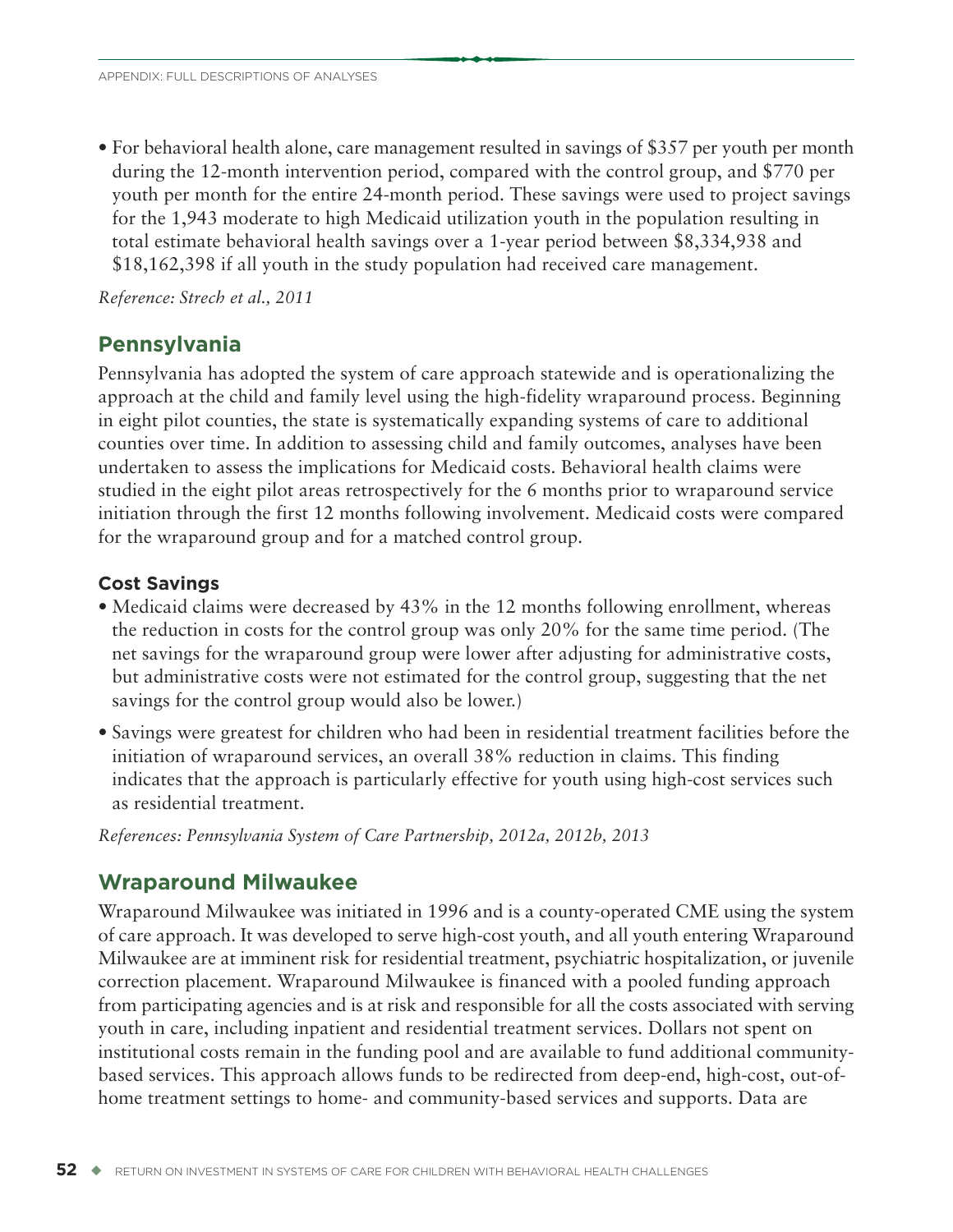regularly collected on service utilization, outcomes, and costs. Wraparound Milwaukee contends that it is easier to redirect funds with the flexible, decategorized funds in the funding pool.

# **Service Utilization Changes**

- Data from 2012 showed that despite the fact that all children entering Wraparound Milwaukee services are at imminent risk for residential, inpatient, or juvenile correction placements, only 21% utilized residential treatment and 10% inpatient psychiatric care.
- All youth received care coordination, 77% utilized crisis mentoring and stabilization to prevent or ameliorate a crisis, and 52% received intensive in-home therapy.

# **Cost Savings**

- Often quoted data document that from 1996 to 2012, Wraparound Milwaukee reduced the use of psychiatric hospitalization dramatically for Milwaukee County youth, from an average of 5,000 days annually to less than 200 (a 96% decline) days per year. Similarly, placements in residential treatment centers declined from 375 in 1996 to approximately 90 in 2012 (an 87% decline).
- The average total all-inclusive cost per child per month for 2012 was approximately \$3,200 for the 1,536 children and adolescents served. Unlike costs from many other systems of care, this *includes* the total cost of care (i.e., all services and supports, placements, care coordination, and administrative costs) because Wraparound Milwaukee is fully at risk. Since its inception, Wraparound Milwaukee has reduced costs by over 50% (from over \$8,000 per child per month to about \$3,450 per child per month), primarily by reducing the use of residential treatment and psychiatric hospitalization.
- Data from 2012 documented that Wraparound Milwaukee is substantially less expensive than placement in residential and inpatient settings. For example, costs of residential treatment are estimated at \$9,460 and inpatient services at \$39,100 per child per month (or \$8,400 for a 7 day stay), compared with the \$3,200 per child per month cost of Wraparound Milwaukee.

| <b>Wraparound Milwaukee: Comparative Costs</b>                                                                                                                                         |                                                                               |
|----------------------------------------------------------------------------------------------------------------------------------------------------------------------------------------|-------------------------------------------------------------------------------|
| • Wraparound Milwaukee<br>• Group Home<br>• Correctional Facility<br>• Residential Treatment<br>• Inpatient Hospitalization<br>(\$8,400 for a 7-day stay)<br>PCPM: Per Child per Month | \$3,200 PCPM<br>\$6,083 PCPM<br>\$8,821 PCPM<br>\$9,460 PCPM<br>\$39,100 PCPM |

- The per child per month cost for Wraparound Milwaukee continues to decline, with a decrease of 17% from 2008 to 2012, while the cost of all institutional placements increased by 16% over the same period of time.
- Declines in costs are attributed to reduced utilization of inpatient and residential treatment. For example, the percentage of Wraparound Milwaukee enrollees using residential treatment declined from 25% in 2010 to 17% in 2012. This decline in enrollees resulted in a decreased percentage of total Wraparound Milwaukee payments per month on residential treatment from 32% in 2010 to 29% in 2012.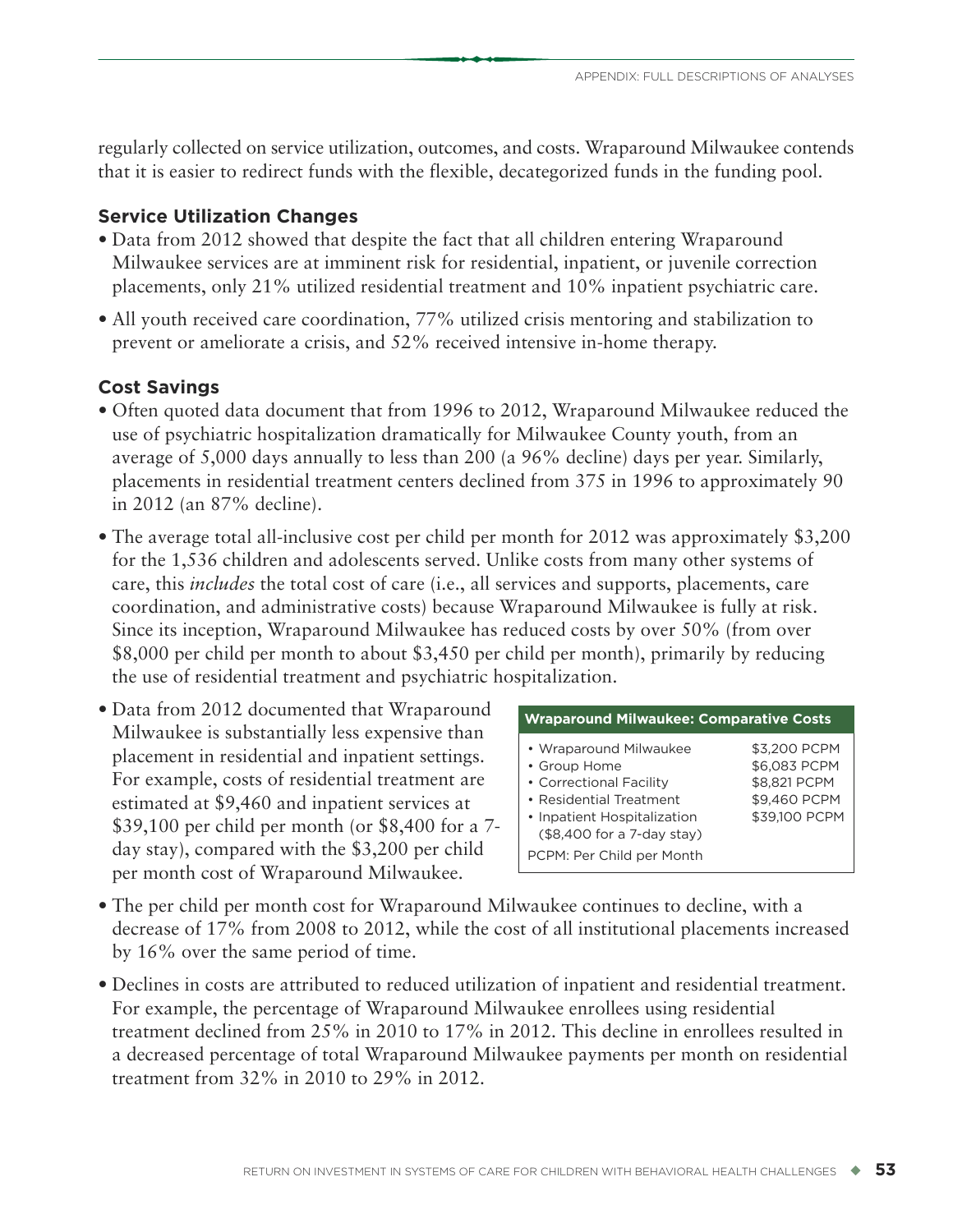- Nearly every youth at risk of juvenile correctional placement is enrolled in Wraparound Milwaukee; 80% have a diagnosed mental health condition. The average number of youth in correctional facilities from Milwaukee County declined from 250 in 2007 to 142 in 2012; consequently, costs to the county for juvenile correctional placements declined by 37%, nearly \$9 million in savings. The reduction in placements and cost is attributed to Wraparound Milwaukee. The county was able to close two of its three juvenile correctional facilities, and savings have been reinvested to fund juvenile probation and related services.
- Estimations of costs avoided by Milwaukee County since the inception of Wraparound Milwaukee in 1996 were calculated. When Wraparound Milwaukee was initiated, there was an average of 337 youth placed in residential treatment centers. Factoring in modest increases in the number of youth placed and modest cost increases resulted in a projection of potential expenditures by child welfare and juvenile justice agencies of \$85 million without Wraparound Milwaukee. With Wraparound Milwaukee's system of care, placement costs were only \$10 million in 2012, representing a savings of about \$75 million.

*References: Kamradt, 2013; Kamradt et al., 2008*

# **PROJECTED COST SAVINGS**

# **Colorado: Projected Cost Avoidance Through Early Intervention**

Colorado has implemented a system of care approach (Kid Connects) for serving young children with mental health concerns and their families. The early childhood system of care approach is designed to enhance the capacity of parents and child care providers to address the social, emotional, and overall developmental needs of young children, to identify problems early, and to provide interventions that support children's optimal development. Through a mental health consultation model to child care settings and family care homes, services are provided to promote the healthy development of all children in the setting. More intensive, child-specific services are provided to children whose behavior or affect demonstrates the need for attention and support. Staff works with the family to understand their child's behavior, teach strategies to address behavior, enhance parenting skills, improve adult-child relationships, and address adult mental health issues when necessary.

The state noted the ample evidence that prevention and early intervention can potentially save money by averting costly social and health problems in the future in domains including health and behavioral health, educational attainment, use of welfare, and criminal justice, among others. If projected use of services in these domains could be estimated and "monetized," then an estimate of the value of the investment in early intervention could be derived.

Recognizing that emotional and behavioral problems in early childhood are associated with later childhood, adolescent, and adult problems, the state undertook two studies to identify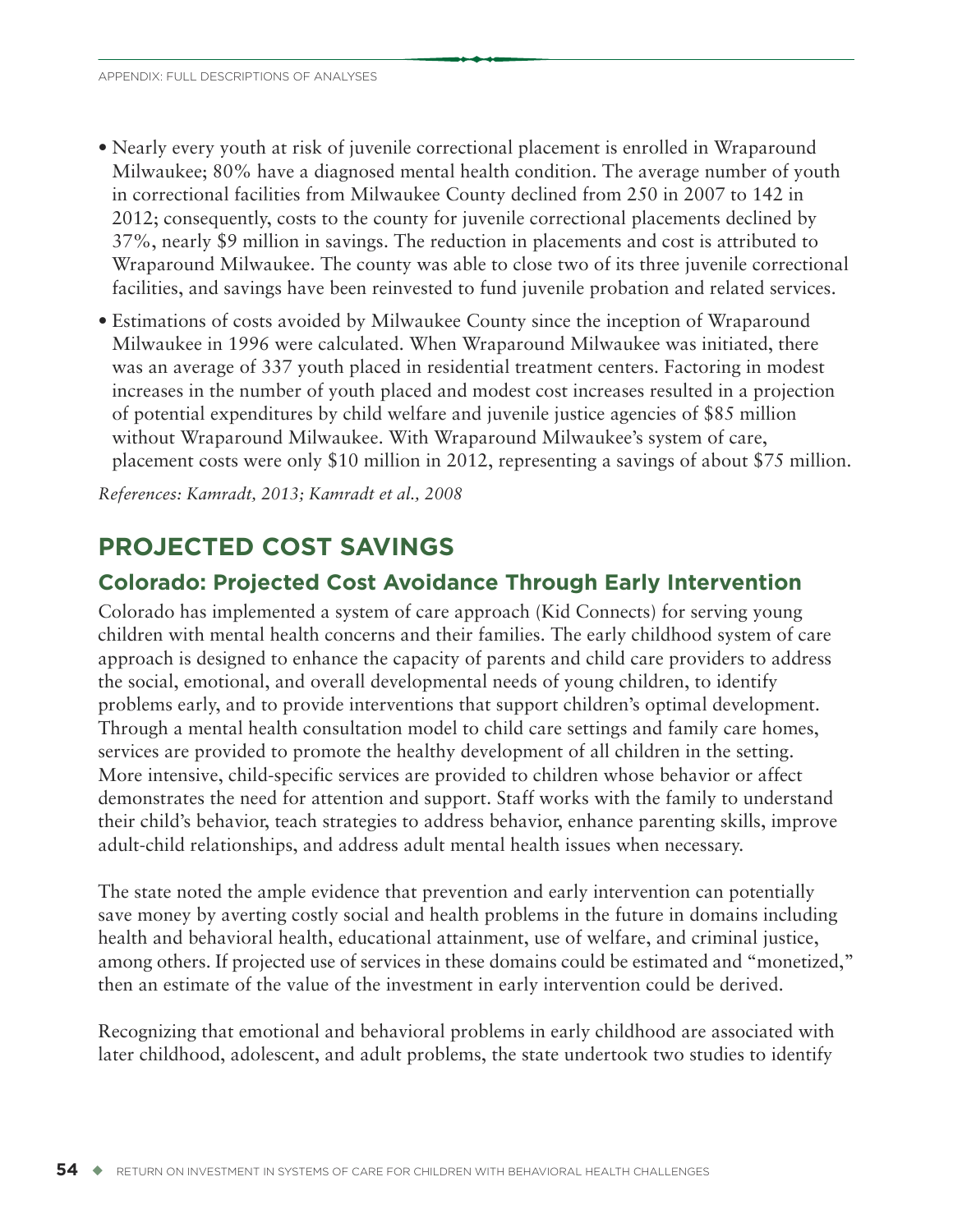the "cost of failure" to provide early childhood mental health services. These studies were essentially an exploration of the ROI for implementing the system of care approach for early intervention, specifically for young children and their families.

The first analysis conducted in 2000 compared the per child cost of Kid Connects with the per child costs of five other services that youth might experience—child welfare, juvenile justice, special education, and later mental health service costs. The cost of 1 year of early intervention services was compared with the costs of episodes of various potential problems that can result from early mental health problems.

| <b>Colorado: Costs of Episodes of Various Types of Services</b>                                                   |         |  |  |  |
|-------------------------------------------------------------------------------------------------------------------|---------|--|--|--|
| One year of early intervention services with early childhood system of care approach                              | \$987   |  |  |  |
| Two months of public assistance resulting from parental work disruption                                           | \$1,012 |  |  |  |
| One month of foster care based on increased risk of child abuse and out-of-home placement                         | \$1,200 |  |  |  |
| Special education based on increased risk of school failure and special education                                 | \$5,693 |  |  |  |
| Two days of psychiatric hospitalization based on increased risk of mental illness and psychiatric hospitalization | \$1,020 |  |  |  |
| Fourteen days in detention based on increased risk of delinguency and youth correction services                   | \$1,820 |  |  |  |

A case for expansion of early intervention services was presented by illustrating that significant savings could be achieved in the future by averting some costs for small numbers of children. Specifically, \$390,212 in savings could be achieved if the following costs were avoided for only 28 children:

- 11 children avoided 1 year in special education
- 10 children avoided the average 6-month stay in foster care
- 4 children avoided the average 63-day stay in a psychiatric hospital
- 2 children avoided the average 15.3-month commitment for delinquency
- 1 family avoided Temporary Assistance for Needy Families (TANF) for 20 months

The second analysis went further by addressing the actual likelihood of future service use and the proportion of future service use that could be averted by providing early childhood mental health services. This analysis derived an estimate of costs that can be avoided in the long run. It also created a context for analyzing cost implications by examining how effective Kid Connects has to be to earn back the cost of service delivery and to "pay off" financially. An assumption in this analysis was that future costs include not only those related to direct mental health treatment at older ages, but costs incurred by involvement in other service systems, as well as costs to individuals and families.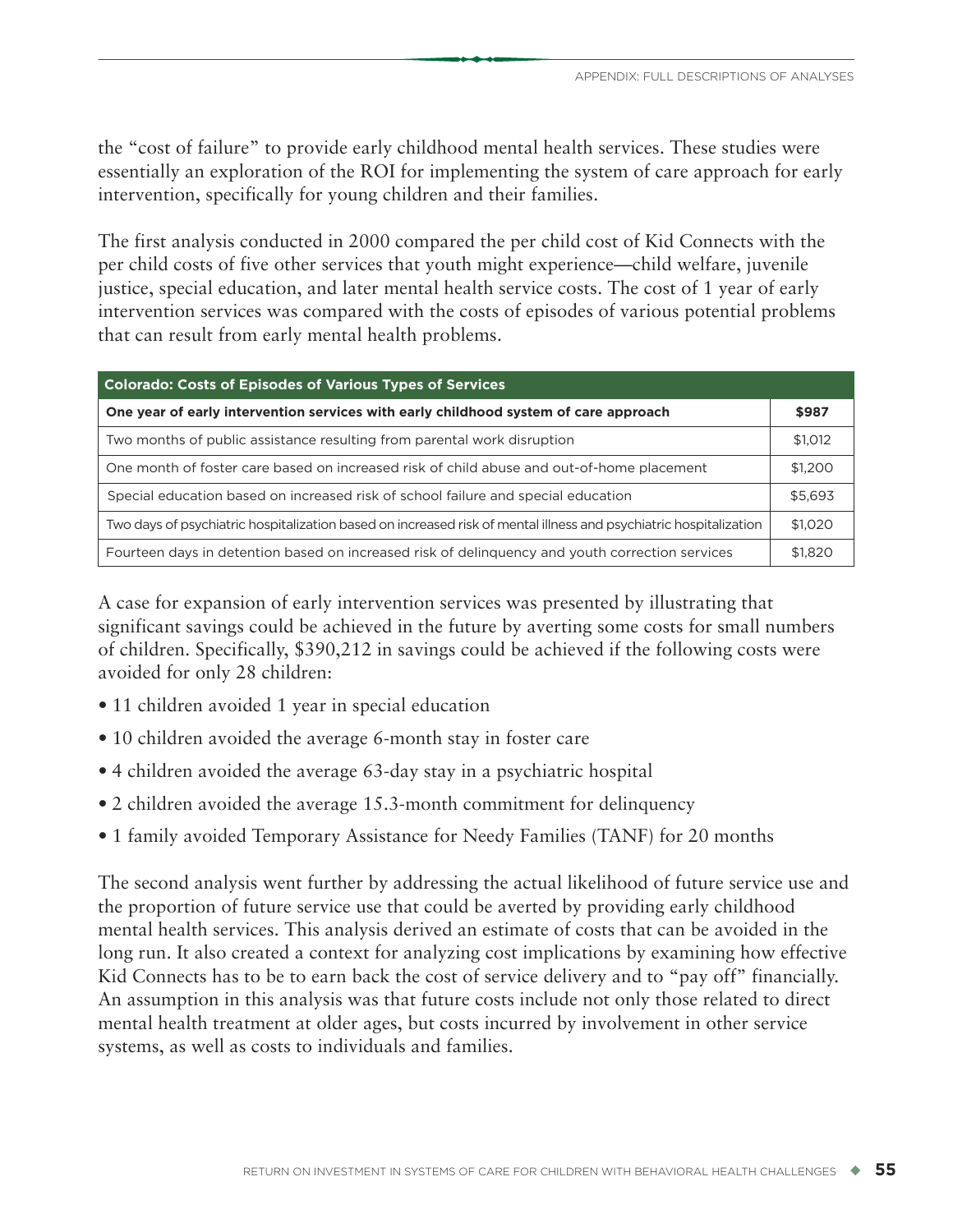#### *Costs in Juvenile Years:*

- Costs if parents of minors must leave jobs to care for children with mental health challenges
- Costs to public school systems based on special education, disciplinary actions, etc., related to mental health conditions
- Health care costs associated with untreated mental health disorders (e.g., related to self-medication and substance use)
- Hospitalization costs related to severe mental illness
- Juvenile justice costs related to delinquency related to mental health conditions

### *Costs Later in Adult Years:*

- Interruption of employment later in adulthood due to mental health episodes
- Health care costs associated with untreated mental health disorders (e.g., related to selfmedication and substance use)
- Hospitalization costs for severe mental illness
- Criminal justice associated with mental health problems
- Costs associated with school failure and dropping out of school due to mental health challenges (e.g., decreased tax payments and increased social service payments)

# **Cost Savings**

- The analysis focused on four areas of potential future cost that could potentially be averted: (1) mental health care costs, (2) TANF and Food Stamp costs, (3) high school dropout costs, and (4) child welfare costs. It was emphasized that although this analysis focused on these four areas, the future costs of special education, juvenile delinquency, substance use treatment, and adult crime are substantial, and estimates of their future costs were not included. Thus, the findings are an underestimate of the potential savings that can be achieved.
- For purposes of the analysis, the cost of Kid Connects was "scaled up" as if the system of care served all low-income children ages 0 to 5.25 in Boulder County. A conservative estimate of a 40.6% reduction in the overall budgets for each of the four future expenditure areas noted above was used, based on a specified estimation methodology.
- Using this analytic method, it was estimated that the county could avert \$4,327,443 in costs, yielding a net savings of \$1,927, 443. The ROI would be that for each dollar spent, there would be a return of \$1.80.
- Although the percentage of reduction in future costs was estimated at 40.6%, it was determined that the early childhood system of care would pay for itself if only 12.3% of the future costs in these areas were averted. Any additional savings would make the services yield a positive rate of return.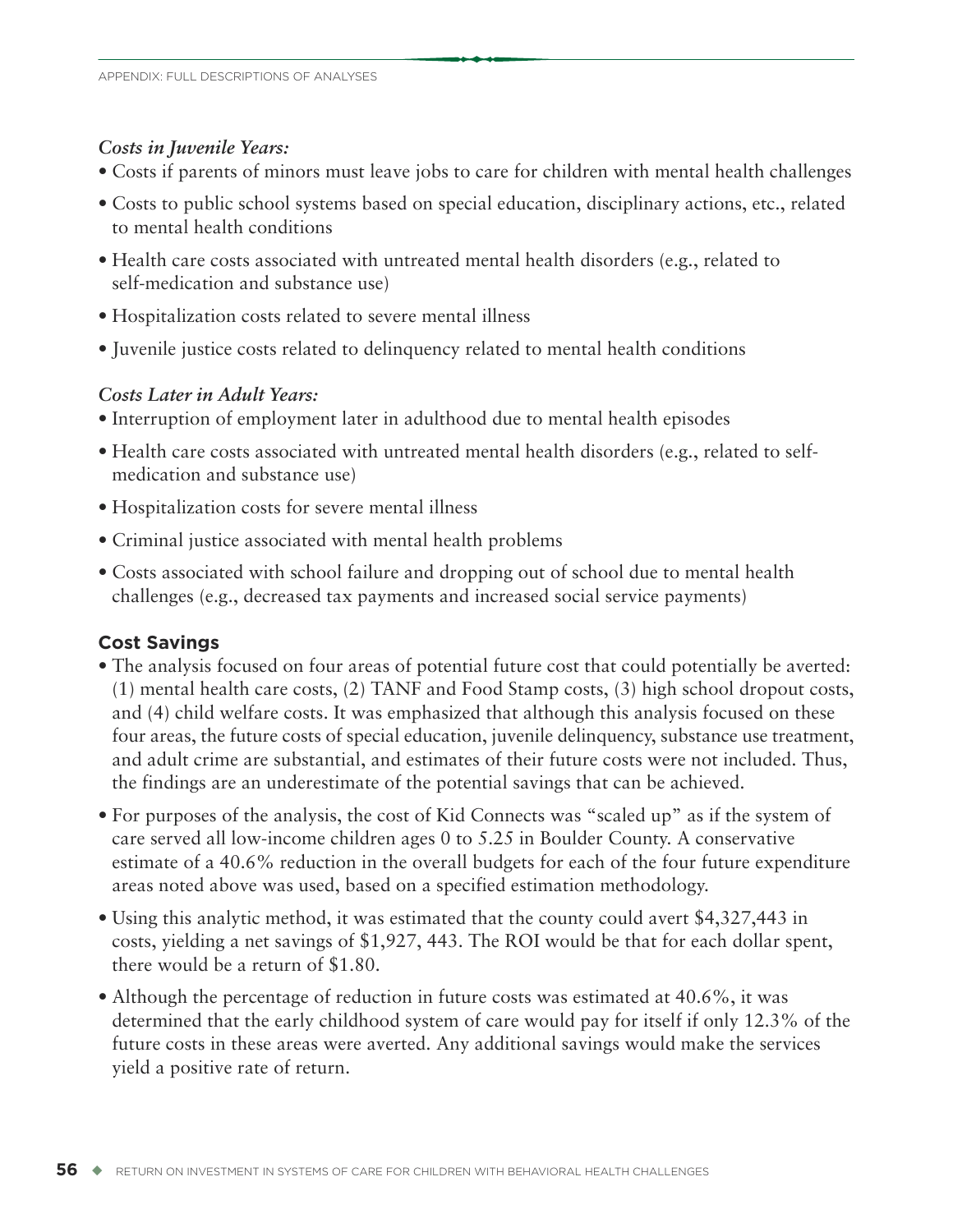| Colorado: Net Savings Expected From a Scale-Up of Kid Connects to All Low-Income Children 0-5.25 Years |                                                                                                                   |             |             |  |  |  |
|--------------------------------------------------------------------------------------------------------|-------------------------------------------------------------------------------------------------------------------|-------------|-------------|--|--|--|
| Cost of Kid<br>Connects                                                                                | Scaled up for all low-income Boulder County<br>children aged 0-5.25                                               |             | \$2,400,000 |  |  |  |
| Mental Health Care<br>Costs for Older<br>Juveniles Averted                                             | Assuming a 40.6% reduction from \$6.2 million total                                                               | \$2,500,000 |             |  |  |  |
| <b>TANF and Food</b><br><b>Stamp Costs Averted</b>                                                     | Assuming a 47% reduction in pre-K expulsions                                                                      | \$44,000    |             |  |  |  |
| High School Dropout<br><b>Costs Averted</b>                                                            | Assuming a 40.6% reduction from the \$3,135,000 cost if<br>the 15 students with all four school problems drop out | \$1,272,810 |             |  |  |  |
| Child Welfare<br>Costs Averted                                                                         | Assuming a 40.6% reduction from the total \$9,987,134<br>program services cost                                    | \$510,633   |             |  |  |  |
| <b>Total Costs Averted</b>                                                                             |                                                                                                                   |             | \$4,327,443 |  |  |  |
| <b>Net Savings</b>                                                                                     |                                                                                                                   |             | \$1,927,443 |  |  |  |
| <b>Ratio of Savings</b><br>to Investment                                                               | For each dollar spent on Kid Connects, we could expect<br>a return of \$1.80.                                     |             | \$1.80      |  |  |  |

It was concluded that the potential for savings was sufficiently significant to warrant further investment in expanding Kid Connects.

*References: Gould, 2000; Heilbrunn, 2010*

# **Texas: Projected Cost Savings From System of Care Implementation**

Texas provides an example of a state that has estimated potential cost savings that could be achieved if it implements a system of care approach with existing agency resources if these funds were coordinated and spent on community-based services. Examination of the system found that a significant number of youth receive services from multiple agencies with high costs but no clear improvement in outcomes. The system gaps leave families and communities with no alternative but expensive, restrictive services or custody relinquishment to juvenile justice or child welfare to receive services. The majority of funds spent on children with behavioral health conditions in Medicaid are spent on medication, inpatient, and residential treatment (67% for all combined), whereas only about 14% of the funds are spent on homeand community-based services. Monthly costs for placements in juvenile justice placements post-adjudication range from \$3,000 to \$8,142 per individual per month, placement in residential treatment facilities ranges from \$4,147 to \$7,285 per month, and psychiatric hospitalization has the highest costs, ranging from \$11,348 to \$13,522 per individual per month. In contrast, the state examined the costs of community-based services in systems of care in other states and estimated that case rates are significantly lower and range from \$2,000 to \$4,300 per child per month.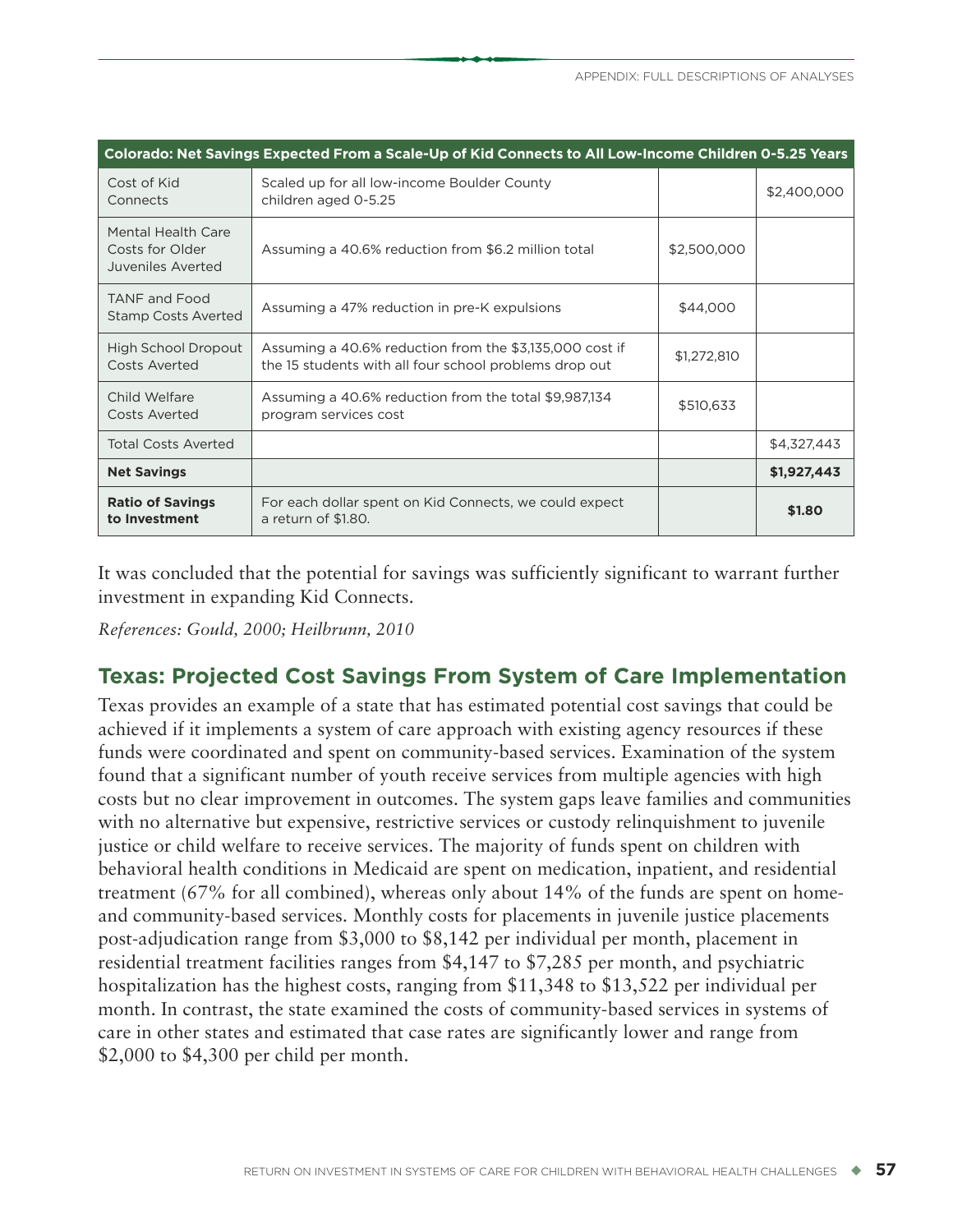#### **Cost Savings**

Texas analyzed the potential cost benefits of systems of care as follows:

- For each child deflected from incarceration, an estimated \$4,142 per month could be saved and reinvested.
- For each child able to remain in a community foster care placement rather than a residential treatment facility, an estimated \$1,790 per month in savings could be realized.

The conclusion was that there are opportunities to redirect funds away from restrictive placements and into community-based settings that would likely lead to reduced costs for the state and better outcomes for children with serious behavioral health conditions. It was recommended that the system of care approach be implemented statewide, informed by the demonstrations in Texas communities that have received federal CMHI grants.



*Reference: Texas Department of State Health Services, 2011*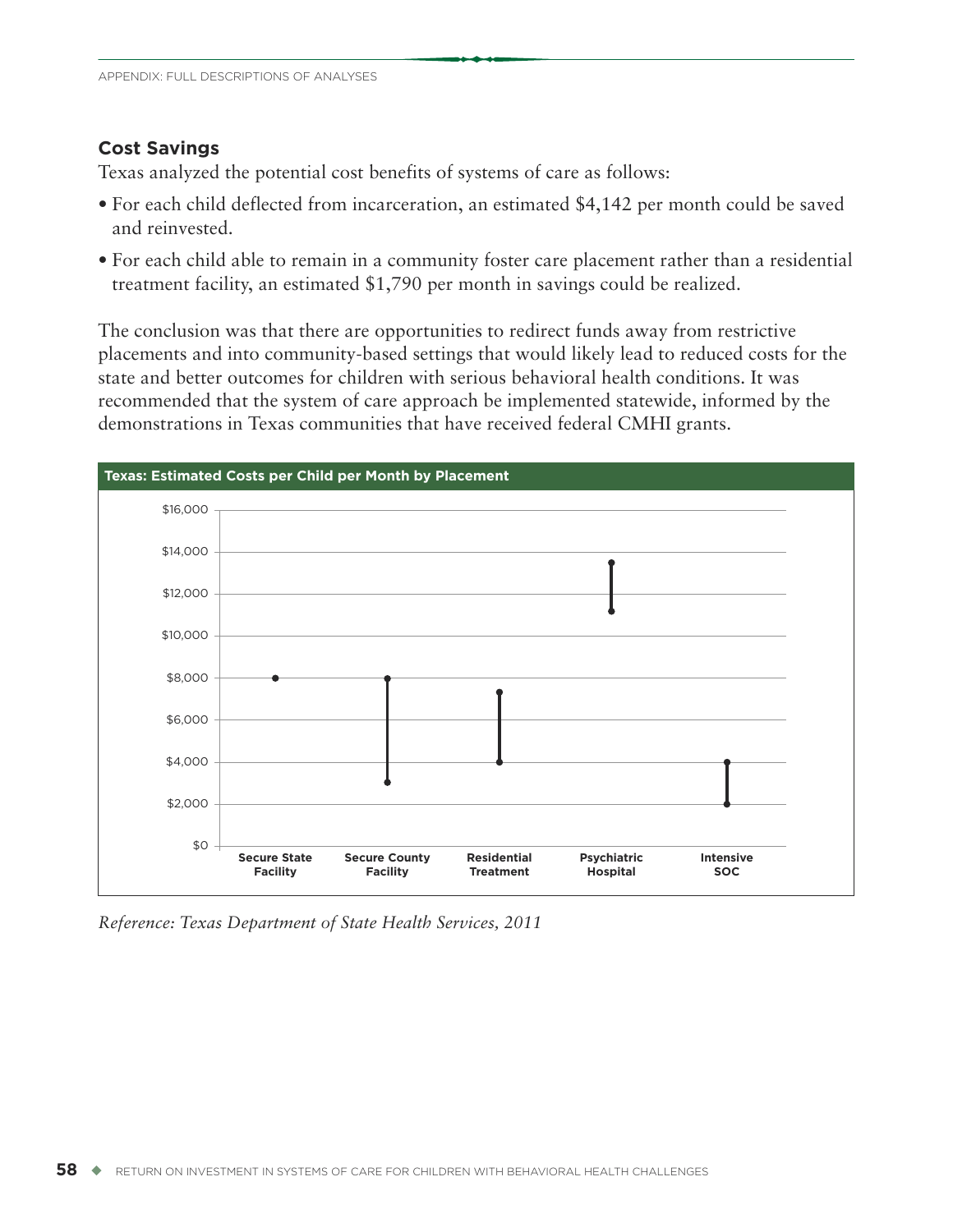

- Agency for Healthcare Research and Quality. (2011). *Overview of the nationwide inpatient sample (NIS).* Retrieved February 17, 2014, from <http://www.hcup-us.ahrq.gov/nisoverview.jsp>
- Agency for Healthcare Research and Quality. (2013). *Emergency room services-Mean and median expenses per person with expense and distribution of expenses by source of payment: United States, 2009. Medical Expenditure Panel Survey household component data* [Generated interactively]. Retrieved September 25, 2013, from <http://meps.ahrq.gov>
- Baxter, B. (2013). *Cost savings in children's system of care.* Kearney, NE: Region 3 Behavioral Health Services.
- Boothroyd, R. A., Greenbaum, P. E., Wang, W., Kutash, K., & Friedman, R. M. (2011). Development of a measure to assess the implementation of children's systems of care: The Systems of Care Implementation Survey (SOCIS). *Journal of Behavioral Health Services and Research, 38*(3), 288–302.
- Bruns, E. J., Rast, J., Walker, J., Peterson, C., & Bosworth, J. (2006). Spreadsheets, service providers, and the statehouse: Using data and the wraparound process to reform systems for children and families. *American Journal of Community Psychology, 38*, 201–212.
- Bruns, E. J., Sather, A., Pullmann, M. D., & Stambaugh, L. F. (2011). National trends in implementing wraparound: Results from the state wraparound survey. *Journal of Child and Family Studies, 20*, 726–735.
- Bruns, E. J., & Suter, J. C. (2010). Summary of the wraparound evidence base. In E. J. Bruns & J. S. Walker (Eds.), *The resource guide to wraparound*. Portland, OR: National Wraparound Initiative.
- Burns, B. J., Hoagwood, K., & Maultsby, L. T. (1998). Improving outcomes for children and adolescents with serious emotional and behavioral disorders: Current and future directions. In M. H. Epstein, K. Kutash, & A. J. Duchnowski (Eds.), *Outcomes for children and youth with behavioral and emotional disorders and their families: Programs and evaluation best practices*. Austin, TX: PRO-ED.
- Carnevale, A. P., Rose, S. J., & Cheah, B. (2011). *The college payoff: Education, occupations, lifetime earnings*. Washington, DC: Georgetown University, Center on Education and the Workforce.
- Choices. (2011). *Staying ahead of the budget shortfall: Serving more youth with the same amount of money (or less)*. Indianapolis, IN: Choices. Retrieved from <http://www.ChoicesTeam.org>
- Choices. (2012). *All-state semi-annual report*. Indianapolis, IN: Author.
- Clark, H. B., Deschenes, N., Sieler, D., Green, M. E., White, G., & Sondheimer, D. L. (2008). Services for youth in transition to adulthood in systems of care. In B. A. Stroul & G. M. Blau (Eds.), *The system of care handbook: Transforming mental health services for children, youth, and families* (pp. 517–543). Baltimore: Paul H. Brookes.
- Cocozza, J. J., Skowyra, K. R., Burrell, J. L., Dollard, T. P., & Scales, J. P. (2008). Services for youth in the juvenile justice system in systems of care. In B. A. Stroul & G. M. Blau (Eds.), *The system of care handbook: Transforming mental health services for children, youth, and families* (pp. 573–593). Baltimore: Paul H. Brookes.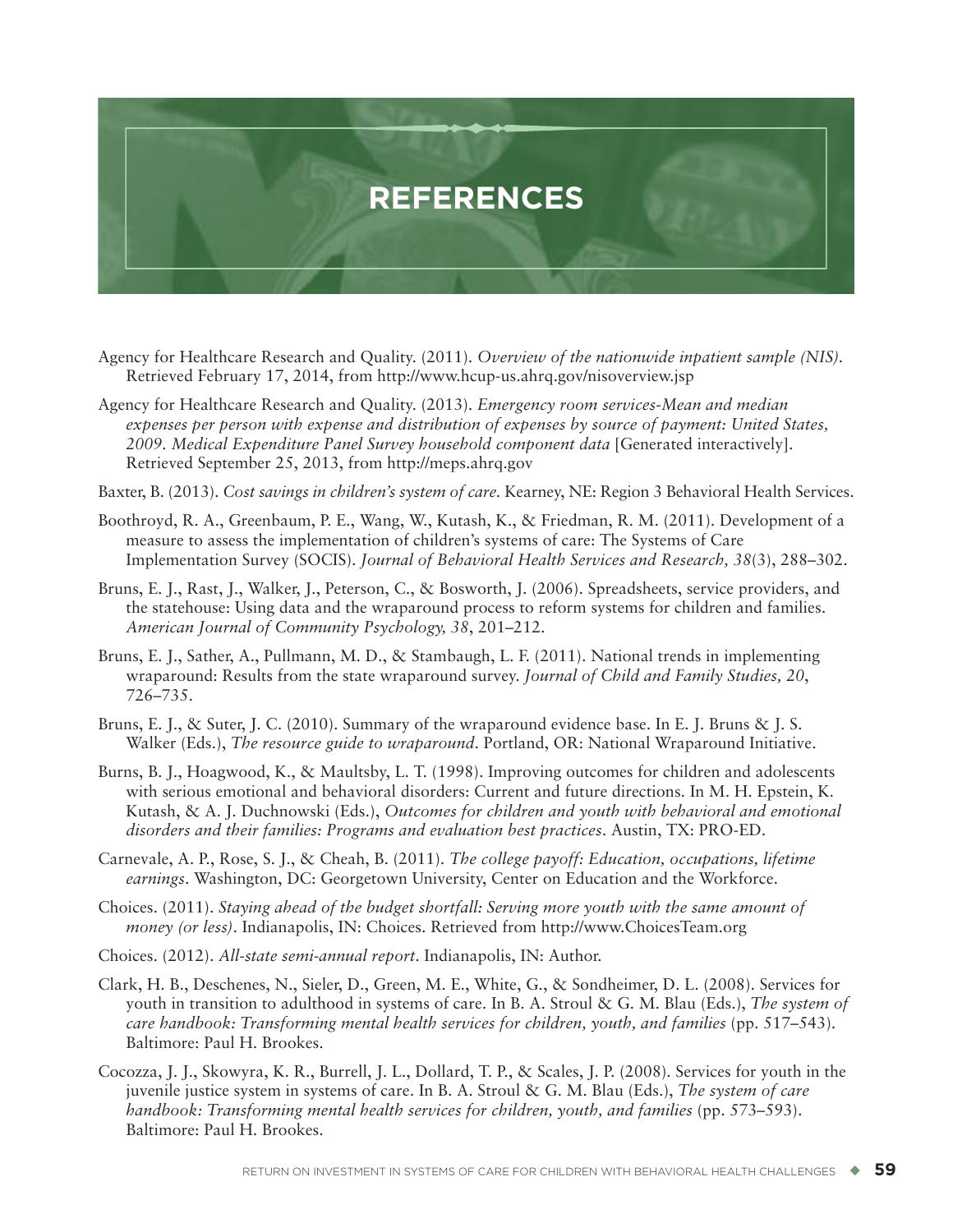- Cooper, J. L., Aratani, Y., Knitzer, J., Douglas-Hall, A., Masi, R., Banghart, P., & Dababnah, S. (2008). *Unclaimed children revisited: The status of children's mental health policy in the United States*. New York: National Center for Children in Poverty, Mailman School of Public Health.
- Cornman, S. Q. (2013). *Revenues and expenditures for public elementary and secondary education: School year 2010–11* (Fiscal Year 2011) (NCES 2013-342). Washington, DC: U.S. Department of Education, Institute of Education Sciences, National Center for Education Statistics. Retrieved February 17, 2014, from [http://nces.ed.gov/pubs2013/expenditures2/tables/table\\_03.](http://nces.ed.gov/pubs2013/expenditures2/tables/table_03)asp
- DiMeo-Ediger, M., Russ, M., & Rana, S. (2012, July). *Evaluating Georgia's care management entities. Annual report*. July 1, 2011-July 15, 2012. Atlanta, GA: Emstart Research.
- Effland, V., & Van Deman, S. (2013, March). *Expanding the population served by system of care*. Presentation at the 26th Annual Children's Mental Health Research & Policy Conference, Tampa, FL.
- Epstein, M. H., Nelson, J. R., Trout, A. L., & Mooney, P. (2005). Achievement and emotional disturbance: Academic status and intervention research. In M. H. Epstein, K. Kutash, & A. J. Duchnowski (Eds.), *Outcomes for children and youth with emotional and behavioral disorders and their families: Programs and evaluation best practices* (2nd ed., pp. 451–477). Austin, TX: PRO-ED.
- Foster, M., & Conner, T. (2005). Public costs of better mental health services for children and adolescents. *Psychiatric Services, 56*(1), 50–55.
- Foster, E. M., Kelsch, C. C., Kamradt, B., Sosna, T., & Yang, Z. (2001). Expenditures and sustainability in systems of care. *Journal of Emotional and Behavioral Disorders, 9*, 53–62, 70.
- Foster, E. M., Qaseem, A., & Connor, T. (2004). Can better mental health services reduce the risk of juvenile justice system involvement? *American Journal of Public Health, 94*(5), 859–865.
- Friedman, R. M., & Israel, N. (2008). Research and evaluation implications: Using research and evaluation to strengthen systems of care. In B. A. Stroul & G. M. Blau (Eds.), *The system of care handbook: Transforming mental health services for children, youth, and families* (pp. 689–705). Baltimore: Paul H. Brookes.
- Friedman, R., Katz-Leavy, J., Manderscheid, R., & Sondheimer, D. (1998). Prevalence of serious emotional disturbance in children and adolescents. An update. In R. W. Manderscheid & M. J. Sonnenschein (Eds.), *Mental health, United States, 1998* (HHS Publication No. SMA99-3285) (pp. 110–112). Washington, DC: U.S. Government Printing Office.
- Gould, M. (2000). *Mental health early intervention program for young children cost of failure study*. Denver, CO: Colorado Department of Human Services.
- Grimes, K. E., Kapunan, P. E., & Mullin, B. (2006). Children's health services in a "system of care": Patterns of mental health, primary and specialty use. *Public Health Reports, 121*(3), 311–323.
- Grimes, K. E., & Mullin, B. (2006). MHSPY: A children's health initiative for maintaining at-risk youth in the community. *Journal of Behavioral Health Services and Research, 33*(2), 196–212.
- Grimes, K. E., Schulz, M. F., Cohen, S. A., Mullin, B. O., Lehar, S. E., & Tien, S. (2011). Pursuing costeffectiveness in mental health service delivery for youth with complex needs. *Journal of Mental Health Policy and Economics, 14*, 73–86.
- Gruttadaro, D., Markey, D., & Duckworth, K. (2009). *Reinvesting in the community: A family guide to expanding home and community-based services and supports*. Arlington, VA: National Alliance on Mental Illness.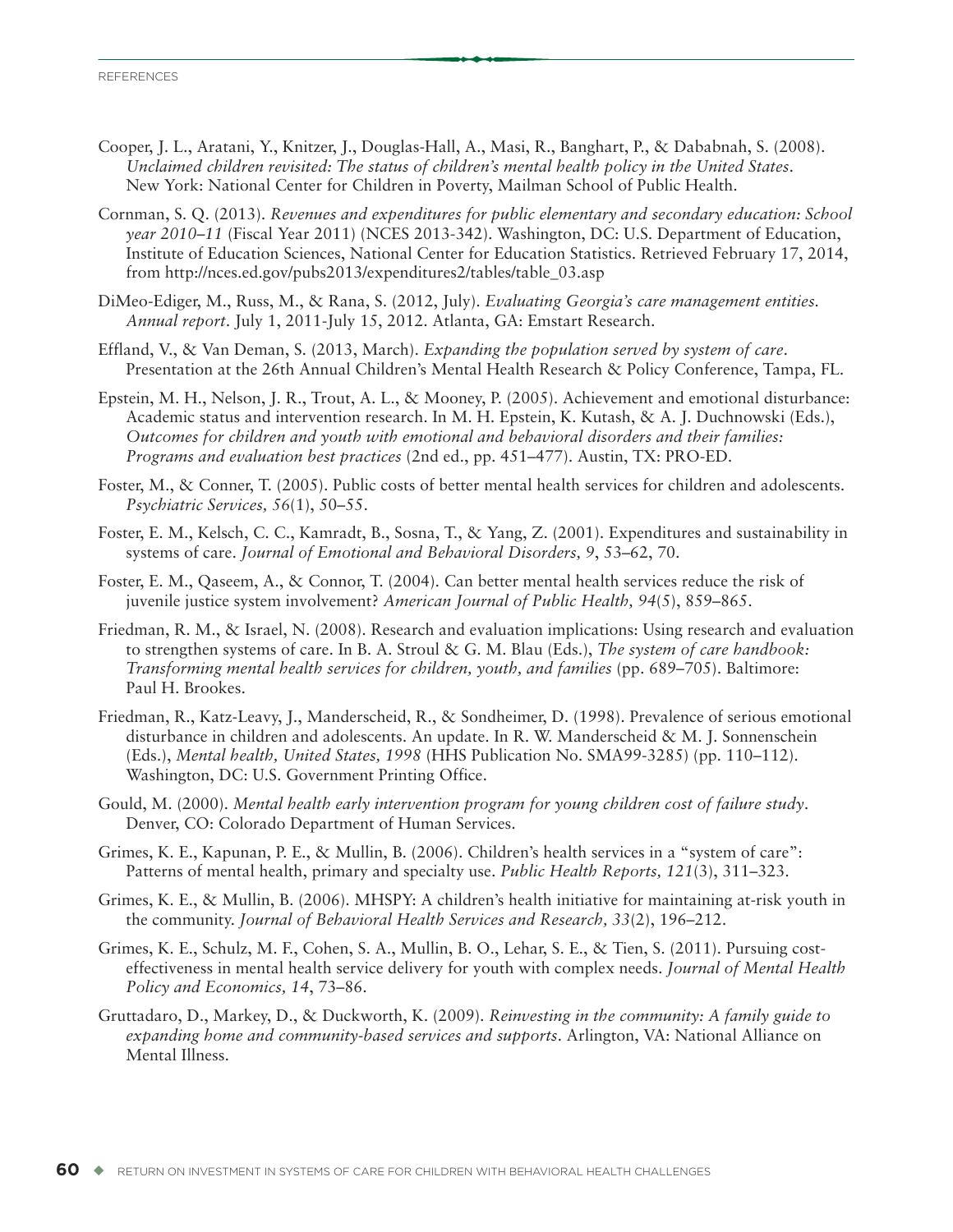- Guenzel, J. (2012, July). *System of care expansion in New Jersey*. Presentation at the Georgetown University Training Institutes 2012: Improving Children's Mental Health Care in an Era of Change, Challenge, and Innovation: The Role of the System of Care Approach, Orlando, FL.
- Hancock, B. (2010, June). New Jersey system of care: Financing overview [Webinar]. In *Financing options for care management entities* [CHIPRA Quality Demonstration Webinars]. Hamilton, NJ: Center for Health Care Strategies.
- Heilbrunn, J. Z. (2010). *The cost of services revisited: Kid Connects mental health consultation as a cost savings investment strategy*. Denver, CO: Colorado Department of Human Services.
- Huang, L., Stroul, B., Friedman, R., Mrazek, P., Friesen, B., Pires, S., & Mayberg, S. (2005). Transforming mental health care for children and their families. *American Psychologist, 60*(6), 615–627.
- ICF International. (2013). *Avoided costs of system of care-related outcomes: 2005–2010 communities funded by the federal Children's Mental Health Initiative*. Atlanta, GA: Author.
- Institute of Medicine and National Research Council. (2009). *Preventing mental, emotional, and behavioral disorders among young people: Progress and possibilities*. Washington, DC: National Academies Press.
- Kamradt, B. (2013, July). *Data on service utilization and costs*. Milwaukee, WI: Wraparound Milwaukee.
- Kamradt, B., Gilbertson, S., & Jefferson, M. (2008). Services for high-risk populations. In B. A. Stroul & G. M. Blau (Eds.), *The system of care handbook: Transforming mental health services for children, youth, and families* (pp. 469–490). Baltimore: Paul H. Brookes.
- Kessler, R. C., Chiu, W. T., Demier, O., & Walters, E. E. (2005). Prevalence, severity and comorbidity of twelve-month DSM-IV disorders in the National Comorbidity Survey Replication (NCS-R). *Archives of General Psychiatry, 62*, 617–627.
- Levison-Johnson, J. (2005, March). *Using data for continuous quality improvement in an integrated setting*. Poster presentation at the 18th Annual Research Conference, A System of Care for Children's Mental Health: Expanding the Research Base, Tampa, FL.
- Maine Department of Health and Human Services. (2011, July). Wraparound Maine summary: Mental health service use and cost study. *QI Data Snapshot, 3*(3). Augusta, ME: Office of Continuous Quality Improvement Services.
- Massachusetts Attorney General. (2012, May 16). *Report on implementation of Rosie D. Settlement Agreement submitted to United States District Court, District of Massachusetts*. Springfield, MA: Author.
- Massachusetts Attorney General. (2013, May 31). *Report on implementation of Rosie D. Settlement Agreement submitted to United States District Court, District of Massachusetts*. Springfield, MA: Author.
- National Alliance on Mental Illness. (2010, July). *Facts on children's mental health in America*. Retrieved February 17, 2014, from [http://www.nami.org/Template.cfm?Section=federal\\_and\\_state\\_policy\\_](http://www.nami.org/Template.cfm?Section=federal_and_state_policy_legislation&template=/ContentManagement/ContentDisplay.cfm&ContentID=43804) [legislation&template=/ContentManagement/ContentDisplay.cfm&ContentID=43804](http://www.nami.org/Template.cfm?Section=federal_and_state_policy_legislation&template=/ContentManagement/ContentDisplay.cfm&ContentID=43804)
- National Association of School Psychologists. (2011). *Grade retention and social promotion* (Position statement). Bethesda, MD: Author.
- National Center on Addiction and Substance Abuse (CASA) at Columbia University. (2004). *Criminal neglect: Substance abuse, juvenile justice and the children left behind*. New York: Author.
- Nebraska Behavioral Health Services, Region III. (2000). *Proposal for individualized system of care for 201 high-need youth who are wards of the state in the central service area*. Kearney, NE: Author.
- Pennsylvania System of Care Partnership. (2012a, January). *Erie County high fidelity wraparound services study*. Harrisburg, PA: Author.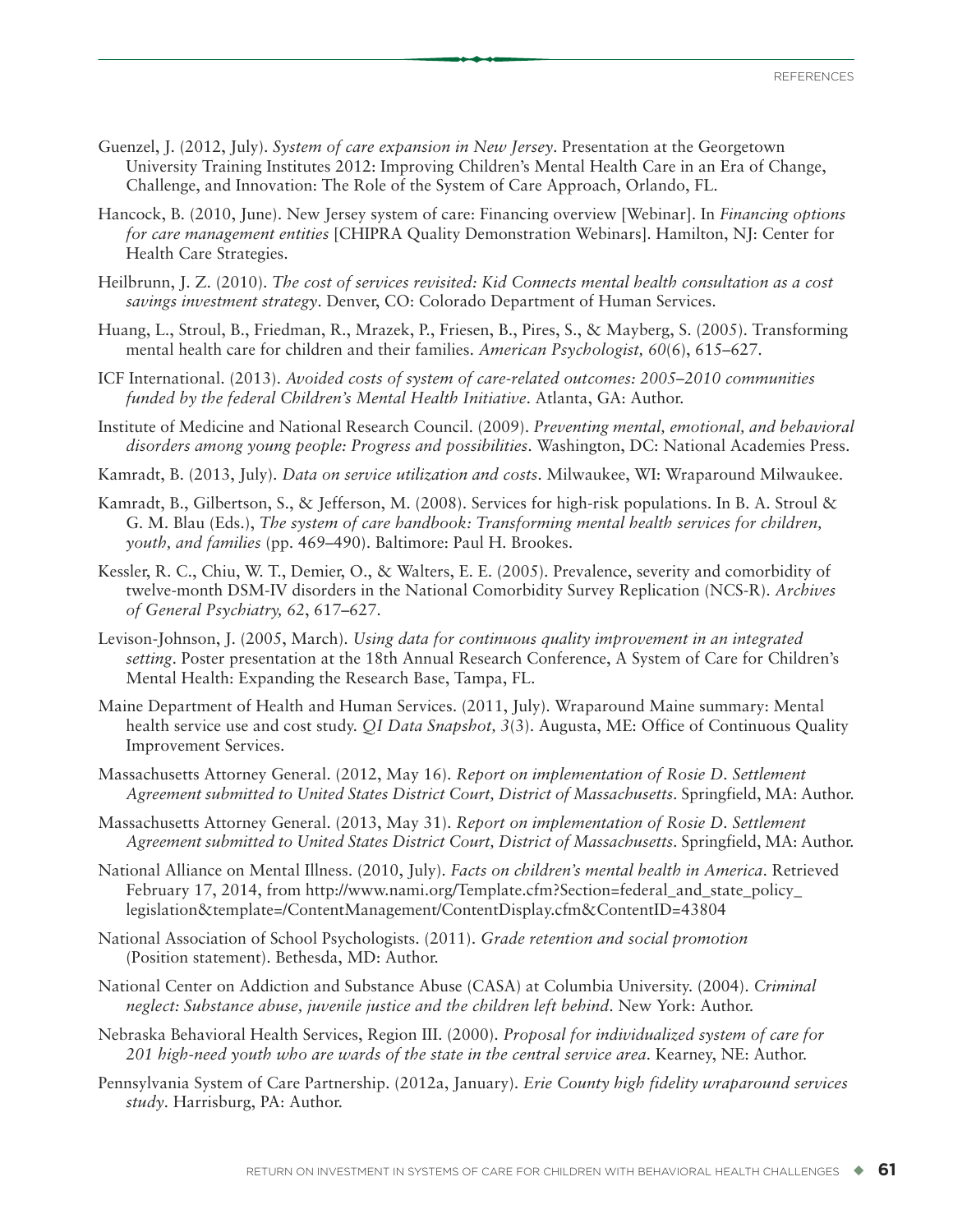- Pennsylvania System of Care Partnership. (2012b, December). *The Mercer Report. Joint planning teams (JPT) 12 month cost-effectiveness analysis*. Harrisburg, PA: Author.
- Pennsylvania System of Care Partnership. (2013, February). *Youth and Family Training Institute annual report 2012: Evaluation section*. Harrisburg, PA: Author.
- Perou, R. (2013, May). Mental health surveillance among children—United States, 2005-2011. Centers for Disease Control and Prevention *Morbidity and Mortality Weekly Report (MMWR)*. Retrieved February 17, 2014, from [http://www.cdc.gov/mmwr/preview/mmwrhtml/](http://www.cdc.gov/mmwr/preview/mmwrhtml/su6202a1.htm?s_cid=su6202a1_w) [su6202a1.htm?s\\_cid=su6202a1\\_w](http://www.cdc.gov/mmwr/preview/mmwrhtml/su6202a1.htm?s_cid=su6202a1_w)
- Pew-MacArthur Results First Initiative. (2013). *States' use of cost-benefit analysis: Improving results for taxpayers*. Washington, DC: Pew Charitable Trusts and MacArthur Foundation.
- Pires, S. (2010). *Building systems of care: A primer* (2nd ed.). Washington, DC: Georgetown University Center for Child and Human Development, National Technical Assistance Center for Children's Mental Health.
- Pires, S., Grimes, K., Allen, K., Gilmer, T., & Mahadevan, R., et al. (2013). *Faces of Medicaid: Examining children's behavioral health service use and expenditures*. Hamilton, NJ: Center for Health Care Strategies.
- President's New Freedom Commission on Mental Health. (2003). *Policy options: Subcommittee on Children and Family: Promoting preserving and restoring children's mental health* [Summary report]. Retrieved February 17, 2014, from [http://govinfo.library.unt.edu/mentalhealthcommission/](http://govinfo.library.unt.edu/mentalhealthcommission/subcommittee/Sub_Chairs.htm) [subcommittee/Sub\\_Chairs.htm](http://govinfo.library.unt.edu/mentalhealthcommission/subcommittee/Sub_Chairs.htm)
- Pullmann, M. D., Kerbs, J., Koroloff, N., Veach-White, E., Gaylor, R., & Sieler, D. (2006). Juvenile offenders with mental health needs: Reducing recidivism using wraparound. *Crime and Delinquency, 52*(3), 375–397. doi:10.1177/0011128705278632
- Rast, J., Bruns, E. J., Brown, E. C., Peterson, C. R., & Mears, S. L. (2007). *Impact of the wraparound process in a child welfare system: Results of a matched comparison study*. Unpublished program evaluation.
- Rauso, M., Ly, T. M., Lee, M. H., & Jarosz, C. J. (2009). Improving outcomes for foster care youth with complex emotional and behavioral needs: A comparison of outcomes for wraparound vs. residential care in Los Angeles County. *Emotional and Behavioral Disorders in Youth, 9*, 63–68, 74–75.
- Snyder, T. D., & Dillow, S. A. (2010). *Digest of education statistics 2009* (NCES 2010-013). Retrieved February 17, 2014, from <http://nces.ed.gov/pubsearch/pubsinfo.asp?pubid=2010013>
- Snyder, T. D., & Dillow, S. A. (2012). *Digest of education statistics 2011* (NCES 2012-001). Retrieved February 17, 2014, from <https://nces.ed.gov/pubsearch/pubsinfo.asp?pubid=2012001>
- Soni, A. (2009). *The five most costly children's conditions, 2006: Estimates for the U.S. civilian noninstitutionalized children, ages 0–17* (Statistical Brief #242). Rockville, MD: Agency for Healthcare Research and Quality. Retrieved February 17, 2014, from [http://meps.ahrq.gov/mepsweb/data\\_files/](http://meps.ahrq.gov/mepsweb/data_files/publications/st242/stat242.pdf) [publications/st242/stat242.pdf](http://meps.ahrq.gov/mepsweb/data_files/publications/st242/stat242.pdf)
- State of Maryland. (2011). *Impact of the PRTF Demonstration Waiver on the State of Maryland: The PRTF Demonstration Grant in Maryland safely provides cost-efficient, community-based care for youth with severe behavioral health needs*. Baltimore: Author.
- State of North Carolina. (2012). *Sustaining systems of care in North Carolina*. Raleigh, NC: Author.
- Strech, G., Harris, B., & Vetter, J. (2011). *Evaluation of the care management oversight project*. Norman, OK: University of Oklahoma, College of Continuing Education.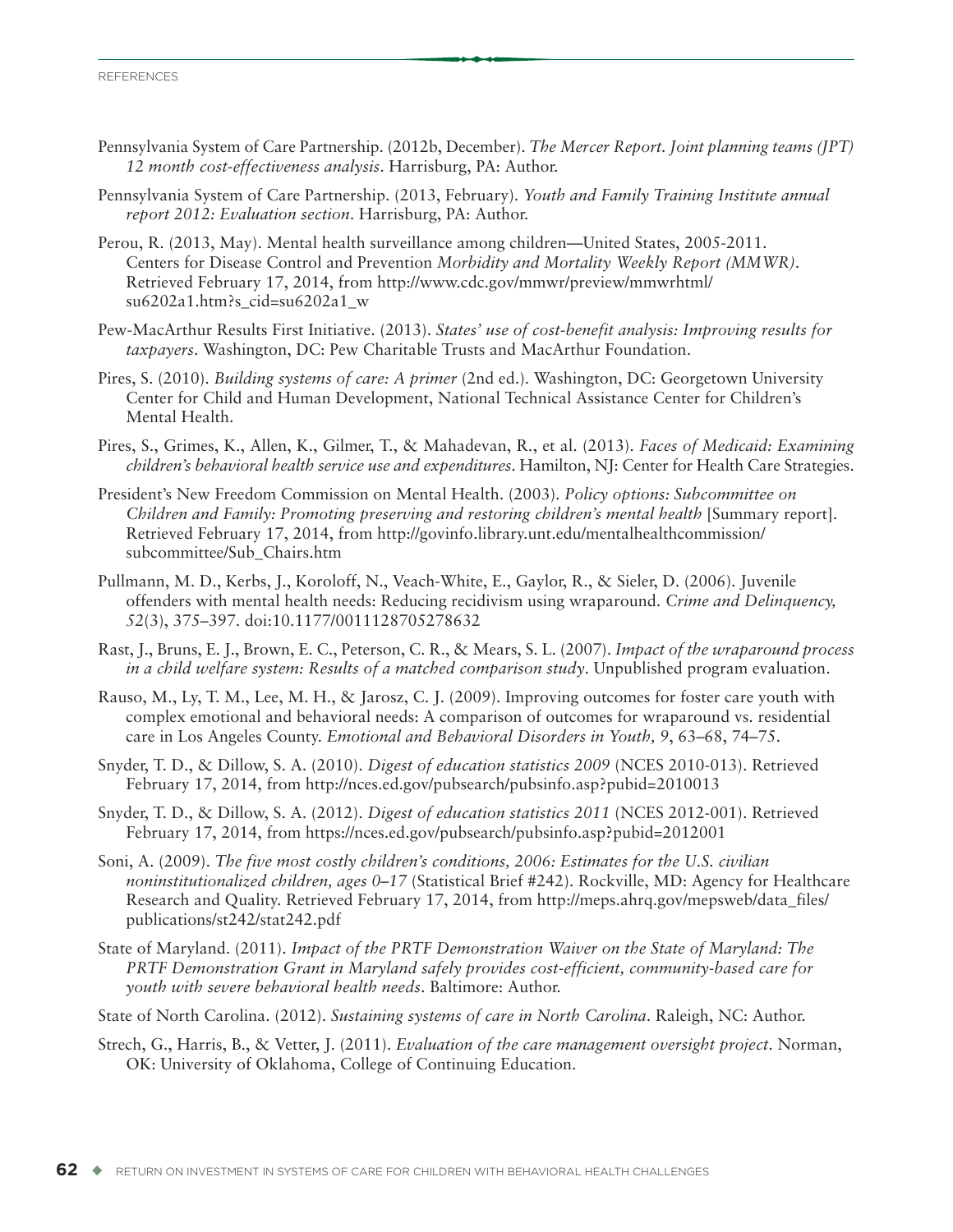- Stroul, B. (2013). *Rating tool for implementation of the system of care approach for children, adolescents, and young adults with mental health challenges and their families*. Washington, DC: Georgetown University Center for Child and Human Development, National Technical Assistance Center for Children's Mental Health.
- Stroul, B. A., & Blau, G. M. (Eds.). (2008). *The system of care handbook: Transforming mental health services for children, youth, and families*. Baltimore: Paul H. Brookes.
- Stroul, B. A., Blau, G. M., & Friedman, R. M. (2010). *Updating the system of care concept and philosophy*. Washington, DC: Georgetown University Center for Child and Human Development, National Technical Assistance Center for Children's Mental Health.
- Stroul, B., & Friedman, R. M. (1996). The system of care concept and philosophy. In B. A. Stroul (Ed.), *Children's mental health. Creating systems of care in a changing society* (pp. 3–21). Baltimore: Paul H. Brookes.
- Stroul, B. A., Goldman, S. K., Pires, S. A., & Manteuffel, B. (2012). *Expanding the system of care approach: Improving the lives of children, youth, and families*. Washington, DC: Georgetown University Center for Child and Human Development, National Technical Assistance Center for Children's Mental Health.
- Stroul, B. A., Pires, S. A., Armstrong, M. I., McCarthy, J., Pizzigati, K., Wood, G. M., et al. (2009). *Effective financing strategies for systems of care: Examples from the field—A resource compendium for financing systems of care* (2nd ed.). (RTC study 3: Financing structures and strategies to support effective systems of care, FMHI Publication #235-03). Tampa, FL: University of South Florida, Louis de la Parte Florida Mental Health Institute, Research and Training Center for Children's Mental Health.
- Sum, A., Khatiwada, I., & McLaughlin, J. (2009). *The consequences of dropping out of high school: joblessness and jailing for high school dropouts and the high cost for taxpayers* (Paper 23). Boston, MA: Northeastern University, Center for Labor Market Studies.
- Suter, J., & Bruns, E. (2009). Effectiveness of the wraparound process for children with emotional and behavioral disorders: A meta-analysis. *Clinical Child and Family Psychology Review, 12*, 336–351.
- Texas Department of State Health Services. (2011). *Coordinated funding for children with serious emotional disturbance: Current funding, services and recommendations*. Austin, TX: Texas Mental Health Transformation Working Group, Children and Adolescent Workgroup, Children's Coordinated Funding Committee.
- The Finance Project. (2013). *Measuring social return on investment for community schools. A practical guide*. Washington, DC: Author.
- University of Maryland School of Social Work. (2013a). *Fiscal Year 2014 first quarter EBP quarterly report* [Economic Analysis Brief]. Baltimore: The Institute for Innovation and Implementation.
- University of Maryland School of Social Work. (2013b). *Maryland CHIPRA Quality Demonstration Grant. Children, youth and families' crisis response and stabilization report*. Baltimore: The Institute for Innovation and Implementation.
- Urdapilleta, O., Kim, G., Wang, Y., Howard, J., Varghese, R., Waterman, G., et al. (2012). *National evaluation of the Medicaid demonstration home and community-based alternatives to psychiatric residential treatment facilities, final evaluation report*. Columbia, MD: IMPAQ International.
- U.S. Department of Health and Human Services. (1999). *Mental health: A report of the Surgeon General*. Rockville, MD: U.S. Department of Health and Human Services, Substance Abuse and Mental Health Services Administration, Center for Mental Health Services, National Institutes of Health, National Institute of Mental Health.